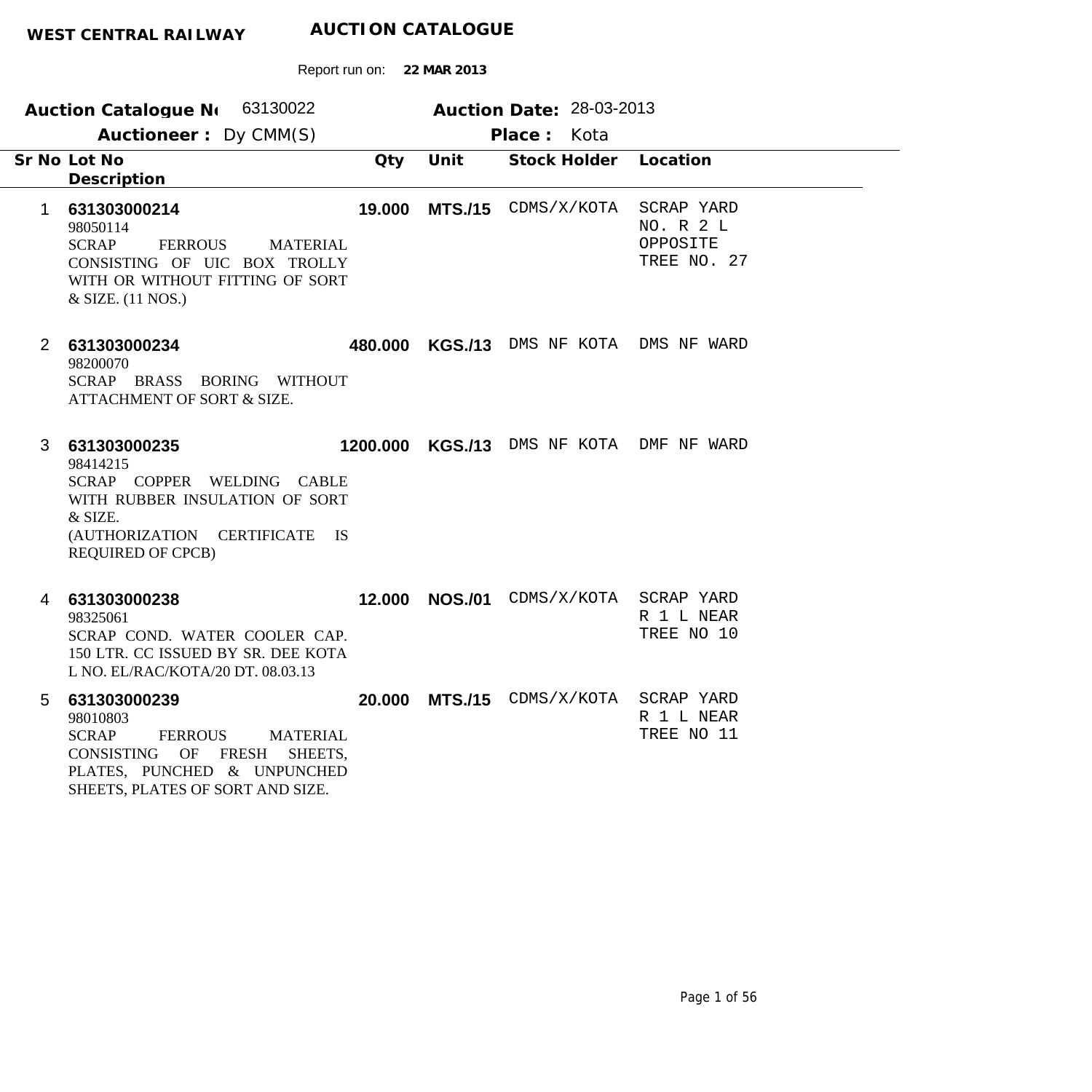Report run on: **22 MAR 2013**

|              | Sr No Lot No<br>Description                                                                                                                                                                                                                                                                                                                                             | Qty | Unit | Stock Holder Location                    |                                        |
|--------------|-------------------------------------------------------------------------------------------------------------------------------------------------------------------------------------------------------------------------------------------------------------------------------------------------------------------------------------------------------------------------|-----|------|------------------------------------------|----------------------------------------|
| 6            | 631303000240<br>98050060<br><b>SCRAP</b><br>FERROUS<br><b>MATERIAL</b><br>CONSISTING OF COUPLER BODY,<br>C.P.BOTTOM,<br>C.P.TOP,<br>KNUCKLE,<br>ADOPTER, AXLE BOX, CBC LOCK,<br>STOPPER, KICKER, TOGGLE,<br>BACK<br>WEDGE, DRAFT GEAR, BUFFER<br>PLUNGER, YOKE SUPPORT PLATE,<br>BUFFER SOCKET, AXLE BOX COVER,<br>S/CASTING.<br><b>NOTE:- YOKE NOT TO BE DELIVERED</b> |     |      | <b>50.000 MTS./15</b> CDMS/X/KOTA        | SCRAP YARD<br>R 1 L NEAR<br>TREE NO 12 |
| $\mathbf{7}$ | 631303000241<br>98090124<br><b>SCRAP</b><br>FERROUS<br>MATERIAL<br>CONSISTING OF LIPPED INNER RACE,<br>RACE, DOUBLE<br><b>OUTER</b><br>CUP,<br>THROWER, SPACER, SEAL BEARING,<br>DISTANCE PCS, LOOSE LIP, FACE<br>PLATE, COLLER ETC.                                                                                                                                    |     |      | 20000.000 KGS./13 CDMS/X/KOTA SCRAP YARD | R 1 R<br>OPPOSITE<br>TREE NO 13        |
| 8            | 631303000242<br>98090800<br><b>SCRAP</b><br><b>FERROUS</b><br><b>MATERIAL</b><br>CONSISTING OF CUT PCS OF SHEETS,<br>PLATES, RIVETS, CUT PCS OF ANGLES,<br>CHANNELS, PIPES, CUT PCS OF BOLT<br>& FOOT STEP, DOOR HINGE ETC.                                                                                                                                             |     |      | 50.000 MTS./15 CDMS/X/KOTA SCRAP YARD    | R 1 R NEAR<br>TREE NO 19               |
| 9            | 631303000243<br>98090800<br>SCRAP FERROUS<br><b>MATERIAL</b><br>CONSISTING OF WAGON DOORS OF<br>SORT AND SIZE.                                                                                                                                                                                                                                                          |     |      | 20.000 MTS./15 CDMS/X/KOTA SCRAP YARD    | R 2 R NEAR<br>TREE NO 27               |
|              | 10 631303000244<br>98413508<br>SCRAP<br>FERROUS<br><b>MATERIAL</b><br>CONSISTING OF ELESTO MERIC PAD,<br><b>BONDED</b><br><b>RUBBER</b><br>METAL<br>PAD,<br>D/GEAR PAD, RUBBER PAD, BUFFER<br>PAD<br>WITH<br><b>OR</b><br><b>WITHOUT</b><br>ATTACHMENT.                                                                                                                 |     |      | 50.000 MTS./15 CDMS/X/KOTA SCRAP YARD    | R 3 R                                  |

۰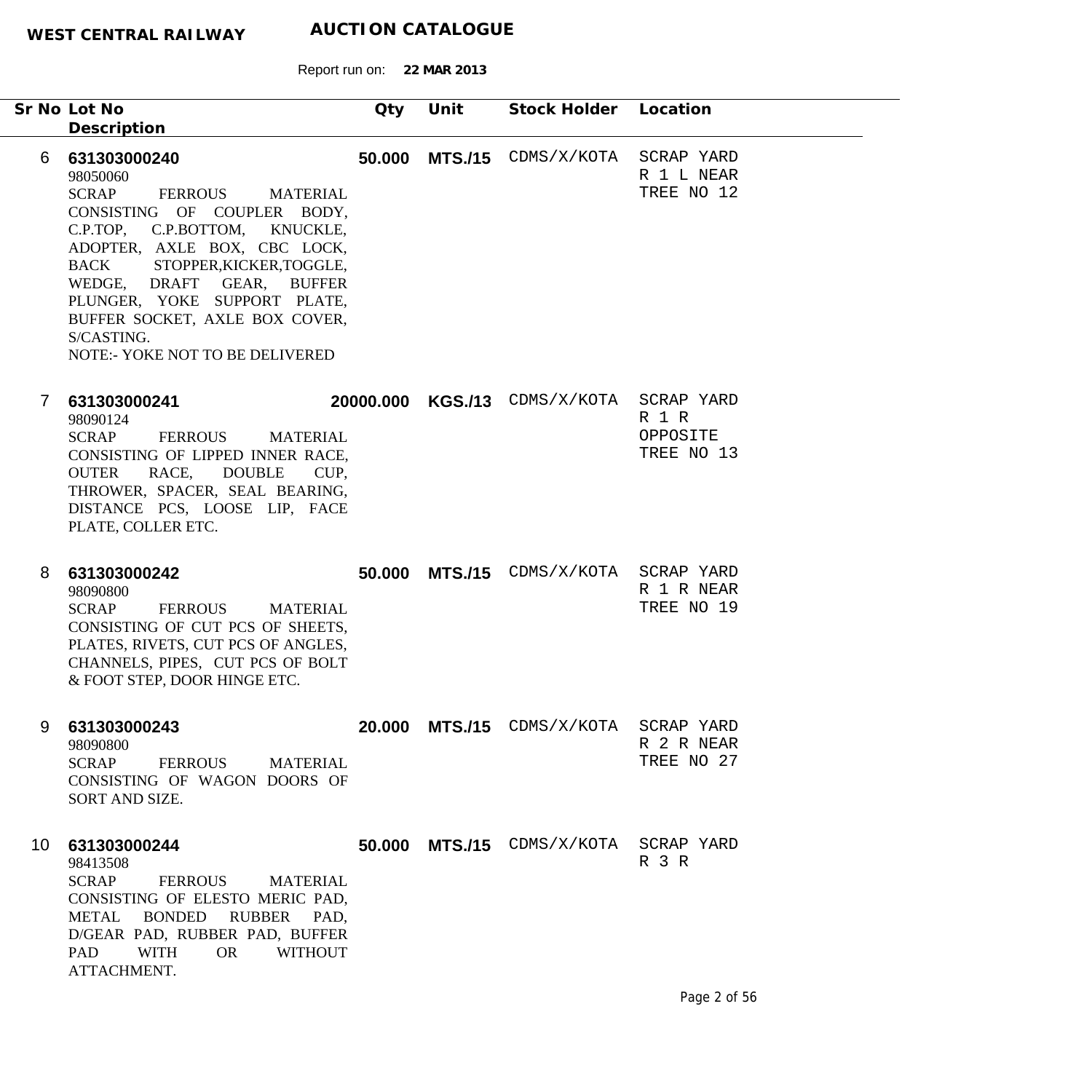|    | Sr No Lot No<br>Description                                                                                                                                                                                                                                                                                                                                                                                                                          | Qty    | Unit | Stock Holder Location                 |                                             |
|----|------------------------------------------------------------------------------------------------------------------------------------------------------------------------------------------------------------------------------------------------------------------------------------------------------------------------------------------------------------------------------------------------------------------------------------------------------|--------|------|---------------------------------------|---------------------------------------------|
| 11 | 631303000245<br>98050138<br><b>SCRAP</b><br>FERROUS MATERIAL<br>CONSISTING OF M.S.PIPES, BOTTOM<br>DISCHARGE PIPES, FILLING PIPES,<br>M.S.TUBES, G.I.PIPES WITH OR<br>WITHOUT ATTACHMENTS.                                                                                                                                                                                                                                                           |        |      | 10.000 MTS./15 CDMS/X/KOTA SCRAP YARD | R 3 R NEAR<br>TREE NO. 41                   |
|    | 12 631303000246<br>98050114<br>SCRAP FERROUS<br>MATERIAL<br>CONSISTING OF SIDE WALL, END<br>WALL OF SORT & SIZE.<br>[ONLY FIVE CUT ALLOWED.]                                                                                                                                                                                                                                                                                                         |        |      | 60.000 MTS./15 CDMS/X/KOTA SCRAP YARD | R 3 L                                       |
| 13 | 631303000247<br>98090800<br><b>SCRAP</b><br>FERROUS<br><b>MATERIAL</b><br>CONSISTING OF ALMIRAH, M.S.<br>BOXES, M.S. TRAY, PANNEL BOXES,<br>B.M. BOXES, CUT PIECE OF BIOLER<br>STRUCTURE,<br><b>PLATE</b><br><b>ANGLE</b><br>STRUCTURE, TRANSFORMER COVER,<br>M.S.<br>TABLE, PIPE<br>STRUCTURE,<br>COOLER BODY, TRACTOR TROLLY,<br>PANNEL,<br><b>MINER</b><br><b>RTU</b><br>NF<br>ATTACHMENT OF SORTS & SIZES<br>WITH OR WITHOUT ATTACHMENTS<br>ETC. |        |      | 15.000 MTS./15 CDMS/X/KOTA SCRAP YARD | R 4 R NEAR<br>ELECTRONIC<br>WEIGH<br>BRIDGE |
|    | 14 631303000248<br>98050114<br><b>SCRAP</b><br><b>FERROUS</b><br><b>MATERIAL</b><br>CONSISTING OF CUT PCS OF OHE<br>POLL, CUT PCS MAST, MS STRUCTURE<br>ETC.                                                                                                                                                                                                                                                                                         | 20.000 |      | MTS./15 CDMS/X/KOTA SCRAP YARD        | R 4 L                                       |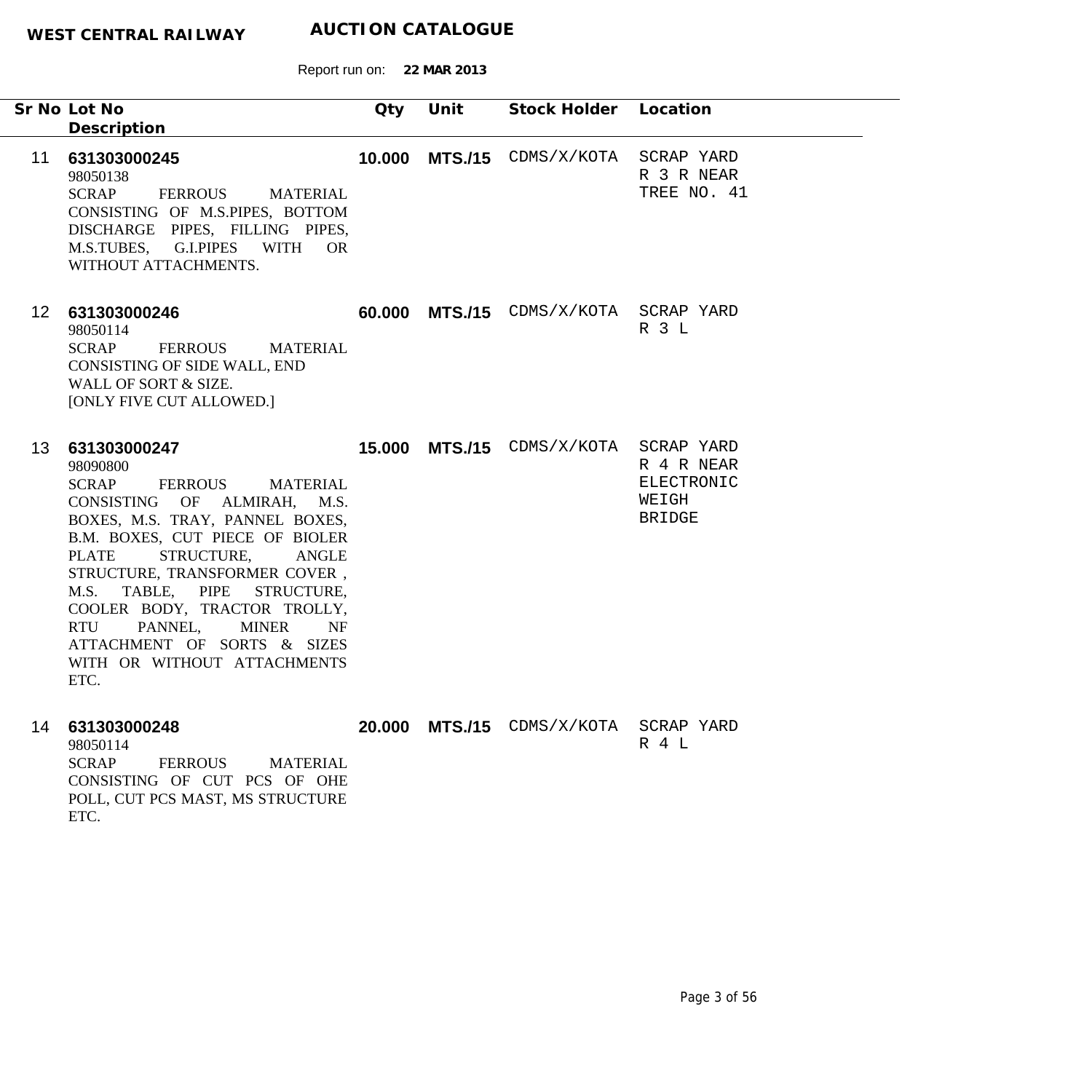Report run on: **22 MAR 2013**

|    | Sr No Lot No                                                                                                                                                                                                                                                                                                                                                                                                                                                                                                                                                                                                                                                                                                                                                 | Qty | Unit | Stock Holder Location       |                                                |
|----|--------------------------------------------------------------------------------------------------------------------------------------------------------------------------------------------------------------------------------------------------------------------------------------------------------------------------------------------------------------------------------------------------------------------------------------------------------------------------------------------------------------------------------------------------------------------------------------------------------------------------------------------------------------------------------------------------------------------------------------------------------------|-----|------|-----------------------------|------------------------------------------------|
|    |                                                                                                                                                                                                                                                                                                                                                                                                                                                                                                                                                                                                                                                                                                                                                              |     |      |                             |                                                |
| 15 | Description<br>631303000249<br>98050126<br>SC.FERROUS MATERIAL CONSISTING<br>OF RUSTY & LIGHT NUT, BOLT,<br>RIVETS, PCS OF ANGLE, CHANNEL,<br>M.S.BRACKET, WASHER M.S.LINERS,<br>DOOR HINGE FOOT, SMALL CUT PCS<br>OF TIE BAR, SIDE BEARER HOUSING,<br>BRAKE WEAR PLATE, KNUCKLE<br><b>G.I.OHE</b><br>THROWER,<br><b>FITTINGS,BK</b><br>HANGER LEVER, BK SHOE KEY, S/PIN,<br>M.S.PINS, S/PLATE, KNUCKLE PINS,<br>PCS OF PIPE, SAFETY LOOP, BK SHOE<br>HEAD, RELEASED VALVE, CUT PCS OF<br>SHEET,<br>PLATES, BUCKLES, OHE<br>FITTING, PCS OF ROUND, BRIDLE BAR,<br>SHACKLE STONE, EQUIIZING LEVER,<br><b>DRAFT</b><br>GEAR PLATE,<br><b>STRIKER</b><br>CASTING WEAR PLATE, SUSPENSION<br>SOCKER, INSULATOR CAP AND OTHER<br>SMALL MS WAGON COMPONENTS<br>ETC. |     |      | 60.000 MTS./15 CDMS/X/KOTA  | SCRAP YARD<br>R 4 L                            |
| 16 | 631303000250<br>98010803<br><b>SCRAP</b><br><b>FERROUS</b><br><b>MATERIAL</b><br>CONSISTING OF CUT PCS OF IRSM 44<br>OF SORT & SIZE.                                                                                                                                                                                                                                                                                                                                                                                                                                                                                                                                                                                                                         |     |      | 7.000 MTS./15 CDMS/X/KOTA   | SCRAP YARD<br>R 1 R<br>OPPOSITE<br>TREE NO. 11 |
| 17 | 631303000251<br>98050114<br><b>SCRAP</b><br><b>MATERIAL</b><br><b>FERROUS</b><br>CONSISTING OF SHEETS, PLATES, SIDE<br>PANEL, PANEL ENDS, PCS OF SHEETS,<br>PLATES OF SORT AND SIZE WITH OR<br>WITHOUT ATTACHMENT.                                                                                                                                                                                                                                                                                                                                                                                                                                                                                                                                           |     |      | 120.000 MTS./15 CDMS/X/KOTA | SCRAP YARD<br>R 3 R<br>OPPOSITE<br>TREE NO 31  |

÷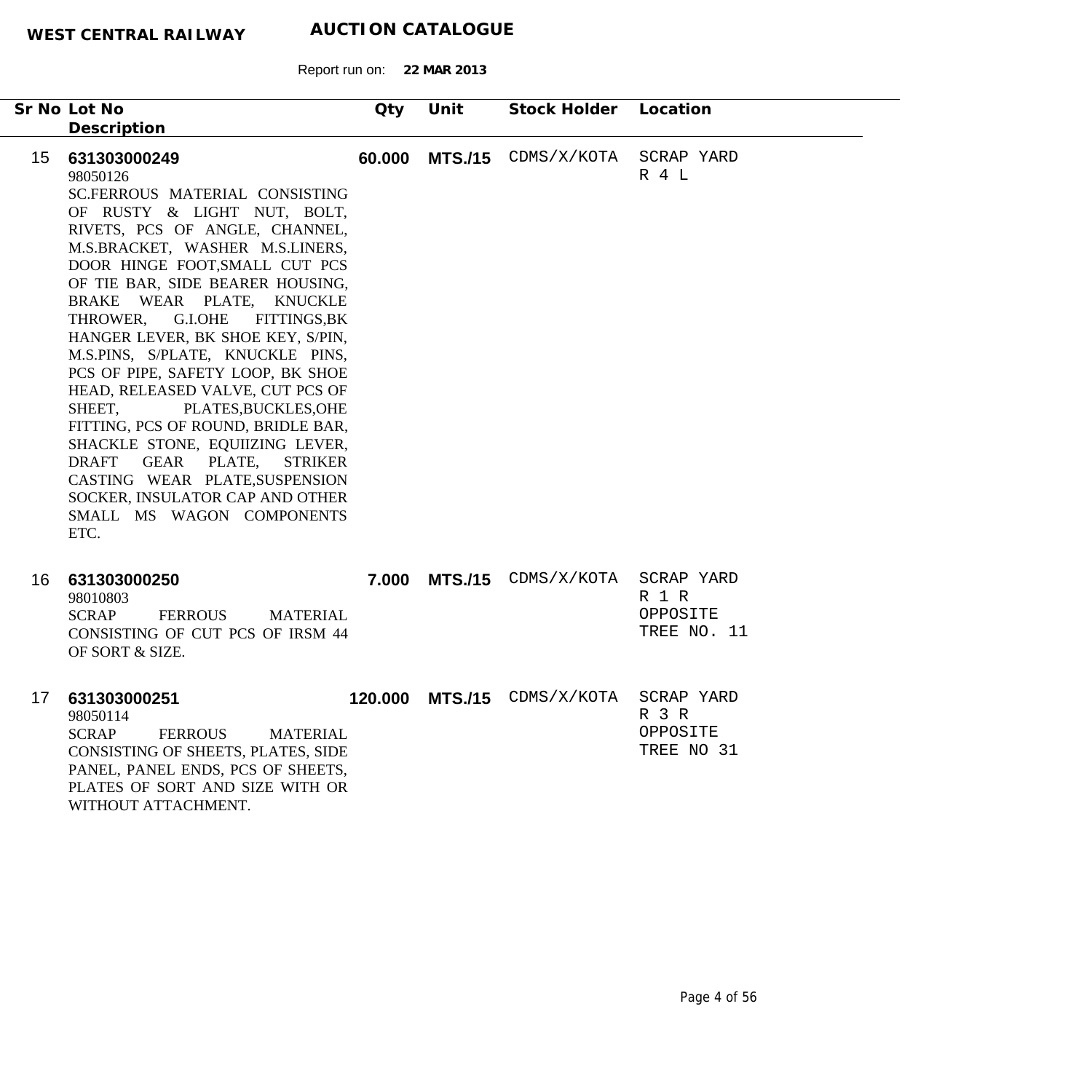Report run on: **22 MAR 2013 Auction Catalogue No** 63130023 **Auction Date:** 28-03-2013  **Auctioneer :** Dy CMM(S) **Place :** Kota **KTT631203395 Lot No Sr No**98415418 1-SCRAP U/S WOODEN SLEEPER OFF  $SIZE = 40.08 MTS$ 2-SCRAP U/S WOODEN BRIDGE  $TIMBAR = 8.02 MTS$ (FOR S/HOLDER INF.NO.)SS.11 NO.SSE/PW/N/GGC/SCRAP/11-12/27 DT.18.02.2012 **Description 48.100 MTS./15** SSE/PW/N/GG **Qty Unit**  $\mathcal{C}$ **Stock Holder** SSE/PW/N/GG C OFFICE COMPOUND KM-1092/03- 09. **Location** 1

MODE OF DELIVERY BY ACTUAL WT.

| 2 | KTT631206012<br>98011285<br>SCRAP U/S RAIL 52 $KG = 110$ NOS=<br>177.57 RM (FOR S/HOLDER INF.NO.)<br>NO.SSE/PW/C/KTT/11-12/11<br>SS <sub>11</sub><br>DT.29.02.2012<br>MODE OF DELIVERY BY RM. | 9.214   |                | $MTS./15$ $SSE/PW/C/KO$<br>TA    | 1.- OFFICE<br>COMPOUND<br>SSE/PW/C/KO<br>$TA$ 2.-<br>OFFICE<br>COMPOUND<br>SSE/W/C/KOT<br>Α |
|---|-----------------------------------------------------------------------------------------------------------------------------------------------------------------------------------------------|---------|----------------|----------------------------------|---------------------------------------------------------------------------------------------|
| 3 | KTT631207039<br>98011285<br>SCRAP RAILS 60 KG U/S = 65 NOS.=<br>232.02 RM<br>(FOR S/HOLDER INF. NO.) SS 11 NO.<br>SSE/PW/N/GGC/SCRAP/12-13/02<br>DT.<br>29.06.2012<br>MODE OF DELIVERY BY RM. | 14.000  | <b>MTS./15</b> | SSE/PW/N/GG<br>C                 | SSE/PW/N/GG<br>C OFFICE<br>COMPOUND KM<br>$1092/03 -$<br>1092/09                            |
| 4 | KTT631210081<br>98050709<br>SCRAP U/S S.T. SLEEPER 52 KG/90 R.<br>(FOR S/HOLDER INF.NO.) SS 11 NO.-<br>SSE/PW/S/GGC/ST<br>SLEEPER/12-13/07<br>DT. 07.05.2012<br>MODE OF DELIVERY BY NOS.      | 291.000 | <b>NOS./01</b> | $SSE/PW/S/GG$ $KM-1058/37-$<br>C | $41-$ MLZ YD.                                                                               |
| 5 | KTT631210082<br>98050709<br>SCRAP U/S S.T. SLEEPER 52 KG/90 R.                                                                                                                                | 219,000 | <b>NOS./01</b> | SSE/PW/S/GG KM 1065/19-<br>C     | $21 - NMD$<br>GANGCHAWL.                                                                    |

SCRAP U/S S.T. SLEEPER 52 KG/90 R. (FOR S/HOLDER INF.NO.) SS 11 NO.- SSE/PW/S/GGC/ST SLEEPER/12-13/06 DT. 02.05.2012 MODE OF DELIVERY BY NOS.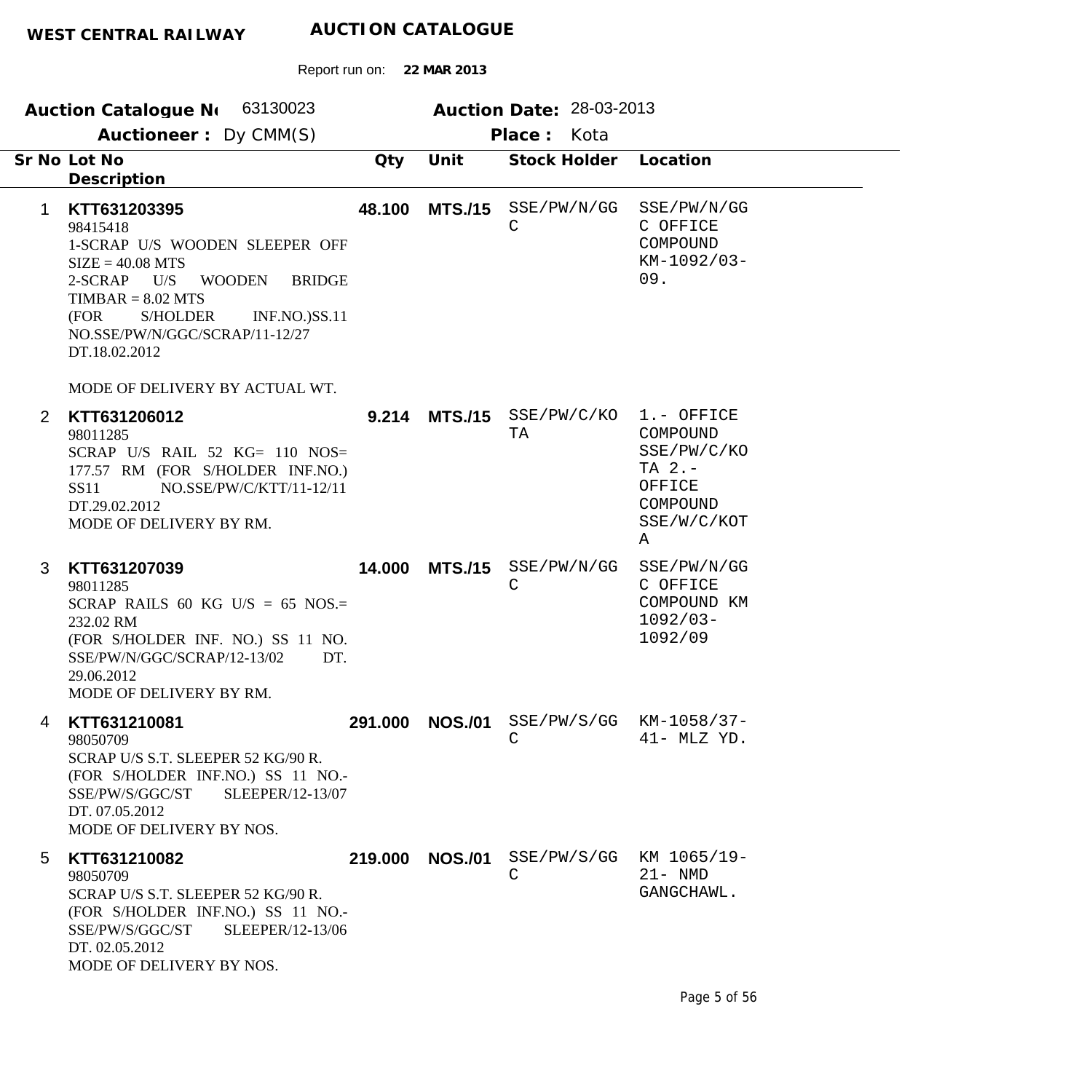|    | Sr No Lot No<br>Description                                                                                                                                                                   | Qty     | Unit           | Stock Holder Location           |                                                                                        |
|----|-----------------------------------------------------------------------------------------------------------------------------------------------------------------------------------------------|---------|----------------|---------------------------------|----------------------------------------------------------------------------------------|
| 6  | KTT631212121<br>98011285<br>SCRAP RAILS 52 KG U/S = 40 NOS.=<br>297.55 RM.<br>FOR S/HOLDER INF. NO. SS 11 NO.-<br>SSE/PW/N/GGC/SCRAP/12-13/04<br>DT.<br>29.10.2012<br>MODE OF DELIVERY BY RM. | 15.440  | <b>MTS./15</b> | SSE/PW/N/GG<br>$\mathsf C$      | GGC YD KM-<br>1091/21 TO<br>1091/28.                                                   |
| 7  | KTT631212122<br>98011285<br>SCRAP RAILS 60 KG U/S = $109$ NOS.=<br>393.04 RM.<br>FOR S/HOLDER INF. NO. SS 11 NO.<br>SSE/PW/N/GGC/SCRAP/12-13/07<br>DT.<br>30.10.12<br>MODE OF DELIVERY BY RM. |         |                | 23.716 MTS./15 SSE/PW/N/GG<br>C | GGC YD KM-<br>1091/21 TO<br>1091/23.                                                   |
| 8  | KTT631212123<br>98080015<br>SCRAP U/S CST 9 PLATE.<br>FOR S/HOLDER INF. NO. SS 11 NO.<br>KOTA/SGZ/SGZ YD/CST-9/050/02 DT.<br>17.10.12<br>MODE OF DELIVERY BY NOS.                             | 495.000 | <b>NOS./01</b> | SSE/PW/SGZ                      | $786/25 - 27$<br>SGZ YARD<br>SSE/PW/SGZ<br>OFFICE<br>COMPOUND<br>BEHIND BARA<br>NO. 2. |
| 9  | KTT631212129<br>98080015<br>SCRAP CST 9 PLATES UNBROKEN.<br>FOR S/HOLER INF NO. SS 11 NO.<br>SSE/PW/N/GGC/SCRAP/12-13/05<br>DT.<br>29.10.12<br>MODE OF DELIVERY BY NOS.                       | 540.000 | <b>NOS./01</b> | SSE/PW/N/GG<br>$\mathsf C$      | <b>BEHIND</b><br>SSE/SIGNAL/<br>GGC OFFICE<br>COMPOUND KM<br>$1092/05 -$<br>1092/09    |
| 10 | KTT631212130<br>9808015<br>SCRAP CST 9 PLATES BROKEN.<br>FOR S/HOLDER INF. NO. SS 11 NO.<br>SSE/PW/N/GGC/SCRAP/12-13/06<br>DT.<br>29.10.12<br>MODE OF DELIVERY BY ACTUAL WT.                  | 15.940  |                | MTS./15 SSE/PW/N/GG<br>C        | <b>BEHIND</b><br>SSE/SIGNAL/<br>GGC OFFICE<br>COMPOUND KM<br>$1092/05 -$<br>1092/09.   |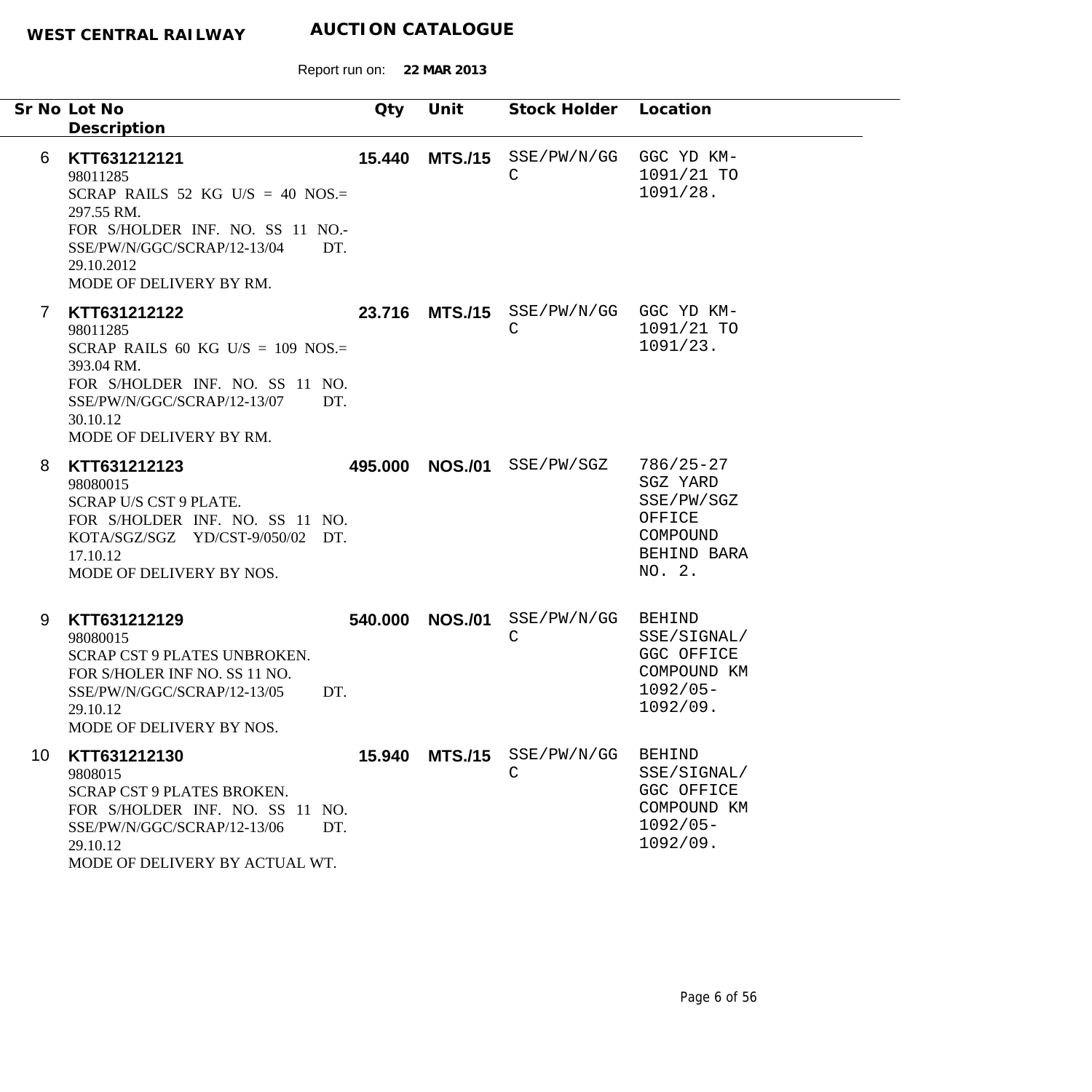|                 | Sr No Lot No<br>Description                                                                                                                                                                      | Qty    | Unit | Stock Holder Location     |                                                                                                          |
|-----------------|--------------------------------------------------------------------------------------------------------------------------------------------------------------------------------------------------|--------|------|---------------------------|----------------------------------------------------------------------------------------------------------|
| 11              | KTT631212139<br>98011285<br>SCRAP 90R/90LBS RAILS = 36 NOS =<br>280.03 RM.<br>FOR S/HOLDER INF. NO. SS 11 NO.<br>SSE/PW/BXN/RAILS/2012-13/02<br>DT.<br>21.11.12<br>MODE OF DELIVERY BY RM.       |        |      | 12.492 MTS./15 SSE/PW/BXN | KM 1181/01<br>TO 1181/03,<br>KM 1181/07<br>TO 1181/09,<br>KEV/1007 TO<br><b>KM KEV/1009</b><br>KEV YARD. |
| 12 <sup>1</sup> | KTT631301142<br>98011285<br>SCRAP RAIL 60 KG (IN02 STACKS) = $146$<br>$NOS = 299.28 \text{ RM}.$<br>FOR S/HOLDER INF. NO. SS 11 NO.<br>KTT/RMA/RAILS/005 DT. 12.12.12<br>MODE OF DELIVERY BY RM. |        |      | 18.058 MTS./15 SSE/PW/RMA | RMA PWI<br>OFFICE<br>COMPOUND.                                                                           |
| 13              | KTT631301143<br>98011285<br>SCRAP RAIL 52 KG (IN 01 STACK) = $71$<br>$NOS = 111.23$ RM.<br>FOR S/HOLDER INF. NO. SS 11 NO.<br>KTT/RMA/RAILS/006 DT. 12.12.12<br>MODE OF DELIVERY BY RM.          |        |      | 5.772 MTS./15 SSE/PW/RMA  | RMA PWI<br>OFFICE<br>COMPOUND.                                                                           |
| 14              | KTT631301165<br>98050015<br>SCRAP C.I. BRAKE BLOCK OF LOCO.<br>FOR S/HOLDER INF. NO. SS 11 LOT NO.<br>SSE/S/TKD/12/24 DT. 17.12.12<br>MODE OF DELIVERY BY ACTUAL WT.                             |        |      | 35.000 MTS./15 SSE/S/TKD  | NEAR ROAD<br>BETWEEN N-3<br>HR TO PWL.                                                                   |
| 15              | KTT631301169<br>98011285<br>SCRAP RAIL 52 KG U/S = $108$ NOS.=<br>344.51 RM.<br>FOR S/HOLDER INF. NO. SS 11 NO.<br>SSE/PW/SWM/RAIL/12-13/14 DT, 31.12.12<br>MODE OF DELIVERY BY RM.              | 17.877 |      | MTS./15 SSE/PW/SWM        | KM 1029/19-<br>21 A.                                                                                     |
| 16              | KTT631301172<br>98011285<br>SCRAP RAIL 60 KG U/S = 39 NOS.=<br>206.55 RM.<br>FOR S/HOLDER INF. NO. SS 11 NO.<br>SSE/PW/SWM/RAIL/12-13/15 DT. 31.12.12<br>MODE OF DELIVERY BY RM.                 |        |      | 12.463 MTS./15 SSE/PW/SWM | KM 1029/19-<br>21 A.                                                                                     |
|                 |                                                                                                                                                                                                  |        |      |                           | Page 7 of 56                                                                                             |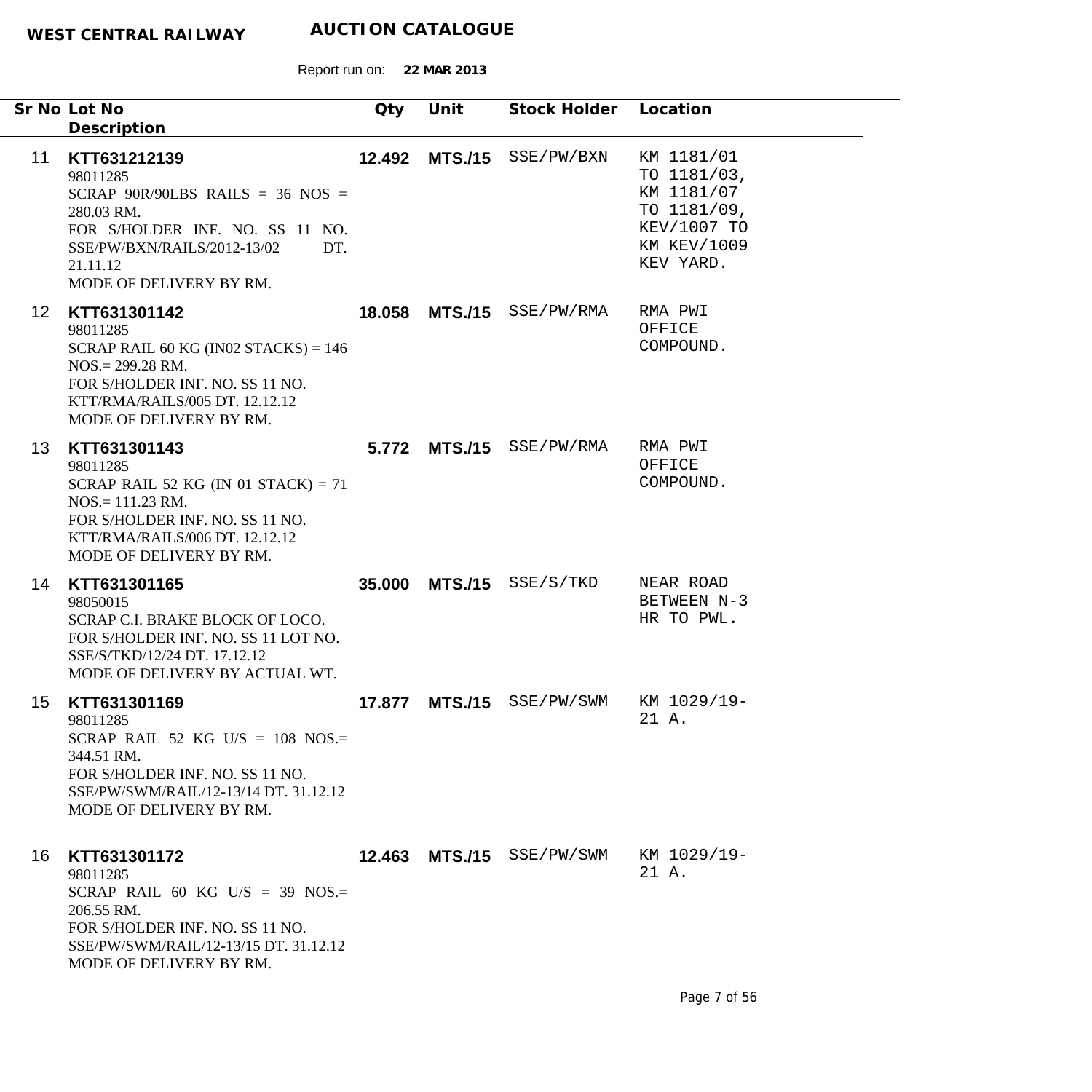|           | Sr No Lot No<br>Description                                                                                                                                                                             | Qty    | Unit           | Stock Holder Location                              |                                                      |
|-----------|---------------------------------------------------------------------------------------------------------------------------------------------------------------------------------------------------------|--------|----------------|----------------------------------------------------|------------------------------------------------------|
| 17        | KTT631302174<br>98011285<br>SCRAP U/S RAIL 60 KG IN 2 STACK = $49$<br>$NOS = 315.74$ RM.<br>FOR S/HOLDER INF. NO. SS 11 NO.<br>SSE/PW/BTE/RAIL/12-13/08 DT, 26.12.12<br>MODE OF DELIVERY BY RM.         |        |                | 19.052 MTS./15 SSE/PW/BTE                          | JJA YARD KM<br>$1227/13 - 15$<br>$& 1227/23-$<br>25. |
| 18        | KTT631302177<br>98011285<br>SCRAP U/S RAIL 60 KG IN 2 STACK = $52$<br>$NOS = 259.73 \text{ RM}.$<br>FOR S/HOLDER INF. NO. SS 11 NO.<br>SSE/PW/BTE/RAIL/12-13/05 DT. 26.12.12<br>MODE OF DELIVERY BY RM. |        |                | <b>15.672 MTS./15</b> SSE/PW/BTE                   | $1219/26 - 28$ ,<br>$1220/1-3$<br>DUM YARD.          |
| 19        | KTT631302185<br>98011725<br>SCRAP PAIRS C.I. POT WITH TIEBAR<br>COMPLETE.<br>FOR S/HOLDER INF. NO. SS 11 NO.<br>SSE/PW/S/GGC/11-12/12 DT. 28.11.11<br>MODE OF DELIVERY BY ACTUAL WT.                    |        |                | 29.372 MTS./15 SSE/PW/S/GG NEAR NNW<br>$\mathsf C$ | GANGHAWL.                                            |
| 20        | KTT631302186<br>98050709<br>SCRAP U/S S.T. SLEEPER 52 KG/ 90 R.<br>S/HOLDER INF.SS<br>FOR<br>- 11<br>NO.<br>SSE/PW/S/GGC/ST/12-13/11 DT. 01.07.11<br>MODE OF DELIVERY BY ACTUAL WT.                     | 10.219 | <b>MTS./15</b> | SSE/PW/S/GG NEAR NNW<br>$\mathsf{C}$               | GANGCHAWL.                                           |
| 21        | KTT631302188<br>98011285<br>SCRAP RAIL 52 KG U/S = 81 NOS.=<br>302.89 RM.<br>FOR S/HOLDER INF. SS 11 NO.<br>SSE/PW/SWM/RAIL/12-13/18 DT. 02.01.13<br>MODE OF DELIVERY BY RM.                            | 15.717 | <b>MTS./15</b> | SSE/PW/SWM                                         | KM 1029/8-<br>12.                                    |
| <b>22</b> | KTT631302189<br>98011285<br>SCRAP RAIL 60 KG U/S = 44 NOS.=<br>239.85 RM.<br>FOR S/HOLDER INF. SS 11 NO.<br>SSE/PW/SWM/RAIL/12-13/17 DT. 02.01.13<br>MODE OF DELIVERY BY RM.                            |        |                | 14.473 MTS./15 SSE/PW/SWM                          | KM 1029/6-<br>8.                                     |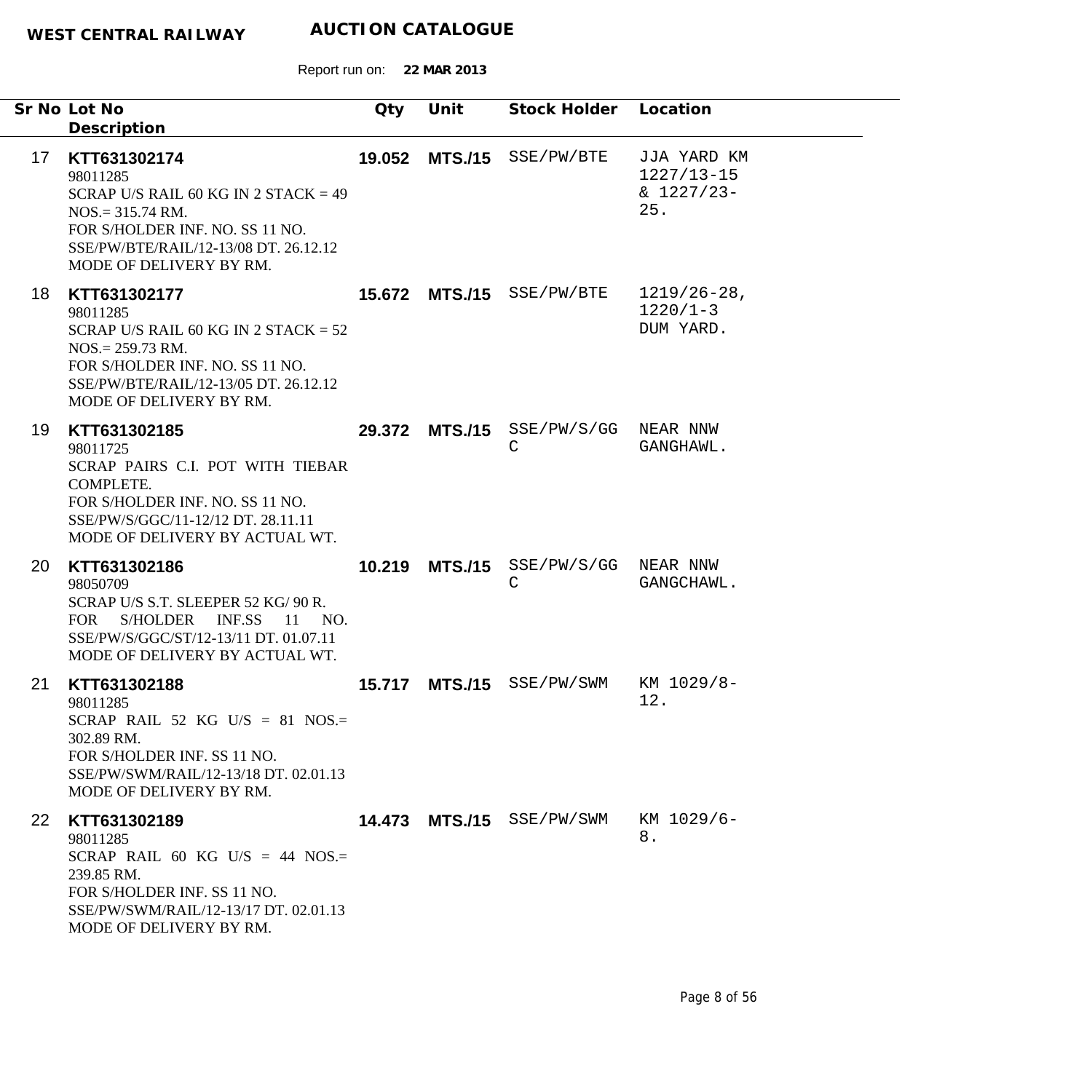|    | Sr No Lot No<br>Description                                                                                                                                                                                                                                                                                                                | Qty    | Unit           | Stock Holder Location |                                                               |
|----|--------------------------------------------------------------------------------------------------------------------------------------------------------------------------------------------------------------------------------------------------------------------------------------------------------------------------------------------|--------|----------------|-----------------------|---------------------------------------------------------------|
| 23 | KTT631302190<br>98030103<br>SCRAP GUARD RAIL 52 KG BROKEN<br>U/S SCRAP CHECK L/C 52 KG, 90 R/LBS<br>WITH AND WITHOUT TIE BAR BROKEN<br>U/S, SCRAP MODIFIED CHECK RAIL 52<br>KG L/C WITH AND WITHOUT BRACKET<br><b>BROKEN U/S.</b><br>FOR S/HOLDER INF. SS 11 NO.<br>SSE/PW/SWM/P&C/12-13/23 DT. 02.01.13<br>MODE OF DELIVERY BY ACTUAL WT. | 14.300 | <b>MTS./15</b> | SSE/PW/SWM            | KM 1029/6-<br>8.                                              |
| 24 | KTT631302191<br>98011285<br>SCRAP RAIL 52 KG U/S = 23 NOS.=<br>132.28 RM.<br>FOR S/HOLDER INF. SS 11 NO.<br>SSE/PW/SWM/RAIL/12-13/20 DT. 02.01.13<br>MODE OF DELIVERY BY RM.                                                                                                                                                               |        | 6.864 MTS./15  | SSE/PW/SWM            | KM 1047/19-<br>21.                                            |
| 25 | KTT631302192<br>98030103<br>SCRAP BUILTUP CROSSING 90 R 1 IN<br>8.5 CHECK RAIL P&C 90 R TONGUE<br>RAIL 90 R 1 IN 8.5, CHECK RAIL 52 KG<br>P&C, TONGUE RAIL 60 KG 1 IN 12, 1 IN<br>8.5, TONGUE RAIL 52 KG 1 IN 12.<br>FOR S/HOLDER INF. SS 11 NO.<br>SSE/PW/SWM/P&C/12-13/22 DT. 02.01.13<br>MODE OF DELIVERY BY ACTUAL WT.                 | 9.152  | <b>MTS./15</b> | SSE/PW/SWM            | KM 1047/19-<br>21.                                            |
| 26 | KTT631302193<br>98080015<br>SCRAP C.I. POTS, RUSTED, CORRODED,<br>DUSTED WITH AND WITHOUT TIE BAR<br><b>BROKEN U/S.</b><br>FOR S/HOLDER INF. SS 11 NO.<br>SSE/PW/SWM/CI/12-13/07 DT. 19.06.12<br>MODE OF DELIVERY BY ACTUAL WT.                                                                                                            | 6.350  | <b>MTS./15</b> | SSE/PW/SWM            | KM 1047/21-<br>23                                             |
| 27 | KTT631302195<br>98030103<br>SCRAP U/S SEJ 52 KG TONGUE &<br>STOCK RAIL IN 3 STAKCS.<br>FOR S/HOLDER INF. SS 11 NO.<br>SSE/PW/BTE/SEJ/52 KG/12-13/16 DT.<br>31.12.12<br>MODE OF DELIVERY BY ACTUAL WT.                                                                                                                                      | 11.290 |                | MTS./15 SSE/PW/BTE    | KM 1236/1-<br>$3, 1235/29 -$<br>31 MSRP YD<br>IN UP<br>STATE. |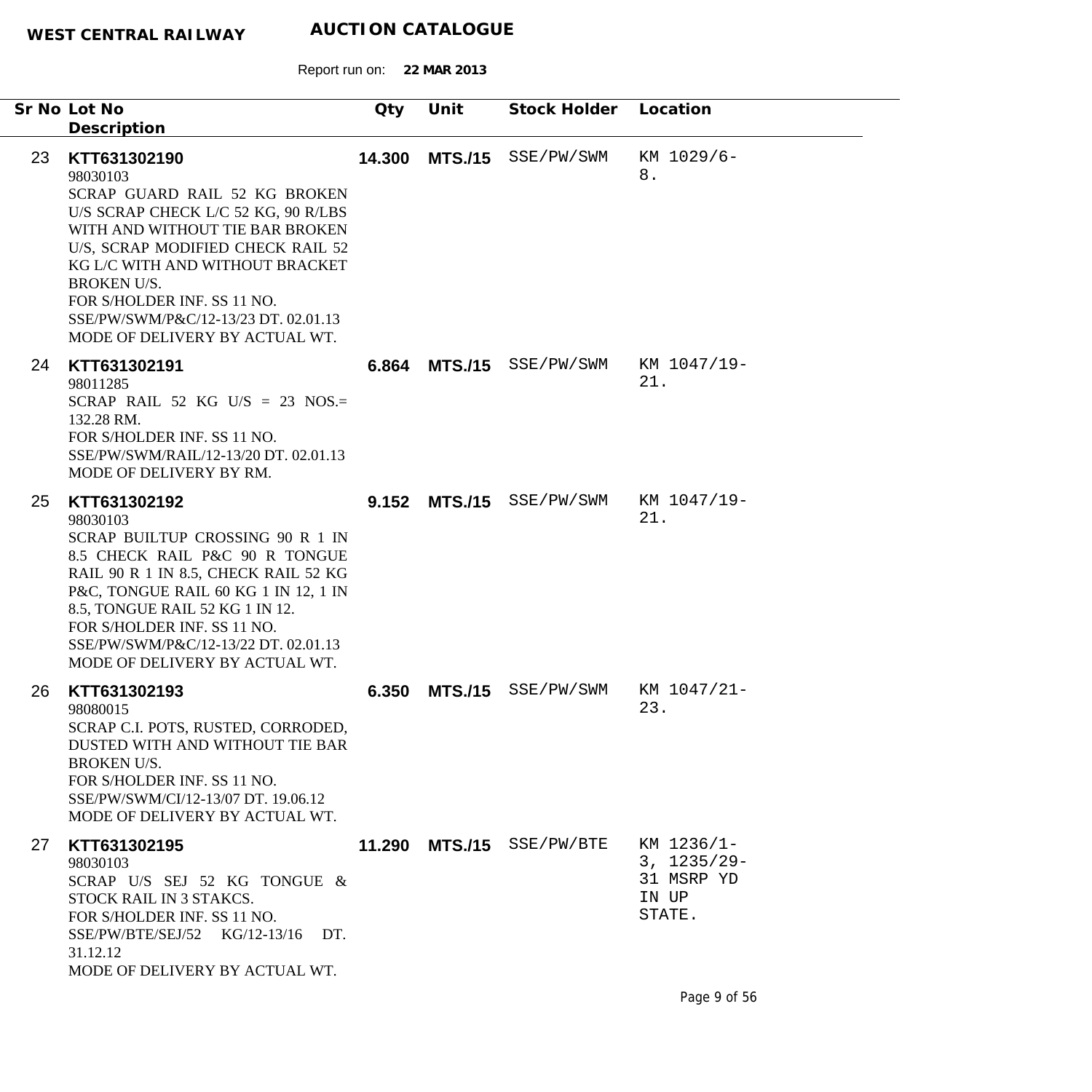|                 | Sr No Lot No<br>Description                                                                                                                                                                                                                                                                           | Qty | Unit | Stock Holder Location                 |                                                                                         |
|-----------------|-------------------------------------------------------------------------------------------------------------------------------------------------------------------------------------------------------------------------------------------------------------------------------------------------------|-----|------|---------------------------------------|-----------------------------------------------------------------------------------------|
| 28              | KTT631302196<br>98011285<br>SCRAP U/S RAIL 90 R/90 LBS RAIL = $17$<br>$NOS = 148.67$ RM.<br>FOR S/HOLDER INF. SS 11 NO.<br>SSE/PW/BTE/RAIL 90 R/12-13/17 DT.<br>31.12.12<br>MODE OF DELIVERY BY RM.                                                                                                   |     |      | 6.632 MTS./15 SSE/PW/BTE              | KM 1236/9-<br>11 MSRP YD<br>IN UP<br>STATE.                                             |
| 29              | KTT631302197<br>98030103<br>SCRAP U/S T/RAIL, W/RAIL, C/RAIL,<br>B/UP XING, CMS XING LC CHECK RAIL<br>GROOVED WITH & W/O TIE BAR 90<br>R/52 KG OFF SIZE WITH ATTACHMENT<br>IS ANY (5 STACK).<br>FOR S/HOLDER INF. SS 11 NO.<br>SSE/PW/BTE/P&C/12-13/12 DT. 31.12.12<br>MODE OF DELIVERY BY ACTUAL WT. |     |      | 35.810 MTS./15 SSE/PW/BTE KM 1235/27- | $31, 1236/3-$<br>1 MSRP YARD<br>IN UP<br>STATE.                                         |
| 30              | KTT631302199<br>98011285<br>SCRAP U/S RAIL 52 KG IN 3 STACK = $44$<br>$NOS = 312.96$ RM.<br>FOR S/HOLDER INF. SS 11 NO.<br>SSE/PW/BTE/12-13/RAIL 52 KG/13 DT.<br>31.12.12<br>MODE OF DELIVERY BY RM.                                                                                                  |     |      | 16.239 MTS./15 SSE/PW/BTE             | KM 1236/1-<br>$3, 5-7,$<br>$1235/27 - 29$<br>MSRP YARD<br>IN UP<br>STATE.               |
| 31              | KTT631302200<br>98011285<br>SCRAP U/S RAIL 60 KG IN 5 STACK =<br>$105$ NOS. = 473.56 RM.<br>FOR S/HOLDER INF. SS 11 NO.<br>SSE/PW/BTE/RAIL 60 KG/12-13/14 DT.<br>31.12.12<br>MODE OF DELIVERY BY RM.                                                                                                  |     |      | 28.575 MTS./15 SSE/PW/BTE             | KM 1235/25-<br>$27, 1235/1 -$<br>$3, 1236/5 -$<br>$7, & 7-9$<br>MSRP YD IN<br>UP STATE. |
| 32 <sup>°</sup> | KTT631302203<br>98030103<br>SCRAP U/S 60 KG RELEASE GLUED<br>JOINT ONE METER FP AND 6 NUT<br>BOLTS.<br>FOR S/HOLDER INF. SS 11 NO.<br>SSE/PW/BTE/GJ 60 KG/12-13/18<br>DT. 31.12.12<br>MODE OF DELIVERY BY ACTUAL WT.                                                                                  |     |      | 9.725 MTS./15 SSE/PW/BTE              | MSRP YARD<br>$1236/7 - 9$ &<br>$1236/1 - 3$ IN<br>UP STATE.                             |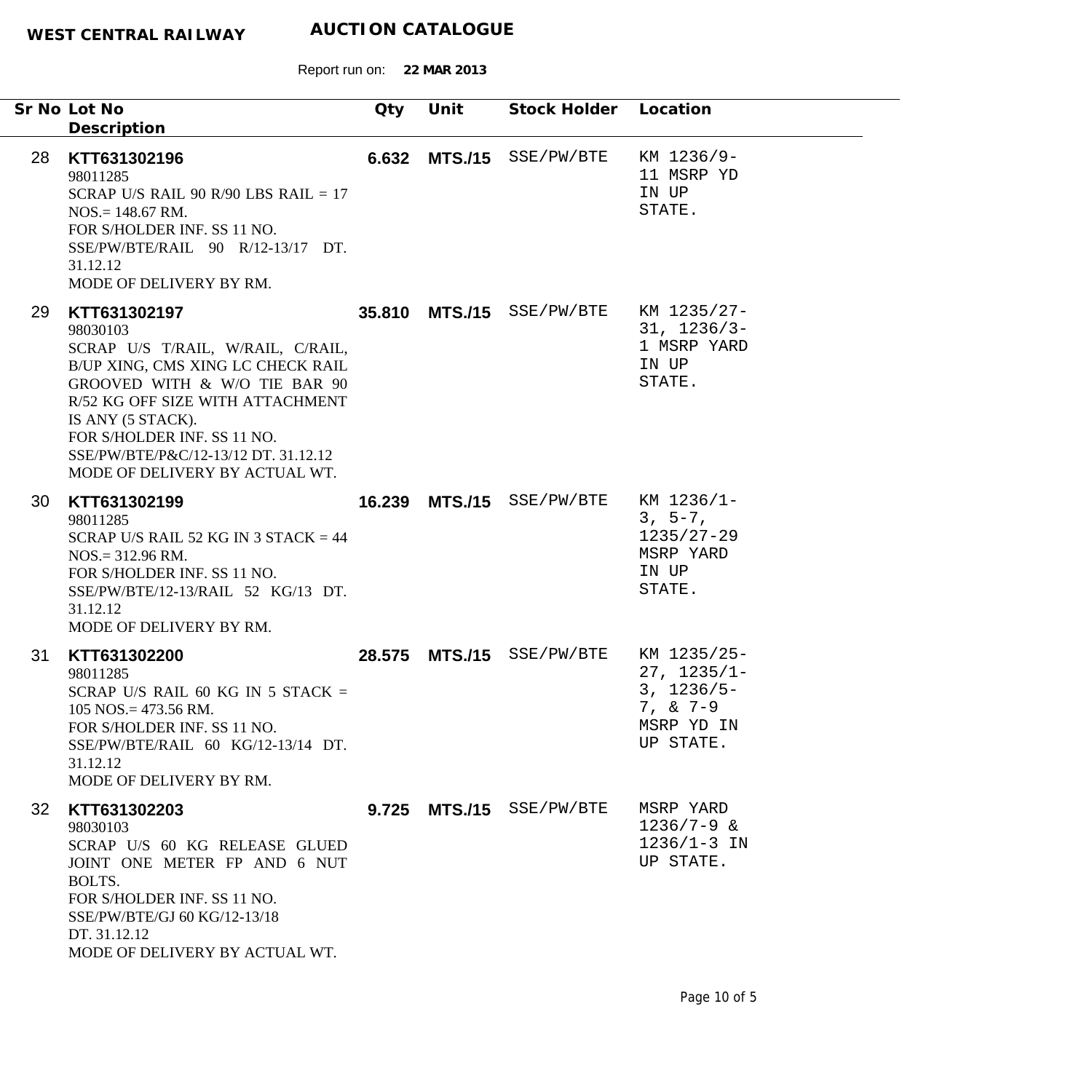|    | Sr No Lot No<br>Description                                                                                                                                                             | Qty   | Unit | Stock Holder Location                      |                                                                                         |
|----|-----------------------------------------------------------------------------------------------------------------------------------------------------------------------------------------|-------|------|--------------------------------------------|-----------------------------------------------------------------------------------------|
| 33 | KTT631302208<br>98011285<br>SCRAP 90 R/90 LBS RAIL = 80 NOS.=<br>201.24 RM.<br>FOR S/HOLDER INF. SS 11 NO.<br>SSE/PW/BXN/RAILS/2012-2013/09<br>DT. 14.01.13<br>MODE OF DELIVERY BY RM.  | 8.977 |      | MTS./15 SSE/PW/BXN                         | KM 1170/2<br>TO 1170/06<br>& KM<br>$1169/32 - 36$<br>(BXN YARD &<br>OFFICE<br>COMPOUND) |
| 34 | KTT631302209<br>98011285<br>SCRAP RAILS 52 KG U/S = 22 NOS. =<br>274.39 RM.<br>FOR S/HOLDER INF. SS 11 NO.<br>SSE/PW/N/GGC/SCRAP/12-13/14<br>DT. 25.01.13<br>MODE OF DELIVERY BY RM.    |       |      | 14.238 MTS./15 SSE/PW/N/GG<br>$\mathsf{C}$ | PDZ YD KM<br>1112/25 TO<br>1112/27.                                                     |
| 35 | KTT631302213<br>98011285<br>SCRAP RAIL 90 R U/S = 105 NOS. =<br>347.33 RM.<br>FOR S/HOLDER INF. SS 11 NO.<br>SSE/PW/LKE/RAIL 90 R/12-13/066<br>DT. 03.01.13<br>MODE OF DELIVERY BY RM.  |       |      | 15.494 MTS./15 SSE/PW/LKE KM 982/1-5       | LKE YARD.                                                                               |
| 36 | KTT631302215<br>98011285<br>SCRAP RAIL 52 KG U/S = 72 NOS. =<br>193.63 RM.<br>FOR S/HOLDER INF. SS 11 NO.<br>SSE/PW/LKE/RAIL 52 KG/12-13/067<br>DT. 03.01.13<br>MODE OF DELIVERY BY RM. |       |      | 10.047 MTS./15 SSE/PW/LKE                  | KM 982/1-5<br>LKE YD.                                                                   |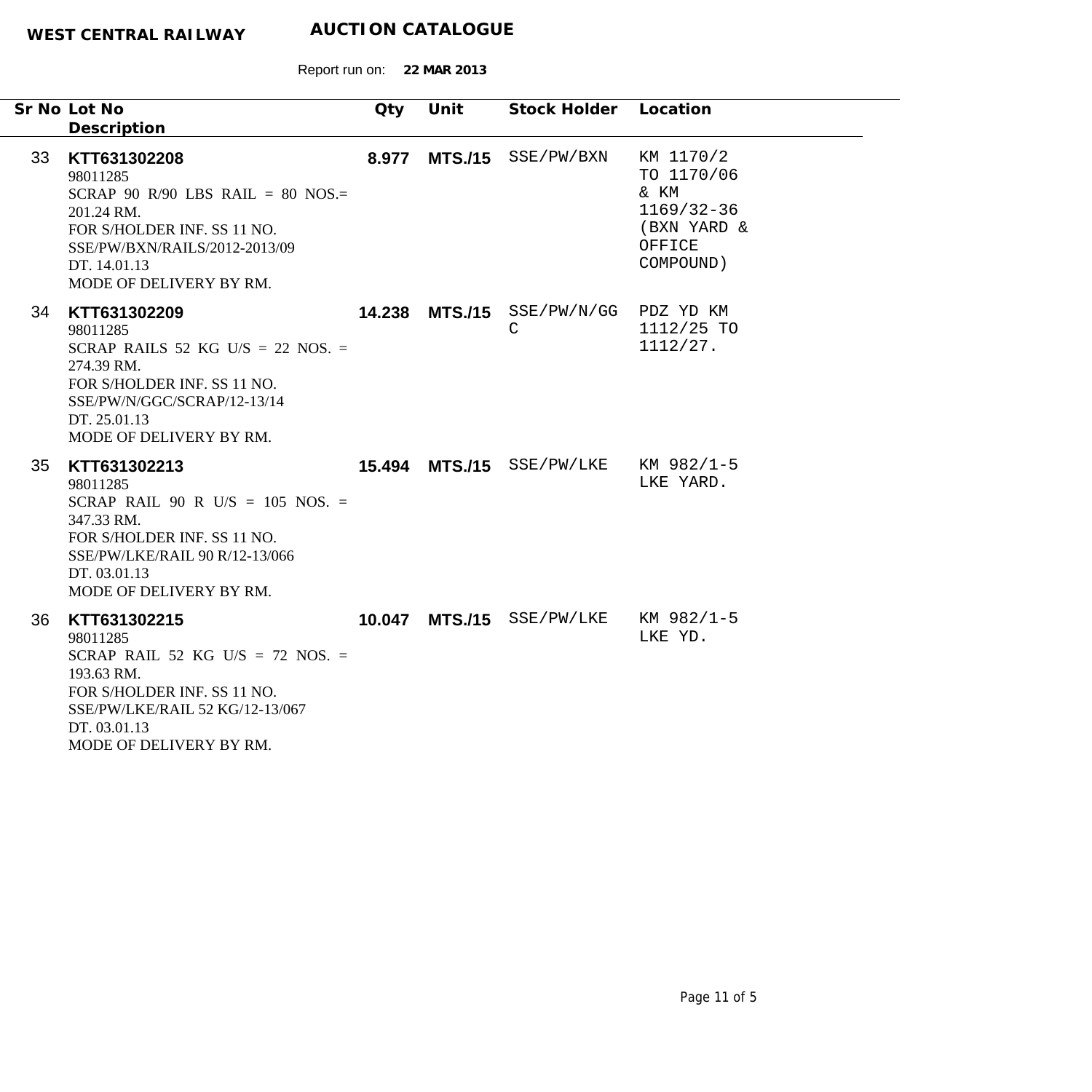Report run on: **22 MAR 2013**

| Sr No Lot No<br>Description                                                                                                                                                                                                                                                                                                                                                                                                                                                                                                                               | Qty                                | Unit           | Stock Holder                | Location                                                            |
|-----------------------------------------------------------------------------------------------------------------------------------------------------------------------------------------------------------------------------------------------------------------------------------------------------------------------------------------------------------------------------------------------------------------------------------------------------------------------------------------------------------------------------------------------------------|------------------------------------|----------------|-----------------------------|---------------------------------------------------------------------|
| 37<br>KTT631302217<br><b>SCRAP</b><br>U/S<br>MS<br>CONSISTING RUSTY, CORRODED MS<br>PLATE, ANGLE, BUILT-UP BEAM,<br>STRUCTURE, SLIDE CHAIR, BRACKET<br>WITH OR WITHOUT NUT, RAIL PIECES<br>OFF SIZE BENDED AND WITHOUT<br>BEND, CST-9 PLATE BROKEN, CI POT<br>BROKEN, ST SLEEPER BROKEN, FISH<br>PLATE, CMS XING PIECES, DOG SPIKE,<br>KEYS, DISTANCE BROKEN, GAUGE TIE<br>PLATES AND MISCELLANEOUS ETC.<br>FOR S/HOLDER INF. SS 11 NO.<br>SSE/PW/BTE/MS & CI SCRAP/11-12/DSK<br>YARD BHARATPUR YARD/01 DT.<br>03.01.12<br>MODE OF DELIVERY BY ACTUAL WT. | $\&$<br><b>SCRAP</b><br>CI         |                | 100.000 MTS./15 SSE/PW/BTE  | DSK YARD<br><b>BHARATPUR</b><br>SCALTERED.                          |
| KTT631303241<br>38<br>98090616<br>SCRAP WELDING GENERATOR SET<br>MACHINE DIESEL OPERATED US.<br>FOR S/HOLDER INF. SS 11 NO.<br>SSE/PW/SWM/T&P/11-12/32 DT. 12.01.12<br>MODE OF DELIVERY BY NOS.                                                                                                                                                                                                                                                                                                                                                           | 1.000                              |                | <b>NOS./01</b> SSE/PW/SWM   | KM 1029/1-<br>3.                                                    |
| 39<br>KTT631303247<br>98011285<br>SCRAP RAIL 60 KG U/S = 156 NOS. =<br>1153.81 RM.<br><b>FOR</b><br><b>S/HOLDER</b><br>NO.SSE/PW/N/GGC/SCRAP/12-13/15 DT.<br>18.02.13<br>MODE OF DELIVERY BY RM.                                                                                                                                                                                                                                                                                                                                                          | 69.621<br>INF.<br><b>SS</b><br>-11 |                | $MTS./15$ SSE/PW/N/GG<br>C  | COO YD KM -<br>$1104/22 - 24$<br>$& 1105/08 -$<br>10.               |
| KTT631303248<br>40<br>98050709<br>SCRAP ST SLEEPERS (P&C) OFF SIZE<br>WITH ATTACHMENT OF SLIDE CHAIRS<br>74 NOS. IN THREE STACK $= 237$ NOS. $=$<br>828.94 RM.<br><b>FOR</b><br><b>S/HOLDER</b><br>NO.SSE/PW/N/GGC/SCRAP/12-13/16 DT.<br>19.02.13<br>MODE OF DELIVERY BY RM.                                                                                                                                                                                                                                                                              | 30.500<br>INF.<br>SS.<br>-11       | <b>MTS./15</b> | SSE/PW/N/GG<br>$\mathsf{C}$ | GGC YD KM-<br>$1093/02 - 06$<br>DN YD &<br>$1093/17 - 19$<br>UP YD. |

۰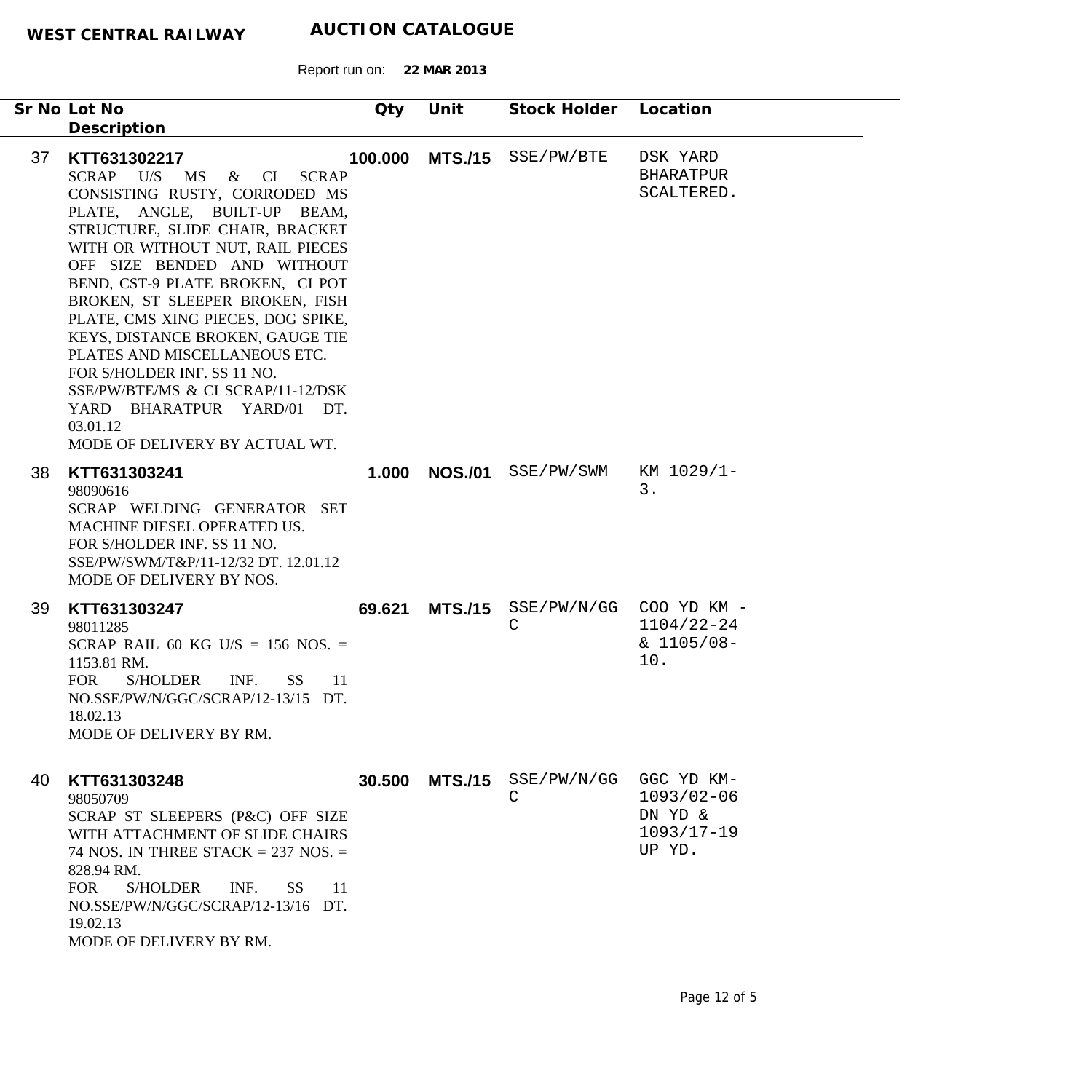Report run on: **22 MAR 2013**

|    | Sr No Lot No<br>Description                                                                                                                                                                                                                                                                                                                 | Qty     | Unit           | Stock Holder                               | Location                                              |
|----|---------------------------------------------------------------------------------------------------------------------------------------------------------------------------------------------------------------------------------------------------------------------------------------------------------------------------------------------|---------|----------------|--------------------------------------------|-------------------------------------------------------|
| 41 | KTT631303249<br>98050620<br>SLIDE CHAIR M.S. CANTED BEARING<br>PLATE, FISH PLATE 90 R, FISH PLATE<br>90 LBS, FISH PLATE 52 KG CONVERTED<br>AS JOGGLE FISH PLATE M.S. PLANE<br><b>BEARING PLATE.</b><br><b>FOR</b><br><b>S/HOLDER</b><br>INF.<br>SS -<br>-11<br>DT.<br>NO.SSE/PW/LKE/MS/FP/12-13/070<br>03.01.13<br>MODE OF DELIVERY BY NOS. | 929.000 | <b>NOS./01</b> | SSE/PW/LKE                                 | OFFICE<br>COMPOUND OF<br>SSE/PW/LKE.                  |
| 42 | KTT631303250<br>98011285<br>SCRAP U/S RAIL 52 KG IN 2 STACK =<br>$182$ NOS. = $1057.80$ RM.<br><b>S/HOLDER</b><br>INF.<br><b>SS</b><br>FOR<br>11<br>NO.SSE/PW/BD/SCRAP<br>RAIL<br>52<br>KG/2012-13/25<br>DT. 16.02.13<br>MODE OF DELIVERY BY RM.                                                                                            |         |                | 54.889 MTS./15 SSE/PW/BD                   | KM 18/3-5<br>NEAR<br>THALERA<br>YARD.                 |
| 43 | KTT631303255<br>98011285<br>SCRAP RELEASED U/S RAIL 60 KG = $73$<br>$NOS. = 891.42$ RM.<br><b>FOR</b><br><b>S/HOLDER</b><br>INF.<br>SS <sup>-</sup><br>$\overline{11}$<br>NO.SSE/PW/S/GGC/RAIL/12-13/20<br>DT.<br>31.12.12<br>MODE OF DELIVERY BY RM.                                                                                       | 53.788  |                | $MTS./15$ SSE/PW/N/GG<br>C                 | STACK KM<br>$1060/03 - 05$<br>NEAR LC NO.<br>167 MLZ. |
| 44 | KTT631303256<br>98011285<br>SCRAP RELEASED U/S RAIL 60 KG = $32$<br>$NOS. = 218.60$ RM.<br><b>FOR</b><br><b>S/HOLDER</b><br>INF.<br><b>SS</b><br><sup>11</sup><br>NO.SSE/PW/S/GGC/RAIL/12-13/24<br>DT.<br>08.01.13<br>MODE OF DELIVERY BY RM.                                                                                               |         |                | 13.190 MTS./15 SSE/PW/N/GG<br>$\mathsf{C}$ | STACK KM<br>$1085/29 - 31$<br>LRU YD.                 |

۰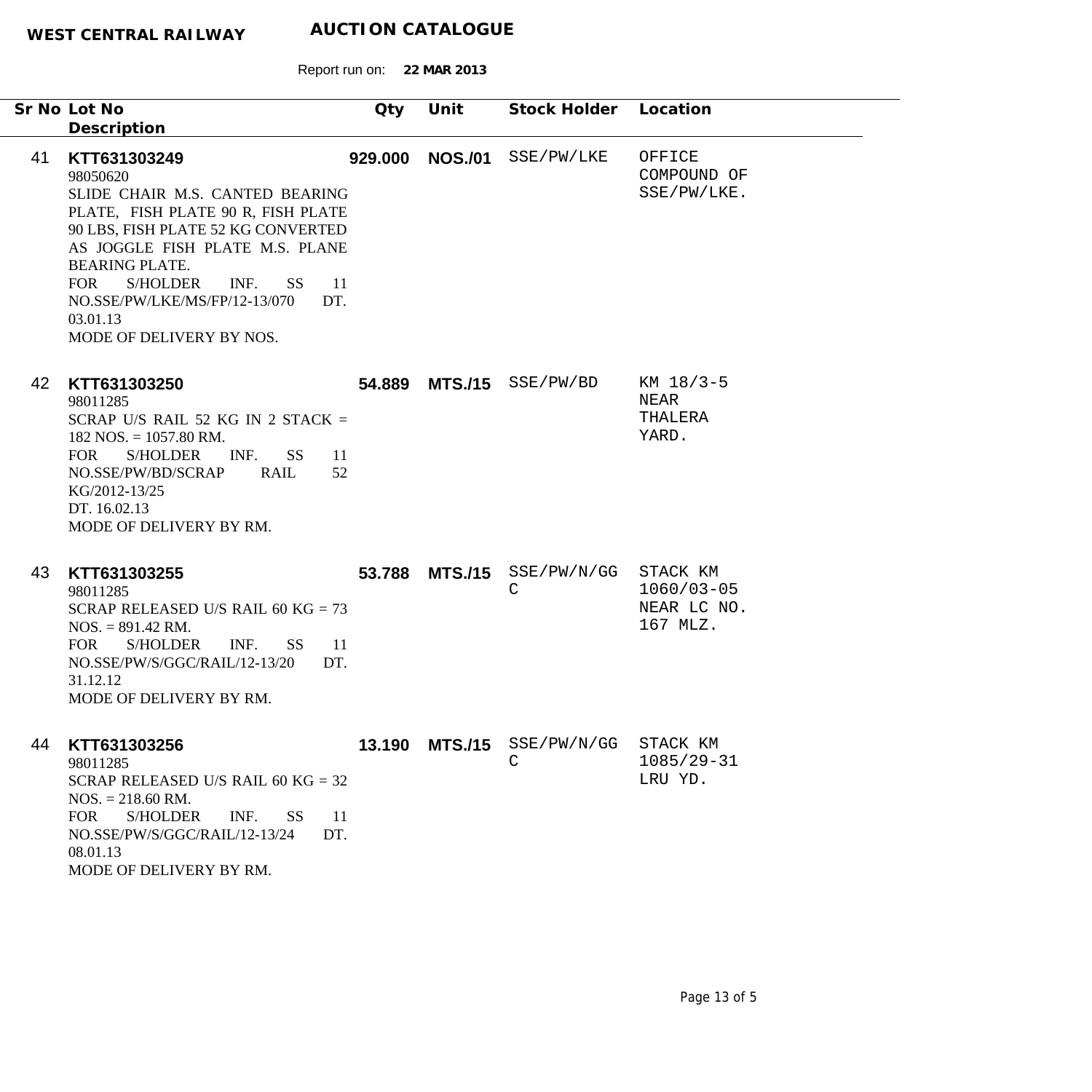|    | Sr No Lot No<br>Description                                                                                                                                                                                                                           | Qty    | Unit           | Stock Holder Location                    |                                                 |
|----|-------------------------------------------------------------------------------------------------------------------------------------------------------------------------------------------------------------------------------------------------------|--------|----------------|------------------------------------------|-------------------------------------------------|
| 45 | KTT631303257<br>98011285<br>SCRAP RELEASED U/S RAIL 60 KG = $44$<br>$NOS. = 355.12$ RM.<br>S/HOLDER<br>INF.<br><b>FOR</b><br>SS <sub>1</sub><br><sup>11</sup><br>NO.SSE/PW/S/GGC/RAIL/12-13/23<br>DT.<br>01.01.13<br>MODE OF DELIVERY BY RM.          | 21.428 | <b>MTS./15</b> | SSE/PW/N/GG<br>C                         | STACK KM<br>$1075/10 - 12$<br>NNW YD.           |
| 46 | KTT631303258<br>98011285<br>SCRAP RELEASED U/S RAIL 60 KG = $73$<br>$NOS. = 740.42$ RM.<br><b>FOR</b><br>S/HOLDER INF.<br>$SS = 11$<br>NO.SSE/PW/S/GGC/RAIL/12-13/22<br>DT.<br>01.01.13<br>MODE OF DELIVERY BY RM.                                    |        |                | 44.677 MTS./15 SSE/PW/N/GG STACK KM<br>C | $1074/03 - 05$                                  |
| 47 | KTT631303259<br>98011285<br>SCRAP RELEASED U/S RAIL 60 KG = $26$<br>$NOS. = 244.95 \text{ RM}.$<br><b>FOR</b><br><b>S/HOLDER</b><br>INF.<br><b>SS</b><br><sup>11</sup><br>NO.SSE/PW/S/GGC/RAIL/12-13/21<br>DT.<br>31.12.12<br>MODE OF DELIVERY BY RM. | 14.780 | <b>MTS./15</b> | SSE/PW/N/GG<br>C                         | STACK KM<br>$1058/42 -$<br>1059/02 MLZ<br>YD.   |
| 48 | KTT631303260<br>98011285<br>SCRAP RELEASED U/S RAIL 60 KG = $38$<br>$NOS. = 442.98 \text{ RM}.$<br><b>FOR</b><br><b>S/HOLDER</b><br>INF.<br><b>SS</b><br>11<br>NO.SSE/PW/S/GGC/RAIL/12-13/25<br>DT.<br>10.01.13<br>MODE OF DELIVERY BY RM.            | 26.729 | <b>MTS./15</b> | SSE/PW/N/GG<br>$\mathsf C$               | STACK KM<br>$1071/11 - 15$<br>NEAR LC NO<br>171 |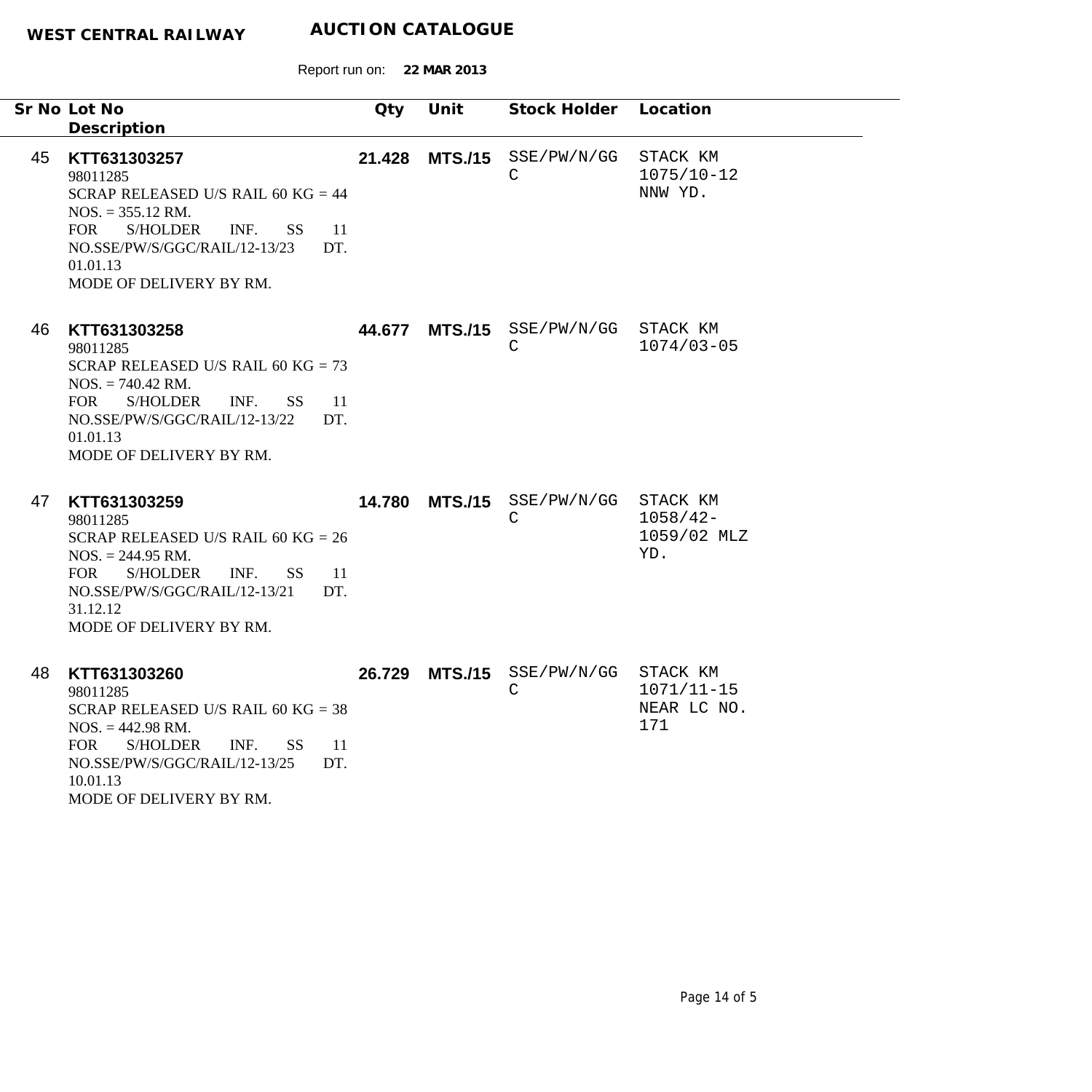|                | Auction Catalogue N 63130024                                                                                                                                                                               |         |                | Auction Date: 28-03-2013 |                                                                                                                                                                                                                                                                                                                        |
|----------------|------------------------------------------------------------------------------------------------------------------------------------------------------------------------------------------------------------|---------|----------------|--------------------------|------------------------------------------------------------------------------------------------------------------------------------------------------------------------------------------------------------------------------------------------------------------------------------------------------------------------|
|                | Auctioneer: Dy CMM(S)                                                                                                                                                                                      |         |                | Place: Kota              |                                                                                                                                                                                                                                                                                                                        |
|                | Sr No Lot No<br>Description                                                                                                                                                                                | Qty     | Unit           | Stock Holder             | Location                                                                                                                                                                                                                                                                                                               |
| 1              | JBP631203536<br>98080015<br>SCRAP STS 168 LBS INTACT BG IN 7<br>STACK.<br>S/HOLDER<br>INF.NO.)<br>$SS-11$<br>(FOR<br>NO.S4/STS 168/190 DT.09.02.2012                                                       | 658.000 | <b>NOS./01</b> | SSE/PW/KTE               | $KM-1098/3-4$<br>TO $1097/8-9$<br>UP JKE<br>YARD.                                                                                                                                                                                                                                                                      |
| $\overline{2}$ | JBP631203537<br>98080015<br>SCRAP STS 168 LBS INTACT BG IN 5<br>STACK.<br>(FOR<br>S/HOLDER INF.NO.)<br>$SS-11$<br>NO.S4/STS 168/213 DT.18.02.2012                                                          | 292.000 |                | NOS./01 SSE/PW/KTE       | $KM-1077/4-5$<br>TO $1078/0-1$<br>UP AND DN<br>KTE (S)<br>YARD.                                                                                                                                                                                                                                                        |
| 3              | JBP631203678<br>98050709<br>SCRAP STEEL SXS WITHOUT SLIDE<br>CHAIR IN 7 STACK = $342$ NOS = $1215.95$<br>RM (FOR S/HOLDER INF.NO.)SS.11 S<br>4/NKJ/PW/SXS/11-12/46 DT.05.03.2012<br>MOD OF DELIVERY BY RM. | 43.166  | <b>MTS./15</b> | SSE/PWNKJ                | 1-KM 1029/5<br>TO 1029/4<br>UP LINE, 2-<br>KM 1029/6<br>TO 1029/5<br>UP<br>LINE, $3&4-$<br>KM 1029/7<br>TO 1029/6<br>UP LINE, 5-<br><b>URDI 1027</b><br>TO URDI<br>1023 NEAR<br>ARE NKJ C<br>CABIN, 6-<br><b>URDI 1063</b><br>TO URDI<br>$1041, 7-$<br><b>URDI 1079</b><br>TO URDI<br>1063 NEAR<br>ARE NKJ C<br>CABIN. |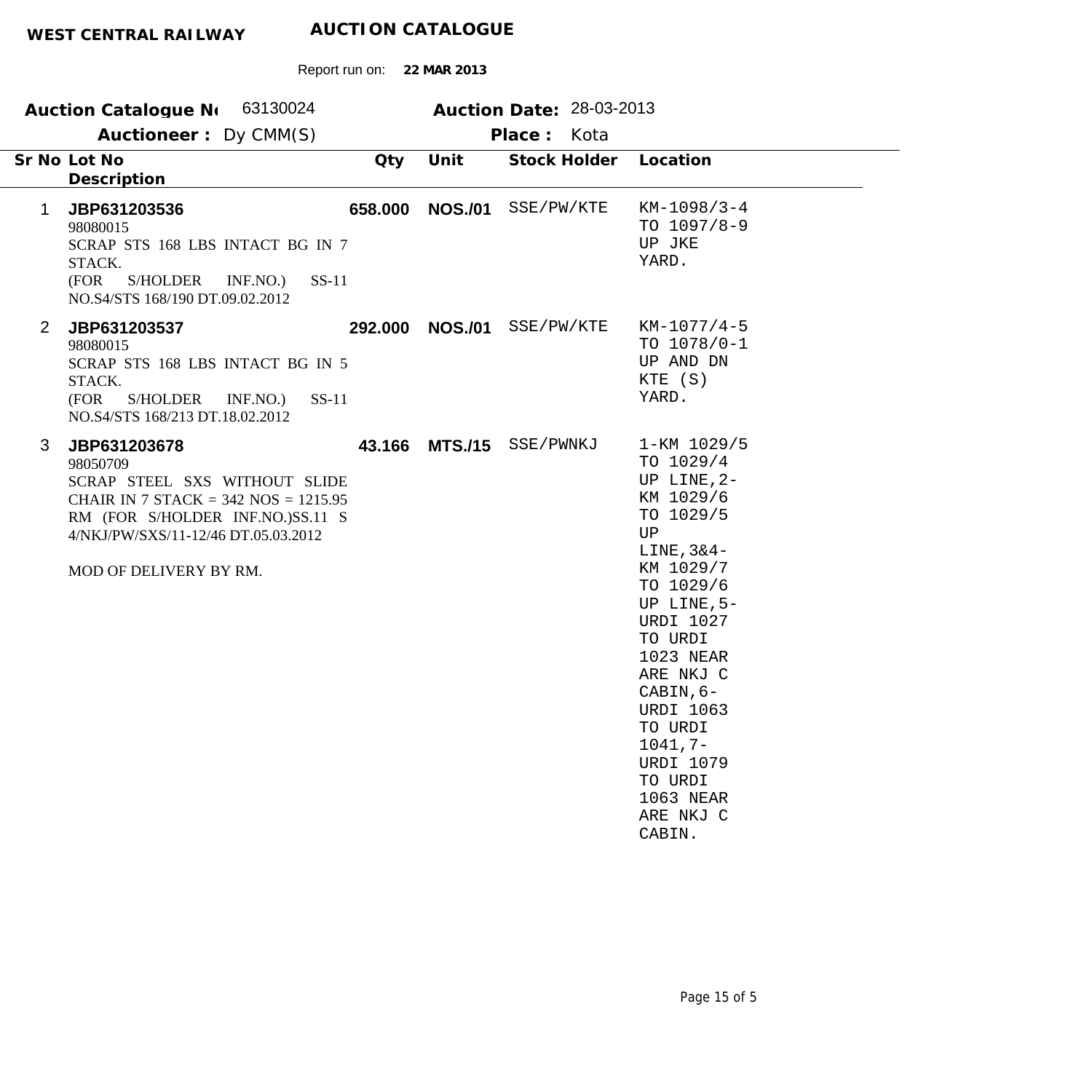|              | Sr No Lot No<br>Description                                                                                                                                                                                     | Qty    | Unit           | Stock Holder              | Location                                                                                                                                                                                                                                                                                  |
|--------------|-----------------------------------------------------------------------------------------------------------------------------------------------------------------------------------------------------------------|--------|----------------|---------------------------|-------------------------------------------------------------------------------------------------------------------------------------------------------------------------------------------------------------------------------------------------------------------------------------------|
| 4            | JBP631207027<br>SCRAP SXS WITH OUT SLIDE CHAIR =<br>306 NOS.= 1057.92 RM IN 07 STACK<br>FOR (S/HOLDER INF. NO.) SS 11<br>NO.S4/NKJ/PW/SXS/11-12/45<br>DT.<br>01.03.2012.<br>MODE OF DELIVERY BY RM.             | 37.556 | <b>MTS./15</b> | SSE/PW/NKJ                | (1) 1031/7<br>TO 1031/8<br>DN LINE.<br>$(2)$ TL/1007<br>TO TL 1003<br>TRIPE SHED.<br>(3)1030/7<br>TO 1030/6<br>UP LINE.<br>(4) 1030/7<br>TO 1030/6<br>UP LINE.<br>$(5)$ 1030/6<br>TO 1030/5<br>UP LINE.<br>$(6)$ 1029/9<br>TO 1029/8<br>UP LINE.<br>$(7)$ 1029/9<br>TO 1029/8<br>UP LINE. |
| 5            | JBP631208095<br>98011285<br>SCRAP RAIL 52 KG ABOVE ONE MTR<br>LONG IN 04 STACK 142 NOS 1324\34 RM<br>FOR S\HOLDER INF NO SS 11 NO<br>KHBJ\SS11\SCRAP\RAIL\52KG\2012\17<br>DT 15\09\12 MODE OF DELIVERY BY<br>RM |        | 68.720 MTS./15 | SSE\PW\KHBJ               | KM 1118\6\7<br>TO<br>$1118\9\10$<br>AT UP TO DN<br>SIDE                                                                                                                                                                                                                                   |
| 6            | JBP631209100<br>98080015<br>SCRAP CST 9 GR.I BROKEN IN 06<br>STACKS.<br>(FOR S/HOLDER INF. NO.) SS 11 NO.<br>S4/NKJ/PW/CI/12-13/10 DT. 16.06.2012.<br>MODE OF DELIVERY BY ACTUAL WT.                            |        |                | 16.120 MTS./15 SSE/PW/NKJ | URD2/1175<br>TO<br>URD2/1025.                                                                                                                                                                                                                                                             |
| $\mathbf{7}$ | JBP631209126<br>98080015<br>SCRAP CI GRADE I CST-9 PLATE<br><b>SINGLE BROKEN</b><br>(FOR S/HOLDER INF.NO.) SS 11 NO.<br>JBP/SGO/CI/BROKEN/197 DT. 24.08.2012<br>MODE OF DELIVERY BY ACTUAL WT.                  |        |                | 12.103 MTS./15 SSE/PW/SGO | ELECTRIC<br>POLL KM<br>1056/29 TO<br>1056/35 UP<br>& KM<br>1056/22 TO<br>1056/40 DN.                                                                                                                                                                                                      |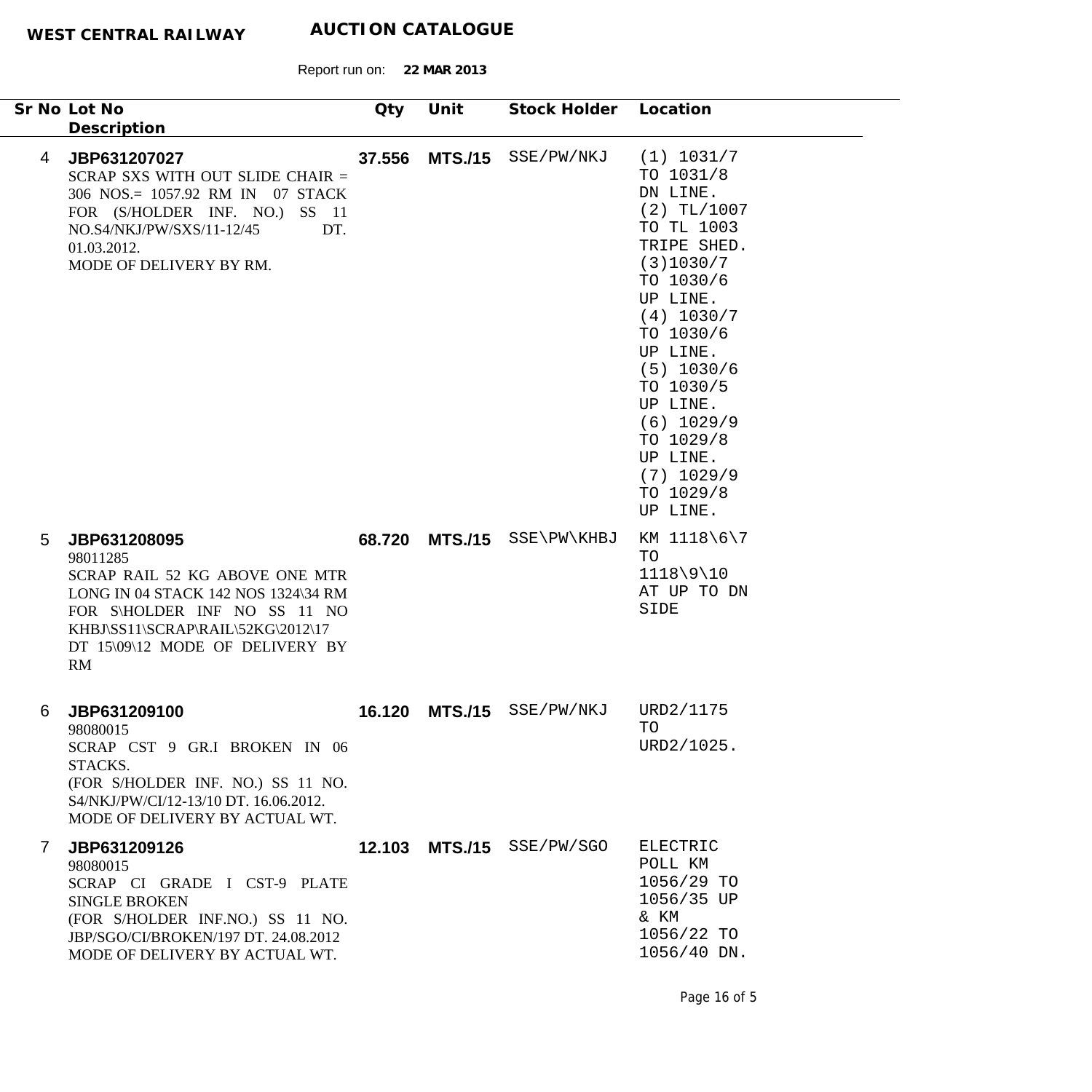|                 | Sr No Lot No<br>Description                                                                                                                                                                                                              | Qty     | Unit           | Stock Holder       | Location                                                                                                                                                     |
|-----------------|------------------------------------------------------------------------------------------------------------------------------------------------------------------------------------------------------------------------------------------|---------|----------------|--------------------|--------------------------------------------------------------------------------------------------------------------------------------------------------------|
| 8               | JBP631209132<br>98050709<br>SCRAP SXS WITH OUT SLIDE CHAIR IN<br>07 STACKS = $349$ NOS. = $1258.55$ RM.<br>(FOR S/HOLDER INF.NO.) SS 11 NO.<br>S4/NKJ/PW/SXS/12-13/19 DT. 04.08.2012<br>MODE OF DELIVERY BY RM.                          | 44.678  | <b>MTS./15</b> | SSE/PW/NKJ         | TANKER LINE<br>NEAR ARE<br>TRIPE<br>SHED.,<br>URD1/1423<br>TO<br>URD1/1427<br>NEAR ARE<br>TRIPE SHED,<br>URD1/1417<br>TO<br>URD1/1407<br>NEAR ARE GC<br>III. |
| 9               | JBP631210151<br>98080015<br>SCRAP CST-9 PLATE BROKEN CI GR-I<br>IN TWO STACK.<br>(FOR S/HOLDER INF. NO.) SS 11 NO.-<br>JBP/STA/CI/12-13/02 DT. 13.07.2012<br>MODE OF DELIVERY BY ACTUAL WT.                                              | 14.000  | <b>MTS./15</b> | SSE/PWSTA          | $1228/2-3$ ,<br>3-4 DN SIDE<br>REWA YARD.                                                                                                                    |
| 10              | JBP631210154<br><b>SCRAP</b><br><b>UNSERVICEABLE</b><br>BROKEN/INTACT BOOM ALLUMINIUM<br>OF LIFTING BARRIER GATE.<br>(FOR S/HOLDER INF.NO.) SS 11 NO.<br>JBP/S&T/M/SIG/2012-13/07<br>DT.<br>15.03.2012<br>MODE OF DELIVERY BY ACTUAL WT. | 0.262   | <b>MTS./15</b> | SSE/SIG/M/J<br>BP  | SSE/SIG/M/J<br>BP OFFICE<br>COMPOUND.                                                                                                                        |
| 11              | JBP631210163<br>98080106<br><b>SCRAP CST 9 GR. II PAIRS CORRODED</b><br>RUSTED & STRICKED MUD IN 04<br>STACKS.<br>(FOR S/HOLDER INF. NO.) SS 11 NO.<br>S4/NKJ/PW/CI/12-13/22 DT. 05.09.2012<br>MODE OF DELIVERY BY NOS.                  | 138.000 | <b>NOS./01</b> | SSE/PW/NKJ         | KM 1033/1<br>TO KM<br>$1033/3$ DN<br>LINE.                                                                                                                   |
| 12 <sup>1</sup> | JBP631210164<br>98080106<br>SCRAP CST 9 GR. II (S) & COUPLED<br><b>BADLY RUSTED &amp; BROKEN.</b><br>(FOR S/HOLDER INF. NO.) SS 11 NO.<br>S4/NKJ/PW/CI/12-13/23 DT. 05.09.2012<br>MODE OF DELIVERY BY ACTUAL WT.                         | 37.070  |                | MTS./15 SSE/PW/NKJ | KM 1033/1<br>TO KM<br>$1033/4$ DN<br>LINE.                                                                                                                   |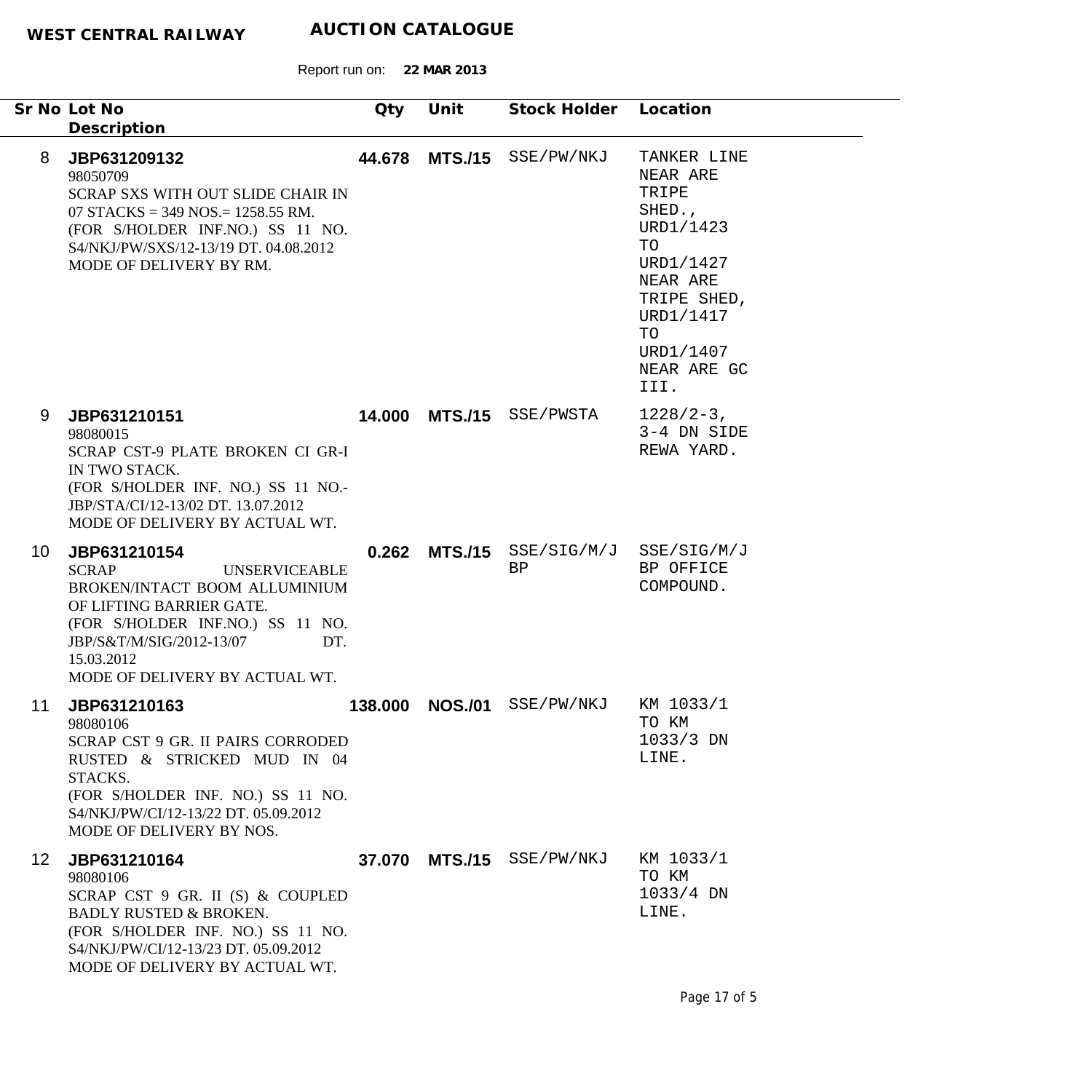|                 | Sr No Lot No<br>Description                                                                                                                                                                                                                       | Qty     | Unit           | Stock Holder Location                       |                                                                                                               |
|-----------------|---------------------------------------------------------------------------------------------------------------------------------------------------------------------------------------------------------------------------------------------------|---------|----------------|---------------------------------------------|---------------------------------------------------------------------------------------------------------------|
| 13 <sup>°</sup> | JBP631210168<br>98050709<br><b>SCRAP</b><br><b>STS</b><br>168<br>LBS BADLY<br><b>CORRODED RUSTED &amp; BROKEN IN 13</b><br>STACKS.<br>(FOR S/HOLDER INF. NO.) SS 11 NO.<br>S4/NKJ/PW/CI/12-13/24 DT. 06.09.2012<br>MODE OF DELIVERY BY ACTUAL WT. |         |                | 35.110 MTS./15 SSE/PW/NKJ                   | KM 1033/1<br>TO KM<br>1033/4 DN<br>LINE.                                                                      |
| 14              | JBP631210182<br>98011285<br>SCRAP RAILS 52 KG ABOVE 1 MTR<br>LONG IN 6 STACKS = $139$ NOS = $704.51$<br>RM.<br>(FOR S/HOLDER INF. NO.) SS 11 NO.<br>SSE/PW/S/STA/52KG<br>RAILS/04<br>DT.<br>04.08.12<br>MODE OF DELIVERY BY RM.                   |         |                | 36.557 MTS./15 SSE/PW/S/ST KM 1147/5-6<br>A | UP, $1147/7-$<br>8 DN,<br>$1148/7 - 8$<br>DN, 1148/8-<br>9 DN,<br>$1148/8 - 9$<br>UP, $1149/8-$<br>9 DN SIDE. |
| 15 <sub>2</sub> | JBP631211201<br>98011285<br>SCRAP RAILS 52 KG = 64 NOS. = $625.36$<br>RM.<br>FOR S/HOLDER INF.NO. SS 11 NO.<br>JBP/BGTA/R/52 KG/01 DT. 22.09.12<br>MODE OF DELIVERY BY RM.                                                                        |         | 32.450 MTS./15 | SSE/PW/BGTA                                 | KM-774/6-7<br>UP ROAD.                                                                                        |
| 16              | JBP631211212<br>98050709<br>SCRAP STS 168 LBS SLEEPER INTACT<br>IN 10 STACKS.<br>FOR S/HOLDER INF. NO. SS 11 NO.-<br>JBP/SGP/STS/02 DT. 24.09.12<br>MODE OF DELIVERY BY NOS.                                                                      | 919.000 | <b>NOS./01</b> | SSE/PW/SGP                                  | 812/0 TO<br>812/8<br><b>BETWEEN</b><br>UP/DN SIDE<br>PPI YARD.                                                |
| 17              | JBP631212221<br>98050709<br>SCRAP ST SLEEPER 168 LBS (BG)<br>INTACT IN 07 STACK.<br>FOR S/HOLDER INF. NO. SS 11 NO. S-<br>4/STS 168/05 DT. 06.07.12<br>MODE OF DELIVERY BY NOS.                                                                   | 372.000 | <b>NOS./01</b> | SSE/PW/KTE                                  | $1081/2 - 3$ TO<br>$1080/9 -$<br>1081/0 UP<br>RD KTE YD.                                                      |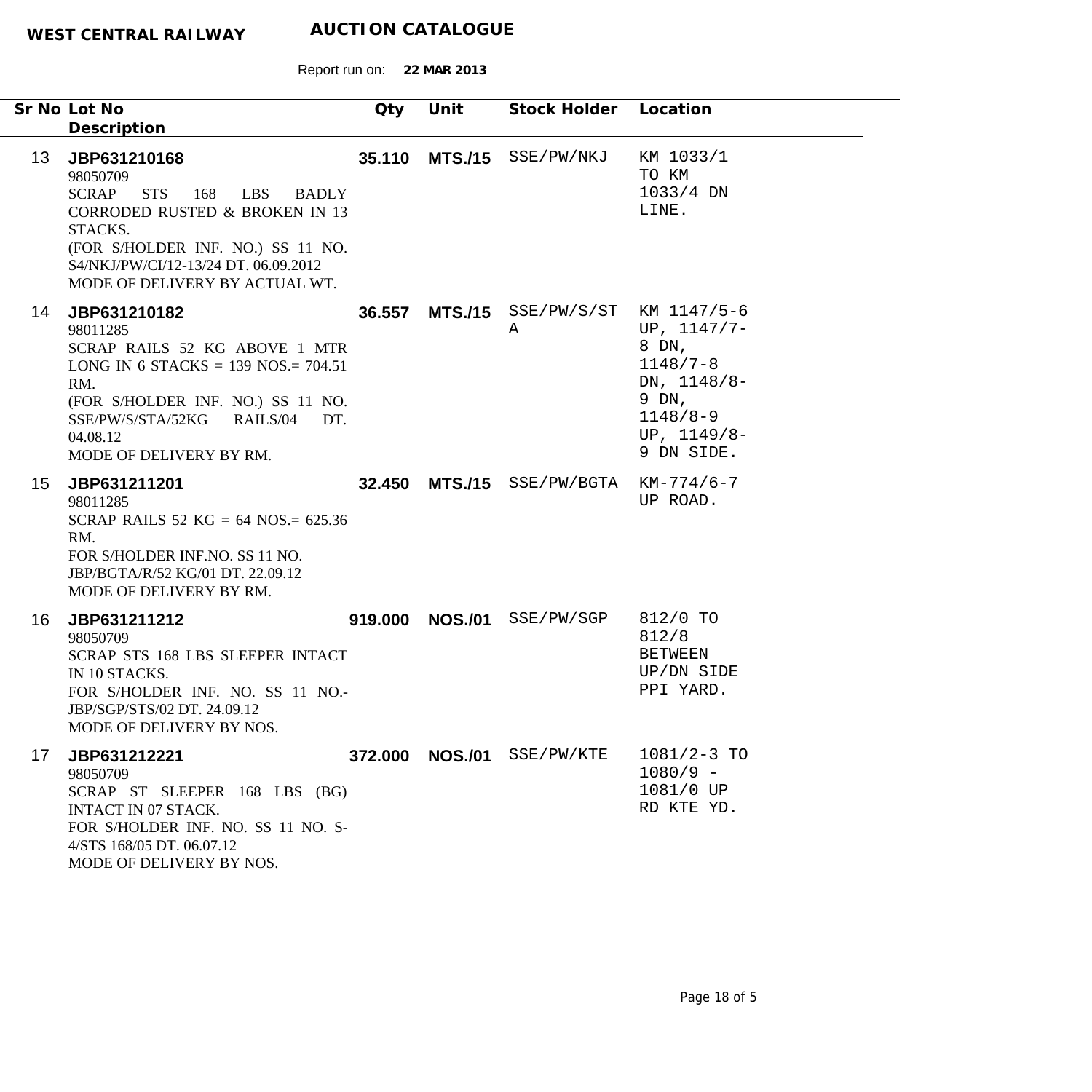Report run on: **22 MAR 2013**

|                 | Sr No Lot No<br>Description                                                                                                                                                                                                                                                       | Qty    | Unit           | Stock Holder Location       |                                                                                                                              |
|-----------------|-----------------------------------------------------------------------------------------------------------------------------------------------------------------------------------------------------------------------------------------------------------------------------------|--------|----------------|-----------------------------|------------------------------------------------------------------------------------------------------------------------------|
| 18              | JBP631212222<br>98011285<br>SCRAP RAIL 90 LBS = 43 NOS. = $404.32$<br>RM.<br>FOR S/HOLDER INF. NO. SS 11 NO.<br>JBP/N/R/12-13/04 DT. 30.06.12<br>MODE OF DELIVERY BY RM.                                                                                                          | 18.037 | <b>MTS./15</b> | SSE/PW/N/JB KM 990/8-9<br>Ρ | DN SIDE<br>NEAR CYM<br>OFFICE.                                                                                               |
| 19              | JBP631212229<br>98011285<br>SCRAP RAIL 52 KG III RD CLASS = $86$<br>$NOS = 635.69$ RM.<br>FOR S/HOLDER INF. NO. SS 11 NO.<br>S-4/A/JBP/SHR/SC/52KG RAIL III RD<br>CLASS/11/12/36 DT.13.10.12<br>MODE OF DELIVERY BY RM.                                                           |        |                | 32.986 MTS./15 SSE/PW/SHR   | $1-$ KM<br>$1050/7 - 8$<br>DN. 2- KM<br>$1050/8 - 9$<br>DN. 3- KM<br>$1050/5 - 6$<br>$UP. 4- KM$<br>$1050/6 - 7$<br>UP.      |
| 20              | JBP631212239<br>98011285<br>SCRAP RAIL 88.5 LBS BH ABOVE ONE<br>METER LONG = $76$ NOS = $772.80$ RM.<br>FOR S/HOLDER INF. NO. SS 11 NO.<br>JBP/N/R/12-13/10 DT. 12.11.12<br>MODE OF DELIVERY BY RM.                                                                               | 33.987 | <b>MTS./15</b> | SSE/PW/N/JB<br>$\, {\bf P}$ | $998/6 - 7$ UP<br>SIDE.                                                                                                      |
| 21              | JBP631212244<br>98011285<br>SCRAP RAILS 90 LBS (BG) III RD<br>ABOVE 1 METER IN 03 STACK $= 128$<br>$NOS = 1482.96$ RM.<br>FOR S/HOLDER INF. NO. SS 11 NO. S-<br>4/90LBS/79 DT. 31.10.12.<br>MODE OF DELIVERY BY RM.                                                               |        |                | 66.154 MTS./15 SSE/PW/KTE   | $1101/8-9$ TO<br>$1101/2 - 3 UP$<br>SIDE JKE<br>KYCE<br>SECTION.                                                             |
| 22 <sub>2</sub> | JBP631301271<br>98050096<br>SCRAP CONSISTING OF TURNING &<br>BORING, MAXIMUM QTY OF TURNING<br>& RUSTED WITH LOCK PLATE. 1/3 10T,<br>$2/3$ , 15, $3/3$ 45 T.<br>FOR S/HOLDER INF. NO. SS LL NO.<br>JBP/NKJ/C&W/CS/10/12/36<br>DT.<br>07.11.2012<br>MODE OF DELIVERY BY ACTUAL WT. | 70.000 | <b>MTS./15</b> | SSE/C&W/ROH<br>SHED/NKJ     | MATERIAL<br>WILL BE<br>SUPPLIED IN<br>OSL<br>COMPLEX,<br>EXTRA YARD,<br>$M/YARD$ ,<br>SSE/C&W/OSL<br>ROH<br>COMPLEX,<br>NKJ. |

Page 19 of 5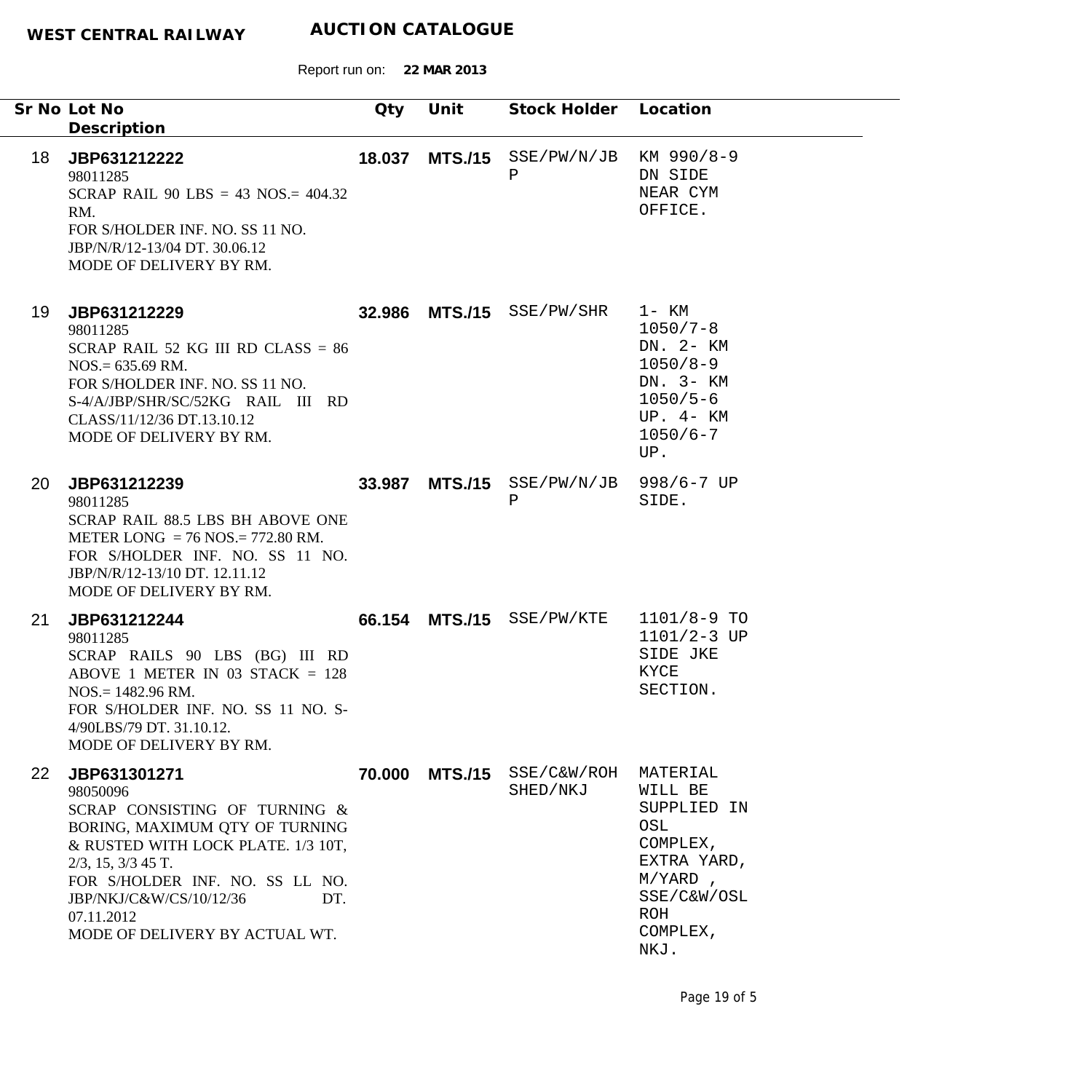|    | Sr No Lot No<br>Description                                                                                                                                                                                                                  | Qty | Unit            | Stock Holder Location      |                                                                                                                                                              |
|----|----------------------------------------------------------------------------------------------------------------------------------------------------------------------------------------------------------------------------------------------|-----|-----------------|----------------------------|--------------------------------------------------------------------------------------------------------------------------------------------------------------|
| 23 | JBP631301286<br>98011285<br>SCRAP 52 KG IIIRD CLASS RAILS = $90$<br>$NOS. = 335.94 \text{ RM}.$<br>FOR S/HOLDER INF. NO. SS 11 S-<br>4/A/JBP/SHR/SC/52 KG IIIRD CLASS<br>RAILS/11/12/37 DT. 07.11.12<br>MODE OF DELIVERY BY RM.              |     |                 | 17.432 MTS./15 SSE/PW/SHR  | $1 - 1028/2 - 3$<br>$UP. 2-$<br>$1028/2 - 3$<br>DN. $3-$<br>$1028/5 - 6$<br>DN. $4-$<br>$1028/5 - 6$<br>DN.                                                  |
| 24 | JBP631301289<br>98050709<br>SCRAP STEEL THROUGH SL 168 LBS<br><b>INTACT.</b><br>FOR S/HOLDER INF. NO. SS 11 S-<br>4/A/JBP/SHR/SC/168<br><b>LBS</b><br><b>STEEL</b><br>THROUGH SL INTACT/11/12/41 DT.<br>09.11.12<br>MODE OF DELIVERY BY NOS. |     | 174.000 NOS./01 | SSE/PW/SHR                 | $1 - 1053/3 - 4$<br>DN. $2-$<br>$1053/5 - 6$<br>DN. $3-$<br>$1053/5 - 6$<br>DN.                                                                              |
| 25 | JBP631301300<br>98050709<br>SCRAP 168 LBS SCRAP STEEL TRUFF<br>SLEEPER IN 11 STACK.<br>FOR S/HOLDER INF. NO. SS 11 NO.<br>JBP/BGTA/STS 168 LBS/06 DT. 29.11.2012<br>MODE OF DELIVERY BY NOS.                                                 |     | 392.000 NOS./01 |                            | $SSE/PW/BGTA$ KM $764/8-9$ ,<br>$7 - 8$ , $6 - 7$ ,<br>$5-6$ , $2-3$ UP<br>RD 764/7-8<br>DN RD.                                                              |
| 26 | JBP631301309<br>98011285<br><b>SCRAP RAIL 52 KG ABOVE ONE METER</b><br>LONG IN 06 STACK = $292$ NOS. = $2022.88$<br>RM.<br>FOR S/HOLDER INF. NO. SS 11 NO. S-<br>5/KMZ/SS-11/RAIL 52 KG/12-13/18 DT.<br>16.10.12<br>MODE OF DELIVERY BY RM.  |     |                 | 104.967 MTS./15 SSE/PW/KMZ | KM 1186/14-<br>16 DN,<br>$1186/17 - 19$<br>UP,<br>$1186/17 - 19$<br>UP KM<br>$1186/19 - 21$<br>$UP$ ,<br>1186/22-24<br>DN,<br>1186/32-34<br>DN IN SGA<br>YD. |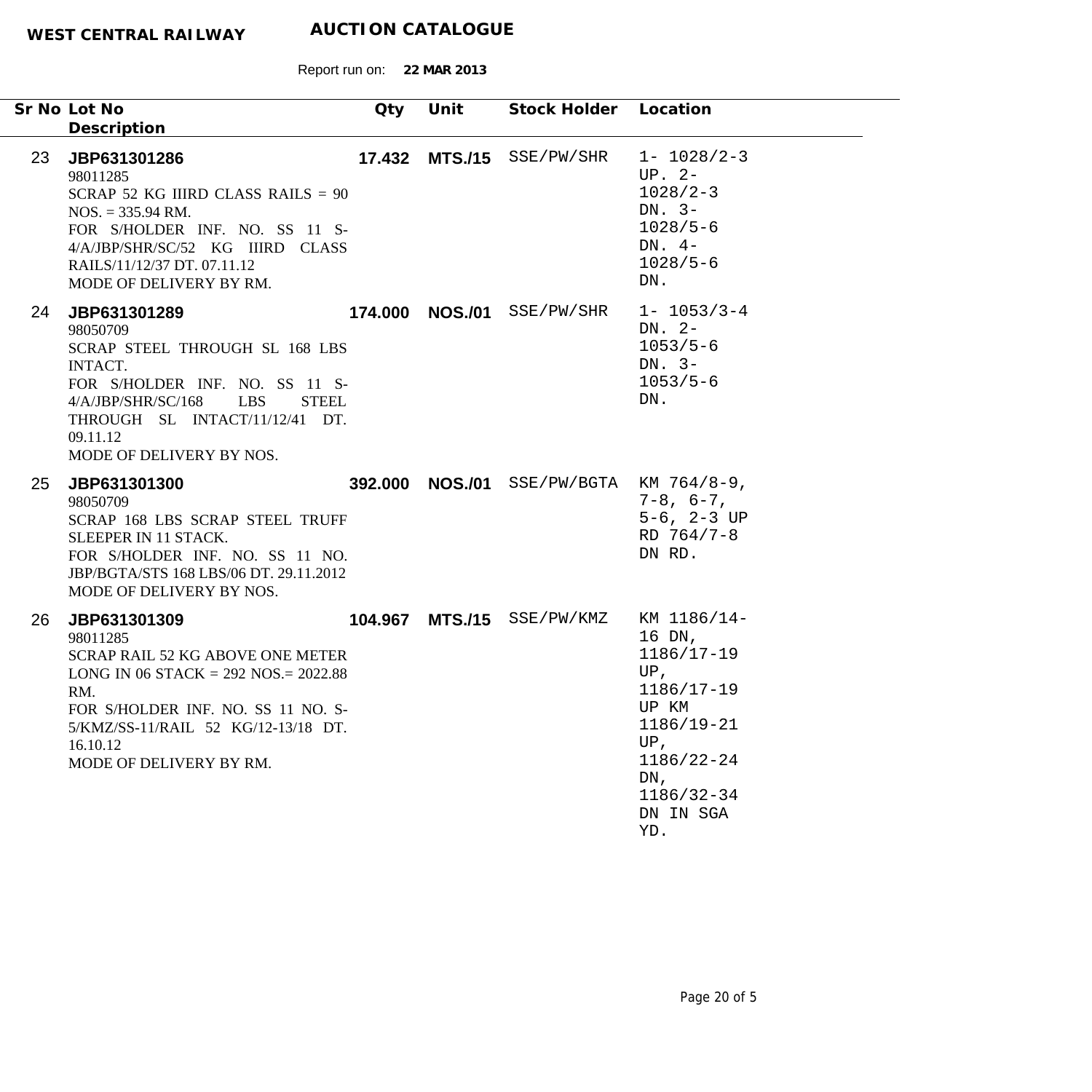|    | Sr No Lot No<br>Description                                                                                                                                                                                                                                                                                                          | Qty | Unit | Stock Holder Location                 |                                                                                                                    |
|----|--------------------------------------------------------------------------------------------------------------------------------------------------------------------------------------------------------------------------------------------------------------------------------------------------------------------------------------|-----|------|---------------------------------------|--------------------------------------------------------------------------------------------------------------------|
| 27 | JBP631301310<br>98080106<br>1- SCRAP CI POT PAIRS CORRODED<br>RUSTED WITH STRICKED MUD IN 04<br>$STACKS = 09.547 MTS.$<br>2- SCRAP CI POT GR.II (S) CORRODED<br>RUSTED WITH STRICKED MUD IN 06<br>$STACKS = 08.893 MTS.$<br>FOR S/HOLDER INF. NO. SS 11 NO.<br>S4/NKJ/PW/CI/12-13/38 DT. 16.11.12.<br>MODE OF DELIVERY BY ACTUAL WT. |     |      | 18.440 MTS./15 SSE/PW/NKJ 1- JLW END  | TO KTE END<br>MARSHLLING<br>YARD & LINE<br>$NO. 29. 2-$<br>NEAR ARE<br>GANG NO. 3<br>TOOL BOX<br>SHUNTING<br>LINE. |
| 28 | JBP631301313<br>98011285<br>SCRAP RAIL 90 LBS IN 02 STACKS = $73$<br>$NOS. = 565.40$ RM.<br>FOR S/HOLDER INF. NO. SS 11 NO.<br>S-5/KMZ/PW/RAIL 90 LBS/12-13/39<br>DT. 23.11.12.<br>MODE OF DELIVERY BY RM.                                                                                                                           |     |      | 25.222 MTS./15 SSE/PW/NKJ KM 1030/9   | TO KM<br>$1030/4$ UP<br>LINE.                                                                                      |
| 29 | JBP631301315<br>98011285<br><b>SCRAP RAIL 52 KG ABOVE ONE METER</b><br>$LONG = 62 NOS. = 730.50 RM.$<br>FOR S/HOLDER INF. NO. SS 11 NO.<br>S-5/KMZ/SS11/RAIL 52 KG/12-13/19<br>DT. 16.11.12.<br>MODE OF DELIVERY BY RM.                                                                                                              |     |      | 37.905 MTS./15 SSE/PW/KMZ KM 1207/3-5 | UP OHE & KM<br>$1207/15 - 17$<br>UP ROAD BET<br>REI-PTHD.                                                          |
| 30 | JBP631301317<br>98011285<br>SCRAP RAIL 60 KG IN 2 STACK = $90$<br>$NOS. = 492.06 \text{ RM}.$<br>FOR S/HOLDER INF. NO. SS 11 NO.<br>JBP/KYE/R/07<br>DT. 29.09.12.<br>MODE OF DELIVERY BY RM.                                                                                                                                         |     |      | 29.690 MTS./15 SSE/PW/KYE             | $1002/21 - 23$<br>UP & DN.                                                                                         |
| 31 | JBP631301319<br>98011285<br>SCRAP RAIL 90 LBS IN 03 STACKS = $86$<br>$NOS. = 766.95 \text{ RM}.$<br>FOR S/HOLDER INF. NO. SS 11 NO.<br>S-5/NKJ/PW/RAIL/90 LBS/12-13/40<br>DT. 29.11.12.<br>MODE OF DELIVERY BY RM.                                                                                                                   |     |      | 34.214 MTS./15 SSE/PW/NKJ             | KM 1032/4<br>TO KM<br>1032/2 UP<br>LINE.                                                                           |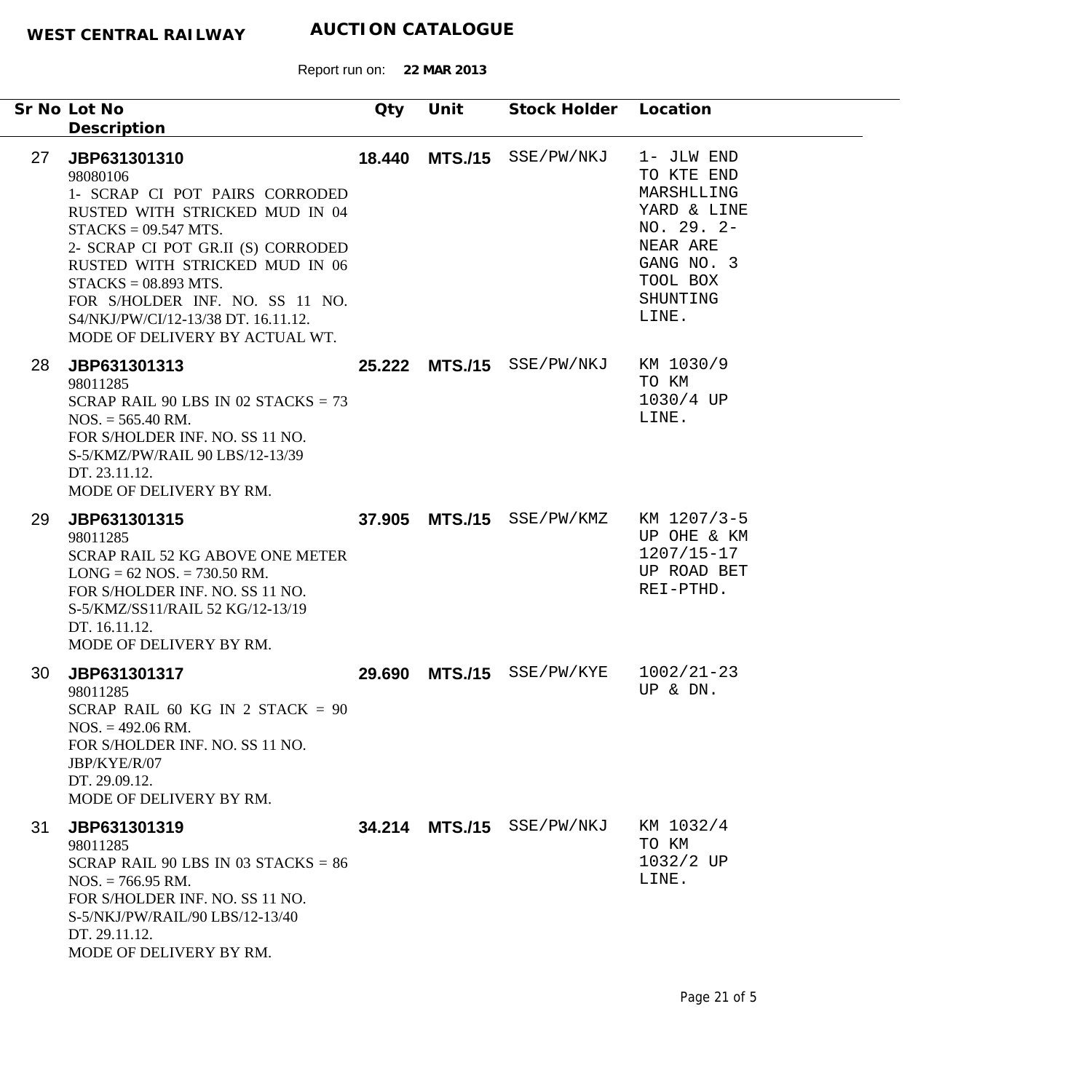| Sr No Lot No                                                                                    |                                                                                                                                                                                                               | Qty    | Unit            | Stock Holder Location |                                                                                                                                                                                                                                  |
|-------------------------------------------------------------------------------------------------|---------------------------------------------------------------------------------------------------------------------------------------------------------------------------------------------------------------|--------|-----------------|-----------------------|----------------------------------------------------------------------------------------------------------------------------------------------------------------------------------------------------------------------------------|
| Description<br>32 <sup>2</sup><br>JBP631301325<br>98030103<br>KG IN 10 STACKS.<br>DT. 18.12.12. | SCRAP U/S TONGUE RAIL 52 KG/90R<br>CHECK RAIL (P&C) 90 R/52 KG 'V' OF<br>XING 52 KG/90 R WING RAIL 90 R/ 52<br>FOR S/HOLDER INF. NO. SS 11 NO.<br>JBP/MKP/P & XING/12-13/22<br>MODE OF DELIVERY BY ACTUAL WT. | 41.591 |                 | MTS./15 SSE/PW/MKP    | KM 1219/1-2<br>UP, $1219/5-$<br>6 UP,<br>1219/8-9 UP<br>& KM<br>$1220/1 - 2 UP$<br>$& 1220/2-3$<br>UP SIDE KM<br>$1219/3 - 4$ DN<br>$1219/8 - 9$ DN<br>& KM<br>$1219/9-$<br>1220/0 DN<br>SIDE.                                   |
| 33<br>JBP631301328<br>98050709<br>17.11.2012                                                    | SCRAP ST SLEEPER 171 LBS.<br>FOR S/HOLDER INF. NO. SS 11 NO.<br>JBP/MKP/STS 171 LBS/12-13/14 DT.<br>MODE OF DELIVERY BY NOS.                                                                                  |        | 147.000 NOS./01 | SSE/PW/MKP            | KM 1249/0-1<br>UP SIDE,<br>1249/1-2 UP<br>SIDE,<br>1249/0-1 UP<br>SIDE,<br>$1248/9-$<br>1249/0 DN<br>SIDE (UP)                                                                                                                   |
| 34<br>JBP631301329<br>98050709<br>STACKS.<br>JBP/MKP/ST<br>18.11.2012                           | SCRAP ST SLEEPER 168 LBS IN 7<br>FOR S/HOLDER INF. NO. SS 11 NO.<br>168 LBS/12-13/15<br>DT.<br>MODE OF DELIVERY BY NOS.                                                                                       |        | 242.000 NOS./01 | SSE/PW/MKP            | $1 - KM$<br>1249/0-1 UP<br>SIDE. 2- KM<br>$1249/1 - 2 UP$<br>SIDE. 3- KM<br>$1249/1 - 2 UP$<br>SIDE. 4- KM<br>1249/0-1 UP<br>SIDE. 5- KM<br>1248/8-9 UP<br>SIDE. 6- KM<br>1248/8-9 UP<br>SIDE. 7- KM<br>$1248/7 - 8$ UP<br>SIDE. |
| 35 <sup>5</sup><br>JBP631301346<br>98011285                                                     | SCRAP RAIL 88.5 LBS BH ABOVE ONE<br>METER LONG = $35$ NOS = $366.11$ RM.<br>FOR S/HOLDER INF. NO. SS 11 NO.<br>JBP/N/R/12-13/13 DT. 19.12.12<br>MODE OF DELIVERY BY RM.                                       |        | 16.102 MTS./15  | SSE/PW/N/JB<br>Ρ      | KM 989/9-<br>990/0 UP.                                                                                                                                                                                                           |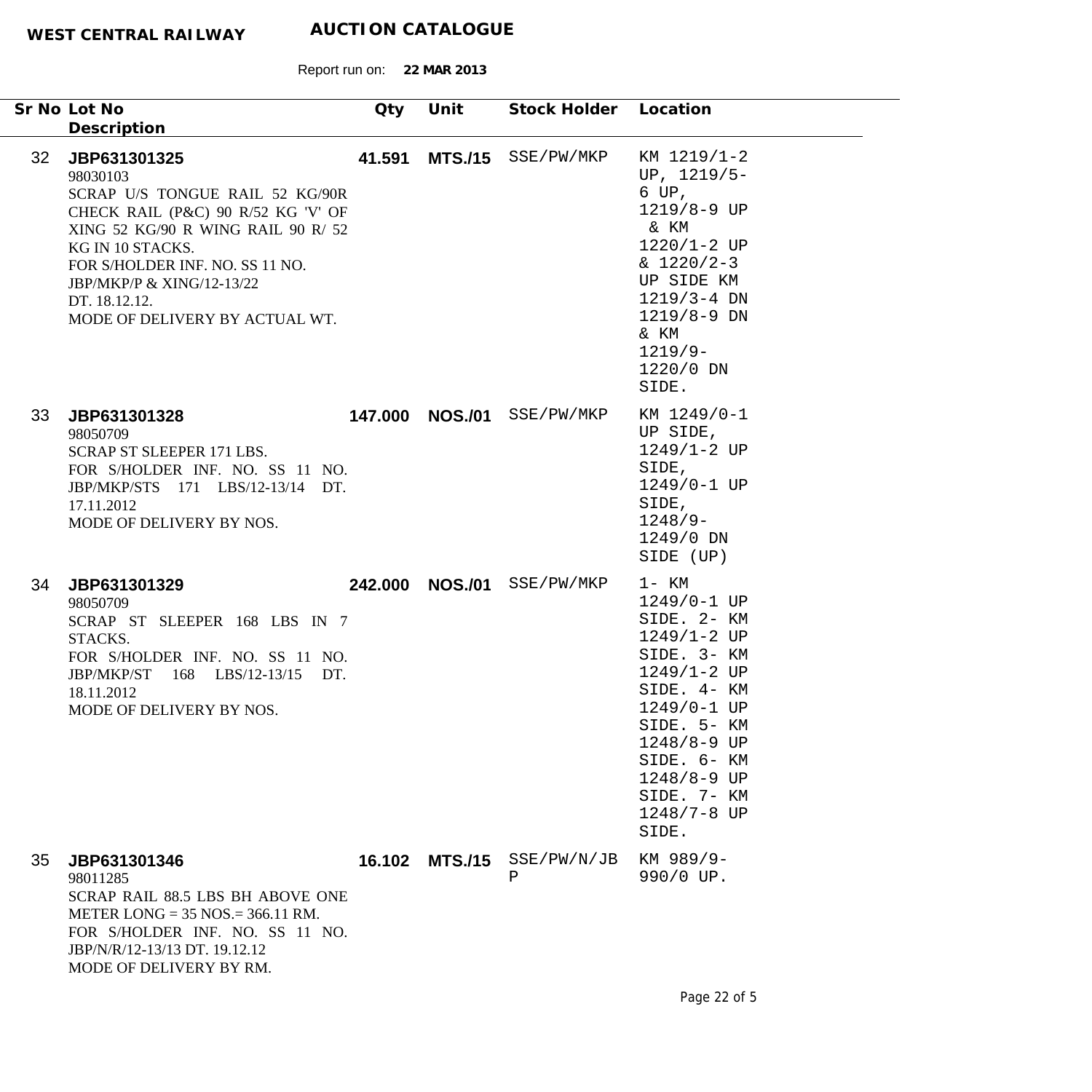|    | Sr No Lot No<br>Description                                                                                                                                                                                                                                                                                                                                                                                                                | Qty     | Unit           | Stock Holder Location |                                                                                                                                                                                                                                                                                                                             |
|----|--------------------------------------------------------------------------------------------------------------------------------------------------------------------------------------------------------------------------------------------------------------------------------------------------------------------------------------------------------------------------------------------------------------------------------------------|---------|----------------|-----------------------|-----------------------------------------------------------------------------------------------------------------------------------------------------------------------------------------------------------------------------------------------------------------------------------------------------------------------------|
| 36 | JBP631301348<br>98011285<br>SCRAP UNSERVICEABLE RAIL 90 LBS =<br>516 NOS.= 3443.91 RM IN 1 TO 16<br>STACKS.<br>FOR S/HOLDER INF. NO. SS 11 NO.<br>MYR/2012-13/RAIL/43 DT. 04.11.12<br>MODE OF DELIVERY BY RM.                                                                                                                                                                                                                              | 153.633 | <b>MTS./15</b> | SSE/PW/MYR            | $STK-1-$<br>$NC2/8-9$ ,<br>$STK-2-$<br>$NC2/6-7$ ,<br>$STK-3-$<br>$NC2/4-5$ ,<br>$STK-4-4$<br>$NC2/3-4$ ,<br>$STK-5-$<br>$NC2/1-2$ , &<br>STK-6 & 7-<br>$NC2/0-1$ ,<br>STK-8 TO<br>$11 - KM$<br>$1143/2-3$ ,<br>$STK-12$ &<br>$13 - KM$<br>$1143/3 - 4$ ,<br>STK 14-<br>$1143/9 - 0$ &<br>STK 15 &<br>$16 - 1143/2 -$<br>3. |
| 37 | JBP631301349<br>98050709<br><b>SCRAP</b><br><b>UNSERVICEABLE</b><br>$1 -$<br><b>STS</b><br>CROSSING SLEEPER WITH & WITHOUT<br>SLIDE CHAIR BG INTACT IN ONE<br>$STACK = 98$ NOS.= 347.66 RM = 12.342<br>MTS.<br>2- SCRAP SLIDE CHAIR = $43$ NOS = $0821$<br>MTS.<br>FOR S/HOLDER INF. NO. SS 11 NO.<br>JBP/NU/STS/12-13/02 DT. 09.11.12<br><b>MODE</b><br>OF<br>DELIVERY<br>S.T.XING<br>SLEEPER BY RUNNING METER AND<br>SLIDE CHAIR BY NOS. | 13.163  | <b>MTS./15</b> | SSE/PW/NU             | $905/7 - 9$ UP<br>SIDE NU<br>YARD.                                                                                                                                                                                                                                                                                          |
| 38 | JBP631301350<br>98050709<br>SCRAP UNSERVICEABLE STS 168 LBS.<br>FOR S/HOLDER INF. NO. SS 11 NO.<br>JBP/NU/STS/12-13/03 DT. 09.11.12<br>MODE OF DELIVERY BY NOS.                                                                                                                                                                                                                                                                            | 172.000 | <b>NOS./01</b> | SSE/PW/NU             | $1 - 906/6 - 7$<br>DN SIDE. 2-<br>$906/7 - 8$ DN<br>SIDE NU<br>YARD.                                                                                                                                                                                                                                                        |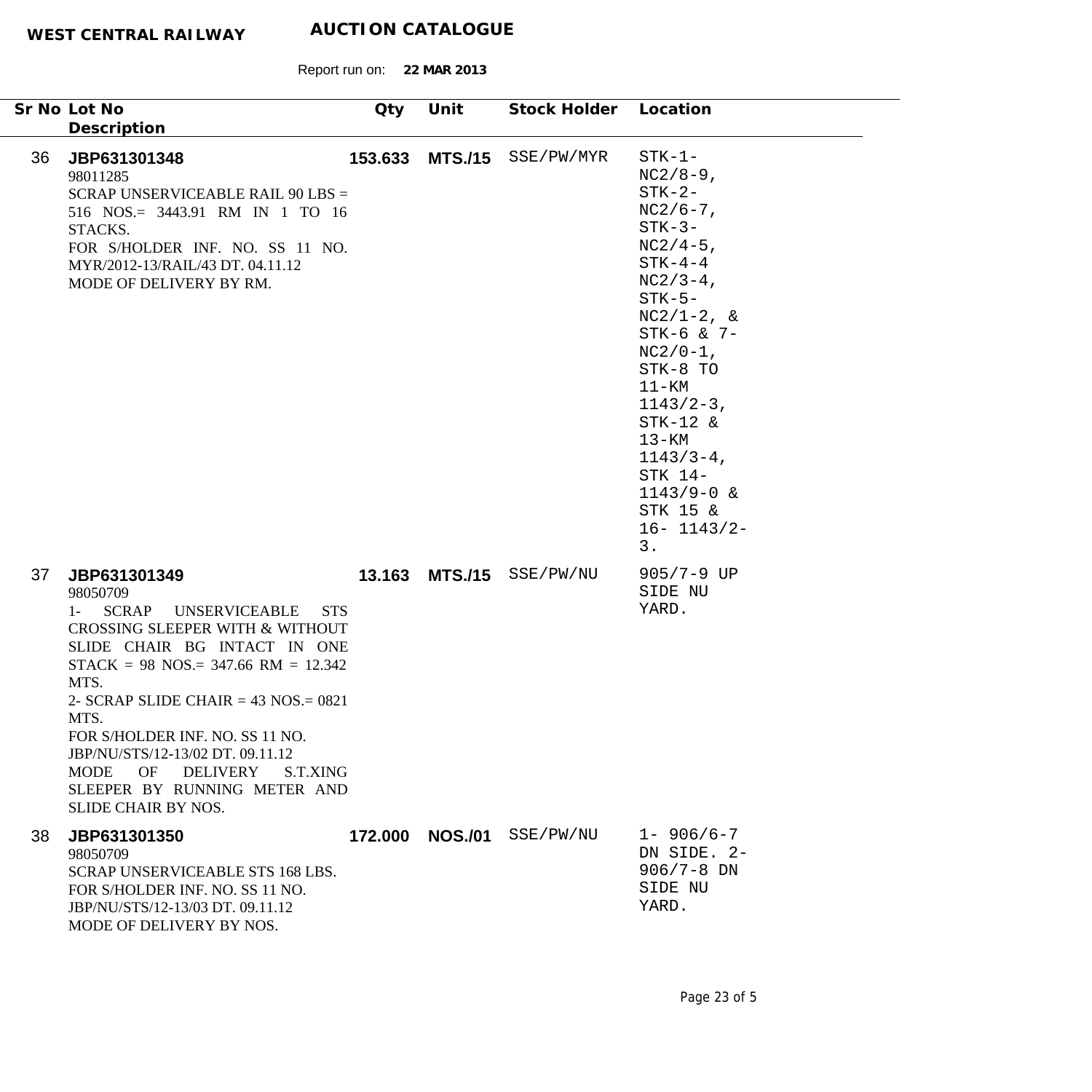Report run on: **22 MAR 2013**

|    | Sr No Lot No<br>Description                                                                                                                                                                                                                                                                                                 | Qty | Unit | Stock Holder Location     |                                                                                                                                                             |
|----|-----------------------------------------------------------------------------------------------------------------------------------------------------------------------------------------------------------------------------------------------------------------------------------------------------------------------------|-----|------|---------------------------|-------------------------------------------------------------------------------------------------------------------------------------------------------------|
| 39 | JBP631301352<br>98011285<br>SCRAP RAIL 90 LBS ABOVE 1 M LONG<br>$= 126$ NOS. $= 1111.39$ RM.<br>FOR S/HOLDER INF. NO. SS 11 NO.<br>JBP/GAR/RAIL/90 LBS/12-13/06 DT.<br>24.11.12<br>MODE OF DELIVERY BY RM.                                                                                                                  |     |      | 49.579 MTS./15 SSE/PW/GAR | 1- KM<br>$862/2 - 3$ DN.<br>$2 - KM$<br>$862/3 - 4$ DN.<br>$3 - KM$<br>$862/7 - 8$<br>BETWEEN UP<br>& $DN. 4-$<br>KM 862/9-<br>863/0<br>BETWEEN UP<br>& DN. |
| 40 | JBP631301355<br>98050709<br>1- SCRAP ST STEEL XING SLEEPER<br>WITH & WITHOUT SLIDE CHAIR IN 6<br>$STACK = 203$ NOS.= 723.47 RM = 25.683<br>MTS.<br>2- SCRAP SLIDE CHAIR = 39 NOS. =<br>0.565 MTS.<br>FOR S/HOLDER INF. NO. SS 11 NO.<br>JBP/SGP/ST XING/08<br>DT. 25.11.12<br>MODE OF DELIVERY BY RM.                       |     |      | 26.248 MTS./15 SSE/PW/SGP | KM 794/8-<br>795/2 UP &<br>DN SIDE SGP<br>YARD.                                                                                                             |
| 41 | JBP631301357<br>98080106<br>1- SCRAP CST-9 GR.II (S) BROKEN<br>CORRODED RUSTED STRICKED MUD<br>IN 08 STACKS = $21.990$ MTS.<br>2- SCRAP CST-9 GR.II PAIRS BROKEN<br>STRICKED MUD IN 07 STACKS = $26.700$<br>MTS.<br>FOR S/HOLDER INF. NO. SS 11 NO.<br>S4/NKJ/PW/CI/12-13/44 DT, 17.12.12<br>MODE OF DELIVERY BY ACTUAL WT. |     |      | 48.690 MTS./15 SSE/PW/NKJ | JLW END TO<br>KTE END<br>MARSHLLING<br>YARD LINE<br>NO.29.                                                                                                  |
| 42 | JBP631301358<br>98050709<br>SCRAP SXS WITH OUT SLIDE CHAIRS<br>IN 04 STACKS = $164$ NOS = $602.88$ RM.<br>FOR S/HOLDER INF. NO. SS 11 NO.<br>S4/NKJ/PW/SXS/12-13/42<br>DT. 11.12.12<br>MODE OF DELIVERY BY RM.                                                                                                              |     |      | 21.402 MTS./15 SSE/PW/NKJ | URD2/1233<br>TO<br>URD2/3227<br>ENGINE LINE<br>NEAR ARE GC<br>Ι.                                                                                            |

-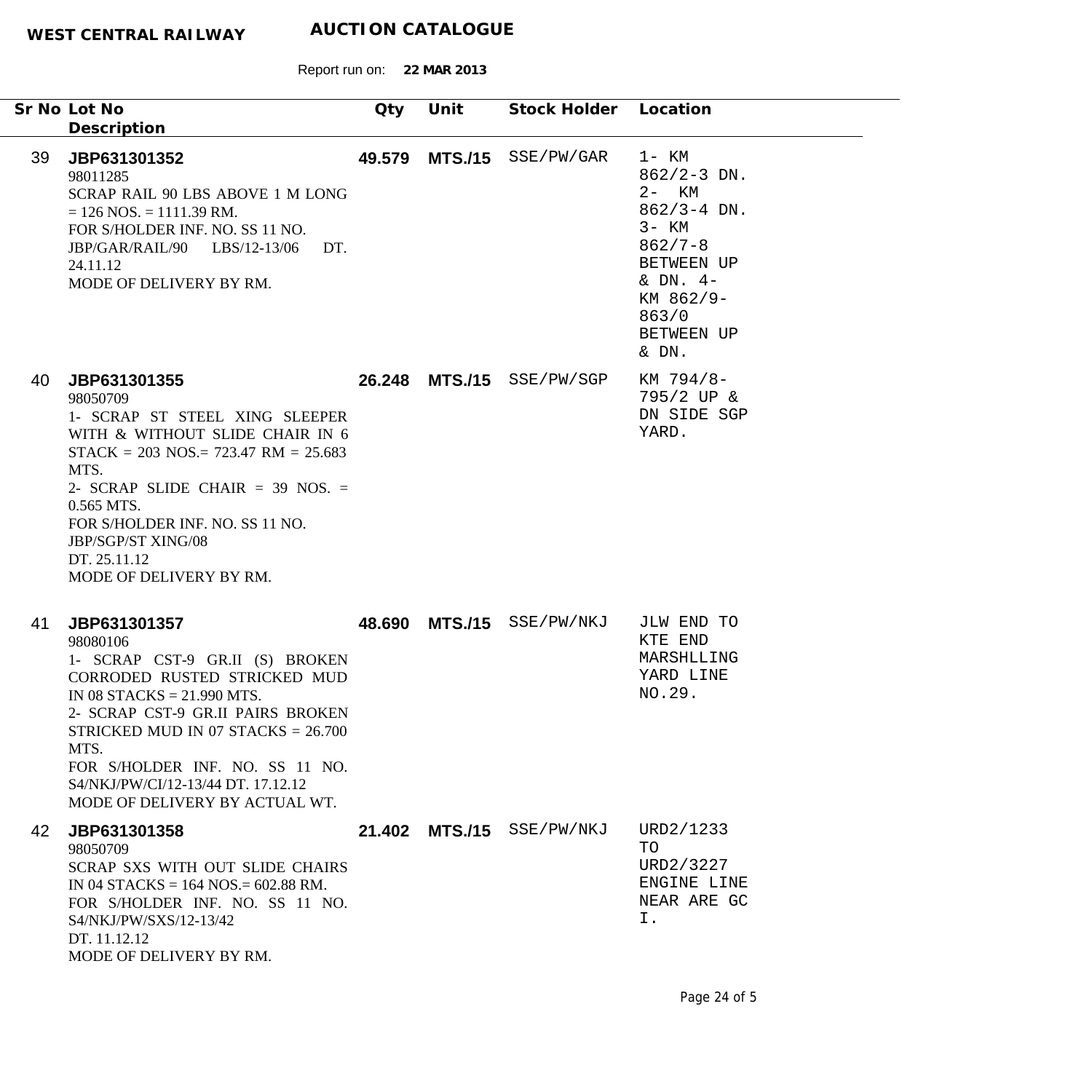Report run on: **22 MAR 2013**

|    | Sr No Lot No<br>Description                                                                                                                                                                                                                                                                                                                                       | Qty     | Unit | Stock Holder Location                 |                                                                                                               |
|----|-------------------------------------------------------------------------------------------------------------------------------------------------------------------------------------------------------------------------------------------------------------------------------------------------------------------------------------------------------------------|---------|------|---------------------------------------|---------------------------------------------------------------------------------------------------------------|
| 43 | JBP631301359<br>98080106<br>SCRAP CST-9 GR.II PAIR CORRODED<br>RUSTED & STRICKED MUD IN 05<br>STACKS.<br>FOR S/HOLDER INF. NO. SS 11 NO.<br>S4/NKJ/PW/CI/12-13/45 DT. 18.12.12<br>MODE OF DELIVERY BY NOS.                                                                                                                                                        | 232.000 |      | NOS./01 SSE/PW/NKJ                    | 1- JLW END<br>TO KTE END<br>MARSHLLING<br>YARD LINE<br>NO. 29. 2-<br>JLW END TO<br>KTE END<br>LINE NO.<br>06. |
| 44 | JBP631301367<br>98050709<br>1- SCRAP STEEL BROKEN INTACT<br><b>CROSSING</b><br><b>SLEEPERS</b><br><b>HIGHLY</b><br>CORRODED WITH OR WITHOUT SLIDE<br>CHAIR PLATE = $172$ NOS. = $609.15$ RM =<br>21.625 MTS.<br>2- SCRAP SLIDE CHAIR PLATES = 74<br>$NOS = 1.184 MTS.$<br>FOR S/HOLDER INF. NO. SS 11 NO.<br>JBP/DMO/E/96 DT. 25.11.12<br>MODE OF DELIVERY BY RM. | 22.809  |      | $MTS./15$ SSE/PW/E/DM<br>O            | $1125/9-$<br>$1126/2$ UP &<br>DN SIDE AT<br>DMO YARD.                                                         |
| 45 | JBP631302374<br>98011285<br>SCRAP 90 LBS III RD CLASS RAILS $= 41$<br>$NOS = 375.21$ RM.<br>FOR S/HOLDER INF. NO. SS 11 NO.<br>S-4/A/JBP/SHR/SC/90 LBS RAILS III<br>RD/11/12/47 DT. 17.11.12.<br>MODE OF DELIVERY BY RM.                                                                                                                                          |         |      | 16.738 MTS./15 SSE/PW/SHR 1- 1067/4-5 | $UP. 2-$<br>$1067/4 - 5$<br>DN.                                                                               |
|    | 46 JBP631302376<br>98011285<br>SCRAP RAILS 52 KG III RD (BG) ABOVE<br>$1$ METER = 38 NOS. = 648.73 RM.<br>FOR S/HOLDER INF. NO. SS 11 NO.<br>S-4/52 KG/92 DT. 24.12.12.<br>MODE OF DELIVERY BY RM.                                                                                                                                                                | 33.662  |      | MTS./15 SSE/PW/KTE                    | $1100/4 - 5$ TO<br>$1100/0 - 1$ DN<br>JKE PKRD<br>SEC.                                                        |
| 47 | JBP631302377<br>98011285<br>SCRAP RAILS 90 LBS (BG) III RD<br>ABOVE 1 METER = 220 NOS.= $1655.53$<br>RM.<br>FOR S/HOLDER INF. NO. SS 11 NO.<br>S-4/90 LBS/88 DT. 10.12.12.<br>MODE OF DELIVERY BY RM.                                                                                                                                                             |         |      | 73.853 MTS./15 SSE/PW/KTE             | $1081/2 - 3$ TO<br>$1081/6 - 7$ UP<br>& DN KTE<br>YD.                                                         |

 $\sim$   $\sim$ 

 $\overline{\phantom{a}}$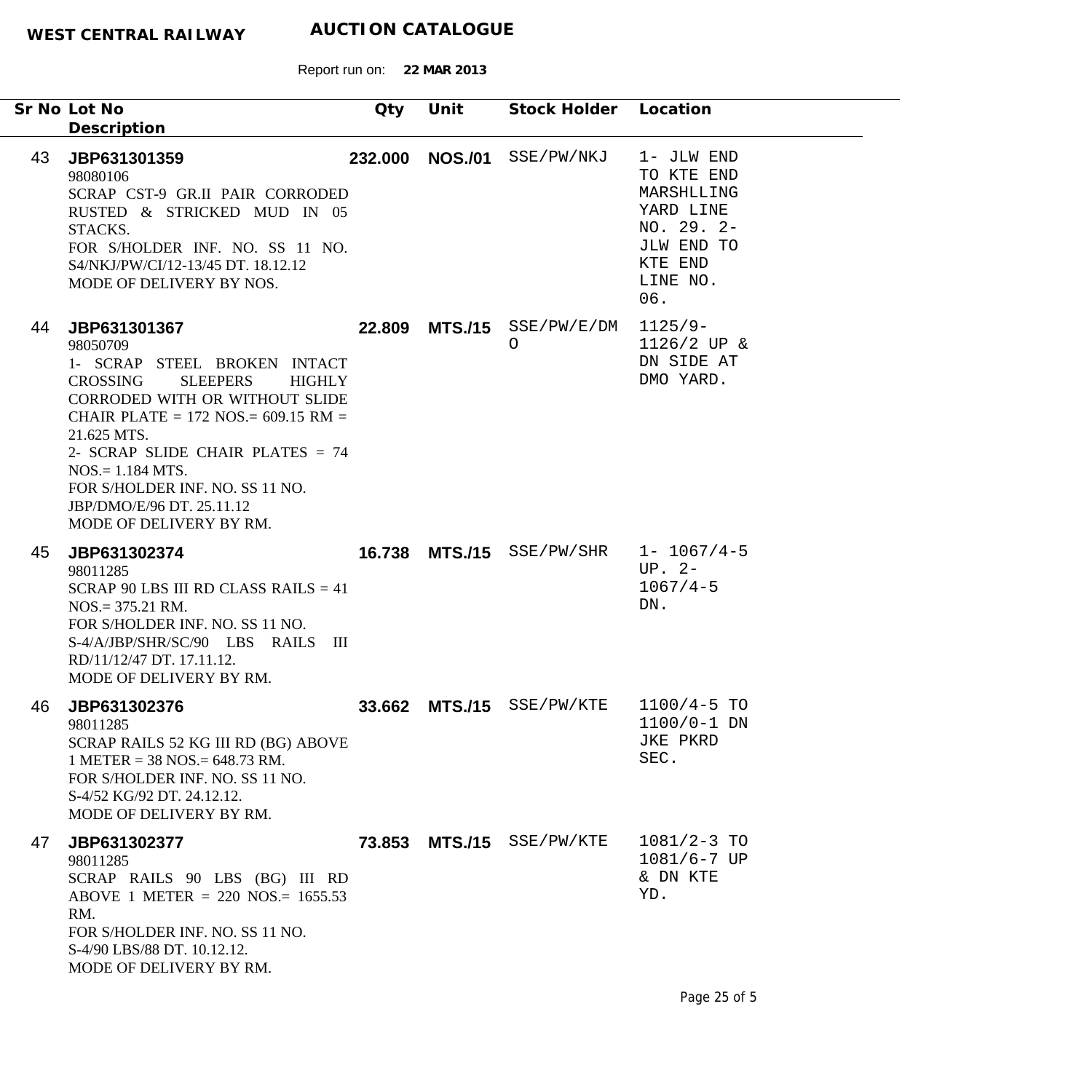|    | Sr No Lot No<br>Description                                                                                                                                                                                                                                         | Qty     | Unit           | Stock Holder Location     |                                                                                 |
|----|---------------------------------------------------------------------------------------------------------------------------------------------------------------------------------------------------------------------------------------------------------------------|---------|----------------|---------------------------|---------------------------------------------------------------------------------|
| 48 | JBP631302379<br>98011285<br>SCRAP RAILS 52 KG III RD (BG) ABOVE<br>$1$ METER = 46 NOS. = 568.12 RM.<br>FOR S/HOLDER INF. NO. SS 11 NO.<br>S-4/52 KG/91 DT. 24.12.12.<br>MODE OF DELIVERY BY RM.                                                                     |         |                | 24.479 MTS./15 SSE/PW/KTE | KM 1099/2-3<br>UP JKE PKRD<br>SEC.                                              |
| 49 | JBP631302387<br>98080106<br>SCRAP CST-9 (P) GR.II COUPLED WITH<br>TIE BAR.<br>THIS IS BADLY CORRODED RUSTED<br>WITH MUD.<br>FOR S/HOLDER INF. NO. SS 11 NO.<br>S-4/A/JBP/SHR/SC/CST-9 (P) COUPLED<br>WITH TIE BAR/11/12/32 DT. 10.10.12<br>MODE OF DELIVERY BY NOS. | 127.000 | <b>NOS./01</b> | SSE/PW/SHR                | $1 - 1067/6 - 8$<br>$UP. 2-$<br>$1067/5 - 6$<br>DN. $3-$<br>$1067/4 - 5$<br>DN. |
| 50 | JBP631302391<br>98011285<br>SCRAP RAILS 90 LBS (BG) IN 8 STACK $=$<br>$195$ NOS. = 1770.05 RM.<br>FOR S/HOLDER INF. NO. SS 11 NO.<br>S-4/90 LBS/04 DT. 12.04.12<br>MODE OF DELIVERY BY RM.                                                                          | 78.961  |                | MTS./15 SSE/PW/KTE        | $1098/4 - 5$ TO<br>1097/6-7 UP<br>RD JKE YD.                                    |
| 51 | JBP631302411<br>98011285<br>SCRAP RAIL 90 LBS IN 01 STACK = $32$<br>$NOS = 274.82$ RM.<br>FOR S/HOLDER INF. SS 11 NO.<br>S4/NKJ/PW/RAIL/90 LBS/12-13/29<br>DT. 05.10.12<br>MODE OF DELIVERY BY RM.                                                                  |         |                | 12.260 MTS./15 SSE/PW/NKJ | BREAK DOWN<br>LINE DIESEL<br>SHED.                                              |
| 52 | JBP631302412<br>98011285<br>SCRAP RAIL 90 LBS IN 02 STACK $= 112$<br>$NOS = 871.85$ RM.<br>FOR S/HOLDER INF. SS 11 NO.<br>S4/NKJ/PW/RAIL/90 LBS/12-13/28<br>DT. 04.10.12<br>MODE OF DELIVERY BY RM.                                                                 |         |                | 38.893 MTS./15 SSE/PW/NKJ | 1-TANKER<br>LINE NEAR<br>TRIPE SHED.<br>2- TANKER<br>LINE NEAR<br>TRIPE SHED.   |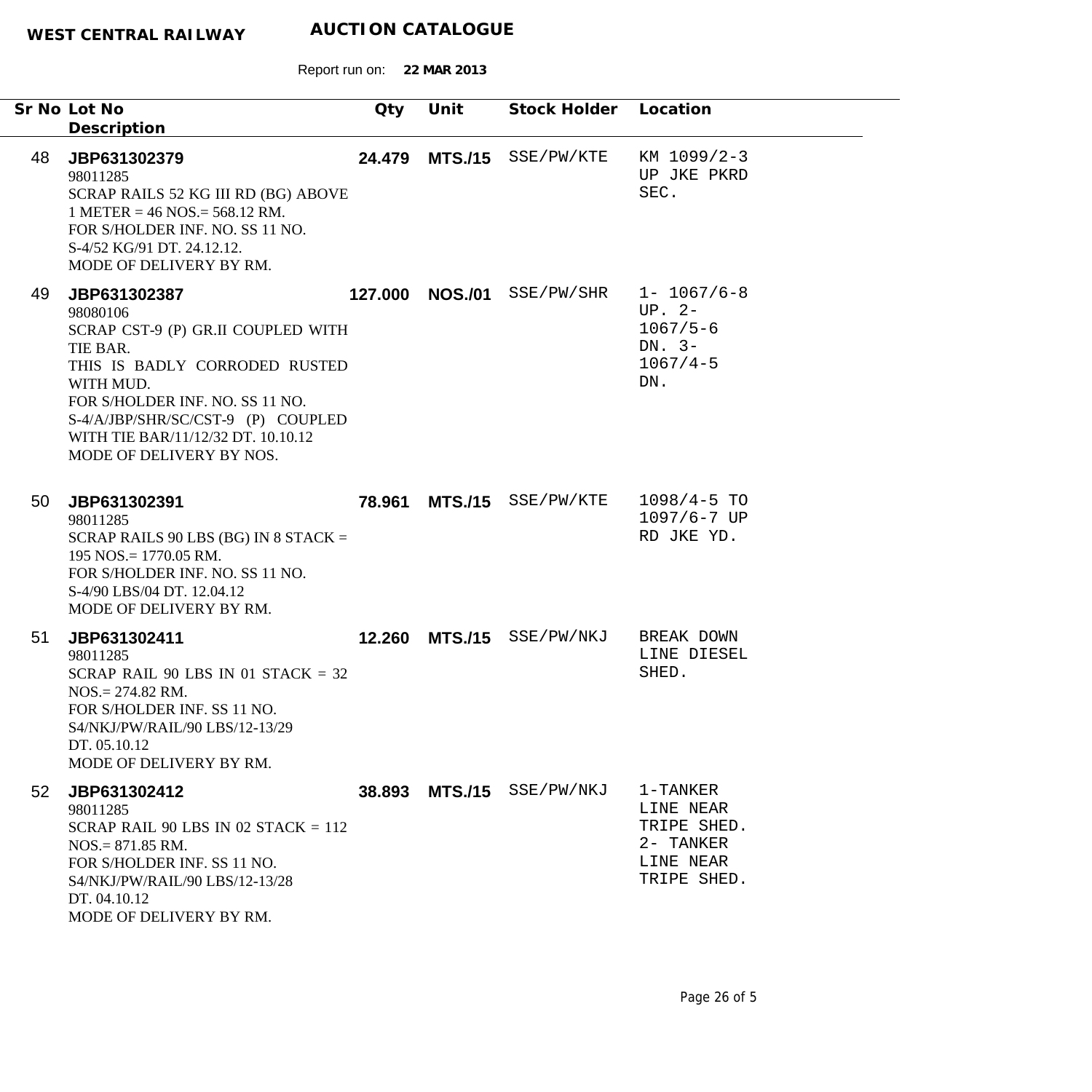|    | Sr No Lot No<br>Description                                                                                                                                                                                                                                              | Oty | Unit            | Stock Holder Location     |                                                                                                                                                                                                                                          |
|----|--------------------------------------------------------------------------------------------------------------------------------------------------------------------------------------------------------------------------------------------------------------------------|-----|-----------------|---------------------------|------------------------------------------------------------------------------------------------------------------------------------------------------------------------------------------------------------------------------------------|
| 53 | JBP631302415<br>98080106<br>SCRAP DNO PLATE C.I. GR.II BROKEN<br>& COUPLED & SINGLE WITH TIE BAR<br>AND WITHOUT TIE BAR BADLY<br>CORRODED, RUSTED AND MUD.<br>FOR S/HOLDER INF. SS 11 NO.<br>SSE/PW/S/STA/DNO PLATE/10<br>DT. 25.10.12<br>MODE OF DELIVERY BY ACTUAL WT. |     | 104.256 MTS./15 | SSE/PW/S/ST<br>Α          | $1179/1-2$ ,<br>2-3 DN SIDE<br>NEAR OIL<br>SIDING,<br>$1179/5 - 6$ ,<br>$7 - 8$ , $9 - 10$<br>NM SIDING,<br>$1180/0 - 1$<br>NEAR OVER<br>BRIDGE DN<br>SIDE,<br>1178/9 TO<br>1179/0-1 UP<br>SIDE BEHIND<br>OF<br>SSE/PW/S/ST<br>A OFFICE. |
| 54 | JBP631302420<br>98080106<br>SCRAP C.I. POT GR.II COUPLED WITH<br><b>TIEBAR</b><br><b>BROKEN</b><br>$\&$<br><b>BADLY</b><br>CORRODED RUSTED AND MUD.<br>FOR S/HOLDER INF. SS 11 NO.<br>SSE/PW/S/STA/C.I.POT/14<br>DT. 15.11.2012<br>MODE OF DELIVERY BY ACTUAL WT.        |     | 56.204 MTS./15  | SSE/PW/S/ST<br>Α          | NM SIDING<br>NEAR C&W<br><b>BOUNDRY</b><br>SIDE KM<br>$1180/0 - 1$ DN<br>SIDE NM<br>SIDING NEAR<br><b>OVER</b><br>BRIDGE.                                                                                                                |
| 55 | JBP631302421<br>98011285<br>SCRAP RAIL 90 LBS ABOVE 1 M LONG<br>$= 224$ NOS $= 1725.60$ RM.<br>FOR S/HOLDER INF. SS 11 NO.<br>JBP/GAR/RAIL/90 LBS/12-13/09<br>DT. 28.12.12<br>MODE OF DELIVERY BY RM.                                                                    |     |                 | 76.979 MTS./15 SSE/PW/GAR | KM 861/3-<br>862/2 UP &<br>DN GAR<br>YARD.                                                                                                                                                                                               |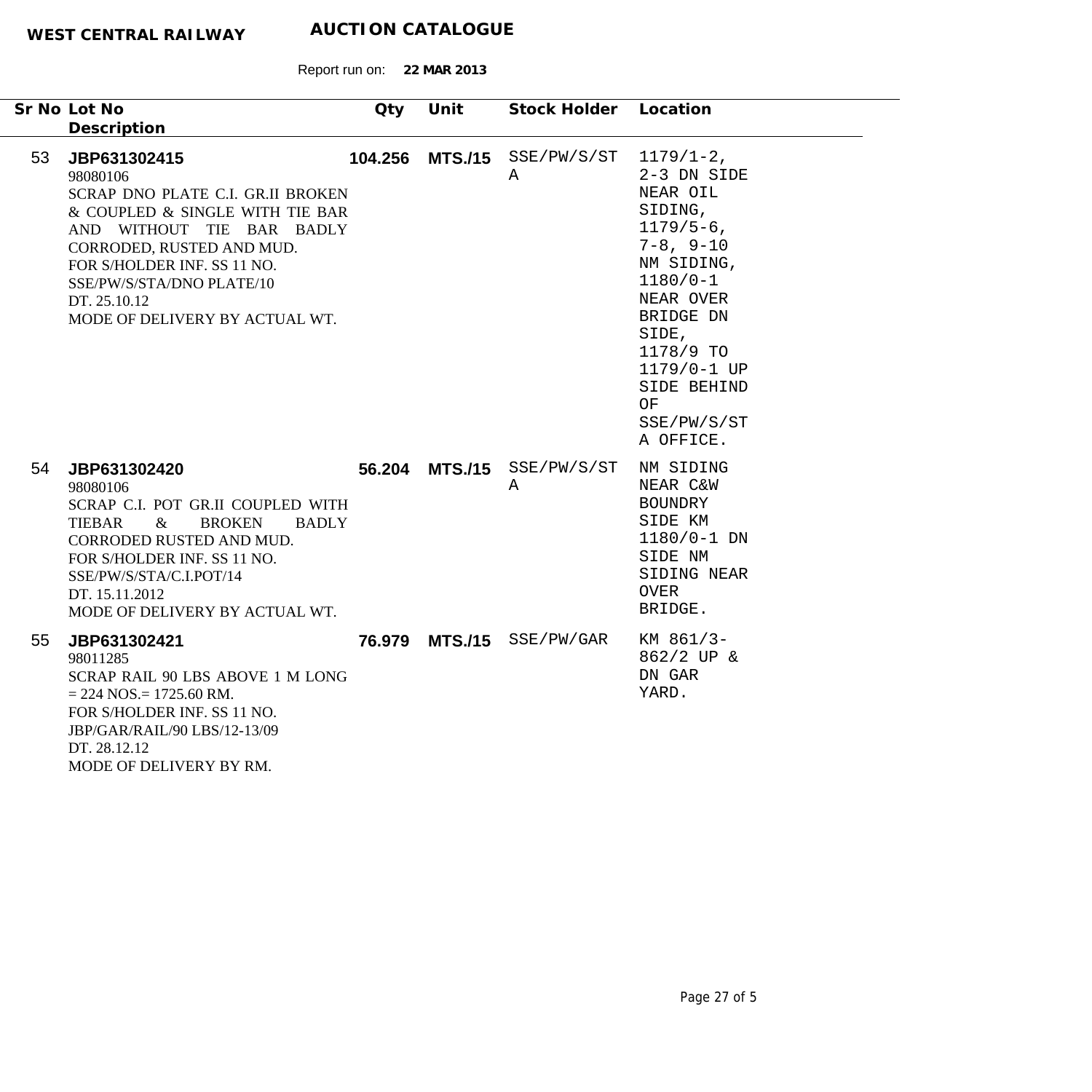$\overline{\phantom{a}}$ 

|    | Sr No Lot No                                                                                                                                                                                                                   | Qty      | Unit           | Stock Holder Location     |                                                                                                                                                                                                                                                                                                                                                                                                              |
|----|--------------------------------------------------------------------------------------------------------------------------------------------------------------------------------------------------------------------------------|----------|----------------|---------------------------|--------------------------------------------------------------------------------------------------------------------------------------------------------------------------------------------------------------------------------------------------------------------------------------------------------------------------------------------------------------------------------------------------------------|
|    | Description                                                                                                                                                                                                                    |          |                |                           |                                                                                                                                                                                                                                                                                                                                                                                                              |
| 56 | JBP631302424<br>98050709<br>SC ST SLEEPER 171 LBS INTACT 1 TO<br>23 STACKS.<br>FOR S/HOLDER INF. SS 11 NO.<br>SSE/PW/MYR/STS/47/2012-13<br>DT.<br>28.12.12<br>MODE OF DELIVERY BY NOS.                                         | 1399.000 | <b>NOS./01</b> | SSE/PW/MYR                | STK NO. 1<br>TO 3- KM<br>$1143/5-6$<br>UP, $STK-4$<br>KM 1143/4-5<br>UP, STK 5<br>TO 7- KM<br>$1143/2 - 3$<br>UP, STK 8 &<br>9 KM<br>$1143/3 - 4$<br>NC1, STK 10<br>TO 16- KM<br>$1143/1 - 2$<br>NC2, STK 17<br>KM 1142/9-<br>$43/0$ UP,<br>STK 18 KM<br>$1142/8 - 9$<br>UP, STK 19<br>& 20 KM<br>$1142/7 - 8$<br>DN, STK 21<br>KM 1143/0-1<br>DN, STK 22<br>KM 1143/4-5<br>DN, STK 23<br>KM 1143/7-8<br>DN. |
| 57 | JBP631302426<br>98011285<br>SCRAP RAIL 52 KG ABOVE 1 METER<br>LONG IN TWO STACK $= 126$ NOS. $=$<br>1524.62 RM.<br>FOR S/HOLDER INF. SS 11 NO.<br>S-5/KMZ/SS-11/RAIL 52 KG/12-13/22<br>DT. 10.01.13<br>MODE OF DELIVERY BY RM. | 79.112   | <b>MTS./15</b> | SSE/PW/KMZ                | $1 - KM$<br>$1184/1 - 3$<br>OHE UP. 2-<br>KM 1184/3-5<br>OHE UP BET<br>RTGN SGA<br>SEC.                                                                                                                                                                                                                                                                                                                      |
| 58 | JBP631302427<br>98011285<br>SCRAP RAIL 90 LBS IN TWO STACK $=$<br>$128$ NOS. = 973.29 RM.<br>FOR S/HOLDER INF. SS 11 NO.<br>S-4/NKJ/PW/RAIL/90 LBS/12-13/46<br>DT. 20.12.12<br>MODE OF DELIVERY BY RM.                         |          |                | 43.418 MTS./15 SSE/PW/NKJ | URD2/1235<br>TO<br>URD2/1211<br><b>ENGINE</b><br>LINE.<br>$Dao \cap \neg \neg F$                                                                                                                                                                                                                                                                                                                             |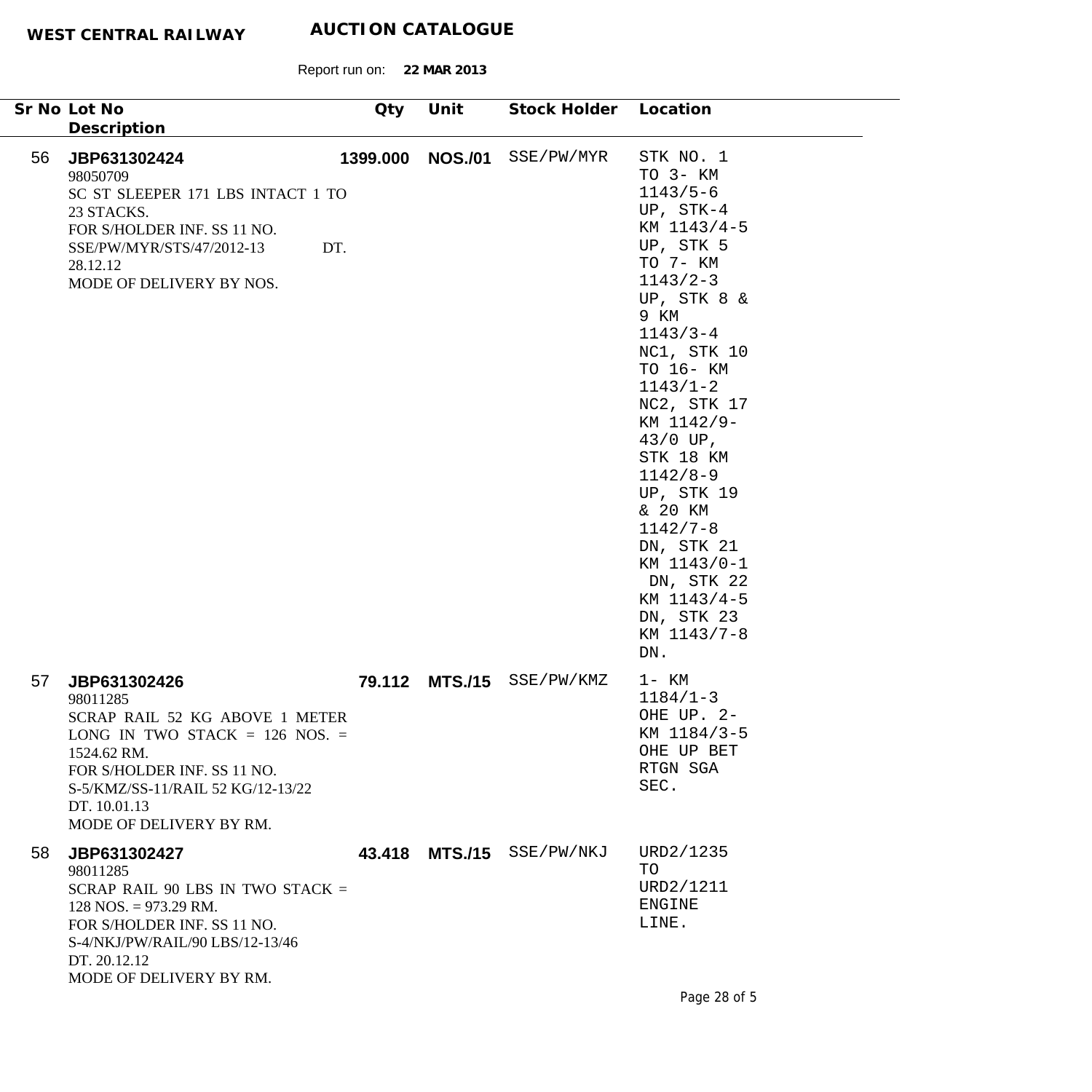|    | Sr No Lot No<br>Description                                                                                                                                                                                                                                              | Qty    | Unit           | Stock Holder Location                      |                                                                                 |
|----|--------------------------------------------------------------------------------------------------------------------------------------------------------------------------------------------------------------------------------------------------------------------------|--------|----------------|--------------------------------------------|---------------------------------------------------------------------------------|
| 59 | JBP631302434<br>98050709<br><b>SCRAP STEEL CROSSING SLEEPER 1:12</b><br>IN 03 STACK WITHOUT SLIDE CHAIR =<br>$149$ NOS. = 512.33 RM.<br>FOR S/HOLDER INF. SS 11 NO.<br>KHBJ/SS-<br>11/SC/STEEL/TURNOUT/SLEEPER/1.12/5<br>2 KG/20 DT. 12.10.12<br>MODE OF DELIVERY BY RM. | 18.188 |                | MTS./15 SSE/PW/KHBJ KM 1131/2-3            | TO $1132/1-2$<br>UP TO DN<br>SIDE.                                              |
| 60 | JBP631302439<br>98011285<br>SCRAP RAIL 100 LBS IN TWO STACKS $=$<br>$80$ NOS. = 609.21 RM.<br>FOR S/HOLDER INF. SS 11 NO.<br>SSE/PW/S/JBP/100 LBS/12-13/10<br>DT. 21.01.13<br>MODE OF DELIVERY BY RM.                                                                    |        |                | 30.278 MTS./15 SSE/PW/S/JB KM 984/5-6<br>Ρ | (DN RD) KEQ<br>YARD NEAR<br>GL-4 SIDING<br>& NEW<br><b>BALLAST</b><br>SIDING.   |
| 61 | JBP631302440<br>98011285<br>SCRAP RAIL 100 LBS IN TWO STACKS $=$<br>61 NOS. = $591.83$ RM.<br>FOR S/HOLDER INF. SS 11 NO.<br>SSE/PW/S/JBP/100 LBS/12-13/09<br>DT. 12.01.13<br>MODE OF DELIVERY BY RM.                                                                    |        | 29.414 MTS./15 | $SSE/PW/S/JB$ KM 985/3-<br>$\, {\bf P}$    | $984/5 - 6$ (DN<br>RD) BRGT-<br>KEQ MML.                                        |
| 62 | JBP631302444<br>98011285<br>SCRAP 52 KG III RD CLASS RAILS = $100$<br>$NOS = 798.55$ RM.<br>FOR S/HOLDER INF. SS 11 NO.<br><b>IIIRD</b><br>KG<br>S-4/A/JBP/SHR/SC/52<br>RAIL/11/12/50<br>DT. 18.01.13<br>MODE OF DELIVERY BY RM.                                         | 41.437 |                | MTS./15 SSE/PW/SHR 1- 1077/3-5             | $UP. 2-$<br>$1077/5 - 6$<br>UP. $3-$<br>$1078/0 - 2$<br>UP.                     |
| 63 | JBP631302445<br>98011285<br>SCRAP 52 KG III RD CLASS RAILS $= 48$<br>$NOS = 326.36$ RM.<br>FOR S/HOLDER INF. SS 11 NO.<br><b>IIIRD</b><br>S-4/A/JBP/SHR/SC/52<br>KG<br>RAIL/11/12/49<br>DT. 18.01.13<br>MODE OF DELIVERY BY RM.                                          | 16.935 |                | MTS./15 SSE/PW/SHR                         | $1 - 1069/2 - 3$<br>$UP. 2-$<br>$1069/3 - 4$<br>UP. $3-$<br>$1069/3 - 4$<br>UP. |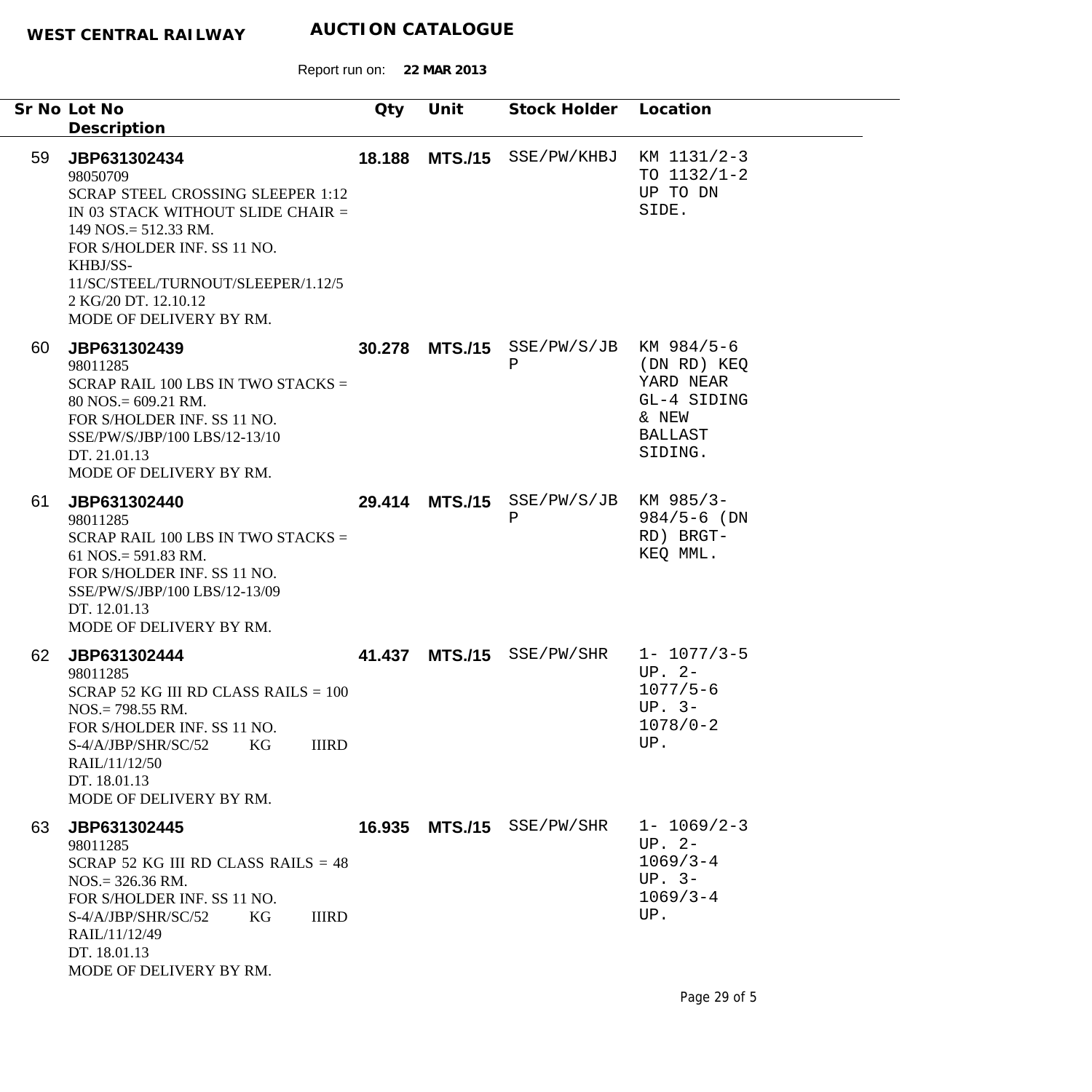|    | Sr No Lot No<br>Description                                                                                                                                                                                                                                                                                              | Qty    | Unit           | Stock Holder Location                  |                                               |
|----|--------------------------------------------------------------------------------------------------------------------------------------------------------------------------------------------------------------------------------------------------------------------------------------------------------------------------|--------|----------------|----------------------------------------|-----------------------------------------------|
| 64 | JBP631302446<br>98080015<br>SCRAP ST SLEEPER 168 LBS INTACT IN<br>TWO STACK.<br>FOR S/HOLDER INF. SS 11 NO.<br>KHBJ/SS-11/SC.ST/SLEEPER/168 LBS/29<br>DT. 24.11.12<br>MODE OF DELIVERY BY NOS.                                                                                                                           | 81.000 | <b>NOS./01</b> | SSE/PW/KHBJ                            | KM 1092/2-3<br>UP SIDE.                       |
| 65 | JBP631302451<br>98080015<br>SCRAP ST SLEEPER 171 LBS INTACT IN<br>ONE STACK.<br>FOR S/HOLDER INF. SS 11 NO.<br>KHBJ/SS-11/SCRAP<br>ST/SLEEPER/171<br>LBS/28<br>DT. 24.11.12<br>MODE OF DELIVERY BY NOS.                                                                                                                  | 83.000 |                | <b>NOS./01</b> SSE/PW/KHBJ KM 1092/2-3 | UP SIDE.                                      |
| 66 | JBP631302456<br>98011285<br>SCRAP RAILS 100 LBS ABOVE 1 MTR<br>LONG IN 3 STACK = 134 NOS. = 1372.17<br>RM.<br>FOR S/HOLDER INF. SS 11 NO.<br>SSE/PW/S/STA/100 LBS/RAILS/20<br>DT. 26.12.12<br>MODE OF DELIVERY BY RM.                                                                                                    | 68.197 | <b>MTS./15</b> | SSE/PW/S/ST BESIDE OF<br>Α             | RRI SATNA<br>KM 1180/8-9<br>DN SIDE.          |
| 67 | JBP631302459<br>98011625<br>SCRAP RELEASED GIRDER BR NO.<br>884/1 DN RD FISH BELLY TYPE<br>DUPLICATE RIVETTED GIRDER.<br>1- SPAN NO. 1 TO $4 = 04$ NOS. = 52.374<br>MTS.<br>2- SPAN NO. $5 = 1$ NOS. = 15.298 MTS.<br>FOR S/HOLDER INF. SS 11 NO.<br>JBP/NU/6/12-13/08<br>DT. 26.12.12<br>MODE OF DELIVERY BY ACTUAL WT. | 67.672 |                | MTS./15 SSE/PW/NU                      | $KM$ 884/1-2<br>DN SIDE<br>KFY-KY<br>SECTION. |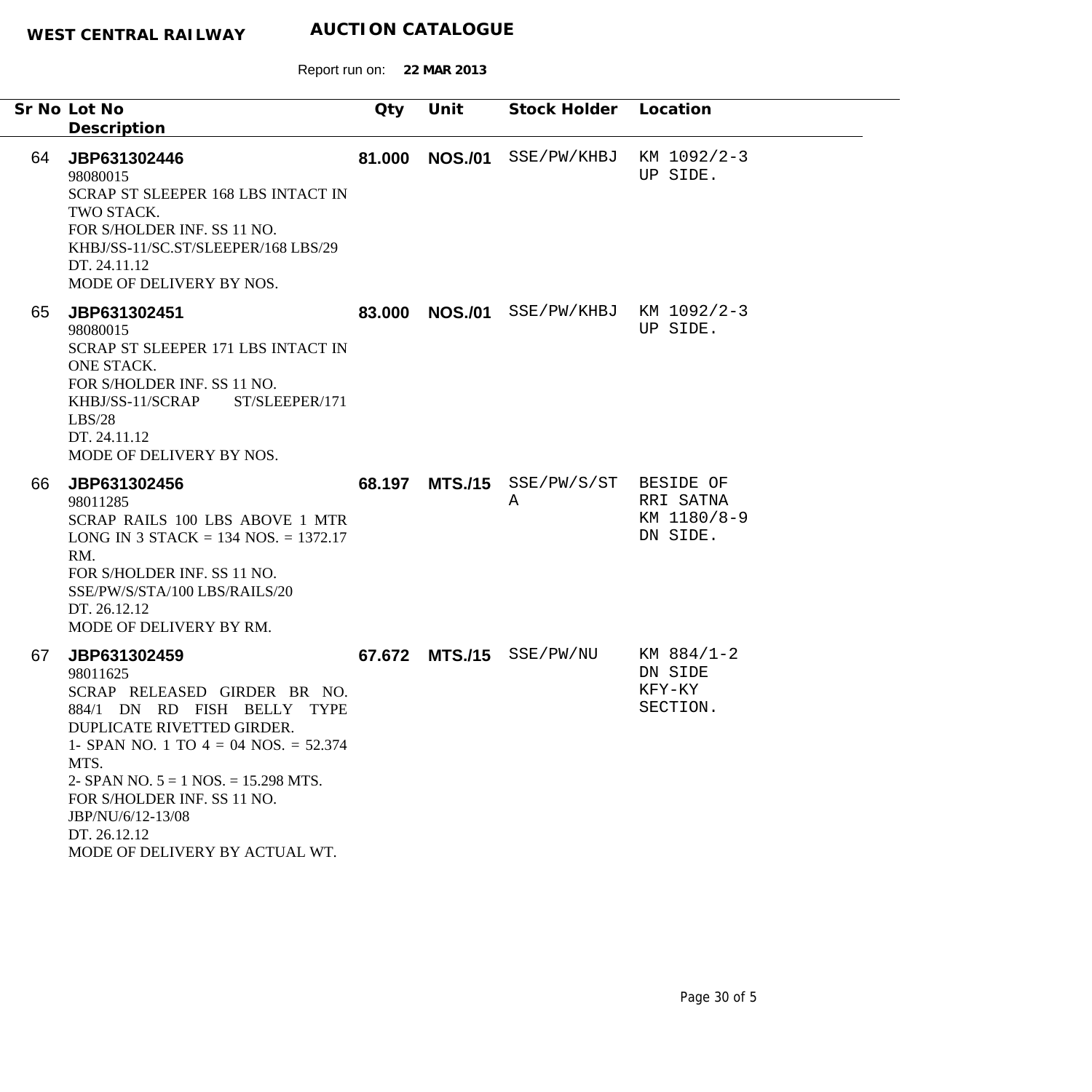Report run on: **22 MAR 2013**

|    | Sr No Lot No<br>Description                                                                                                                                                                            | Qty    | Unit            | Stock Holder Location                      |                                            |
|----|--------------------------------------------------------------------------------------------------------------------------------------------------------------------------------------------------------|--------|-----------------|--------------------------------------------|--------------------------------------------|
| 68 | JBP631302464<br>98011285<br>SCRAP RAIL $90$ LBS = 194 NOS. =<br>1216.81 RM.<br>FOR S/HOLDER INF. SS 11 NO.<br>JBP/N/R/12-13/28<br>DT. 16.01.13<br>MODE OF DELIVERY BY RM.                              |        |                 | 54.282 MTS./15 SSE/PW/N/JB KM 990/9-<br>Ρ  | 991/0 UP<br>(LOCO)                         |
| 69 | JBP631302466<br>98011285<br>SCRAP RAIL 52 KG = 141 NOS. = 1620.69<br>RM.<br>FOR S/HOLDER INF. SS 11 NO.<br>BEHR/SS-11/SC.RAIL/52 KG/05<br>DT.<br>22.09.12<br>MODE OF DELIVERY BY RM.                   |        |                 | 84.098 MTS./15 SSE/PW/BEHR KM 1210/7-8     | DN SIDE<br>BARD JOBA<br>SEC.               |
| 70 | JBP631302471<br>98011285<br>SCRAP 90 LBS RAIL = $126$ NOS. =<br>1432.67 RM.<br>FOR S/HOLDER INF. SS 11 NO.<br>SSE/PW/S/JBP/90 LBS/12-13/11<br>DT.<br>21.1.13<br>MODE OF DELIVERY BY RM.                |        | 63.911 MTS./15  | $SSE/PW/S/JB$ KM $974/1-2$<br>$\, {\bf P}$ | UP LOOP<br><b>GOODS</b><br>SIDING.         |
| 71 | JBP631302473<br>98011285<br>SCRAP RAIL 90 LBS ABOVE 1 METER<br>$LONG = 142 NOS = 954.74 RM.$<br>FOR S/HOLDER INF. SS 11 NO.<br>JBP/GAR/RAIL/90 LBS/12-13/13<br>DT. 01.02.13<br>MODE OF DELIVERY BY RM. | 42.591 |                 | MTS./15 SSE/PW/GAR                         | KM 831/3-<br>831/8 UP &<br>DN BKH<br>YARD. |
| 72 | JBP631302474<br>98011285<br>SCRAP RAIL 52 KG ABOVE 1 METER<br>$LONG = 475 NOS = 2956.24 RM.$<br>FOR S/HOLDER INF. SS 11 NO.<br>JBP/GAR/RAIL/52 KG/12-13/14<br>DT. 01.02.13<br>MODE OF DELIVERY BY RM.  |        | 153.399 MTS./15 | SSE/PW/GAR                                 | KM 831/3-<br>832/2 UP &<br>DN BKH<br>YARD. |

۰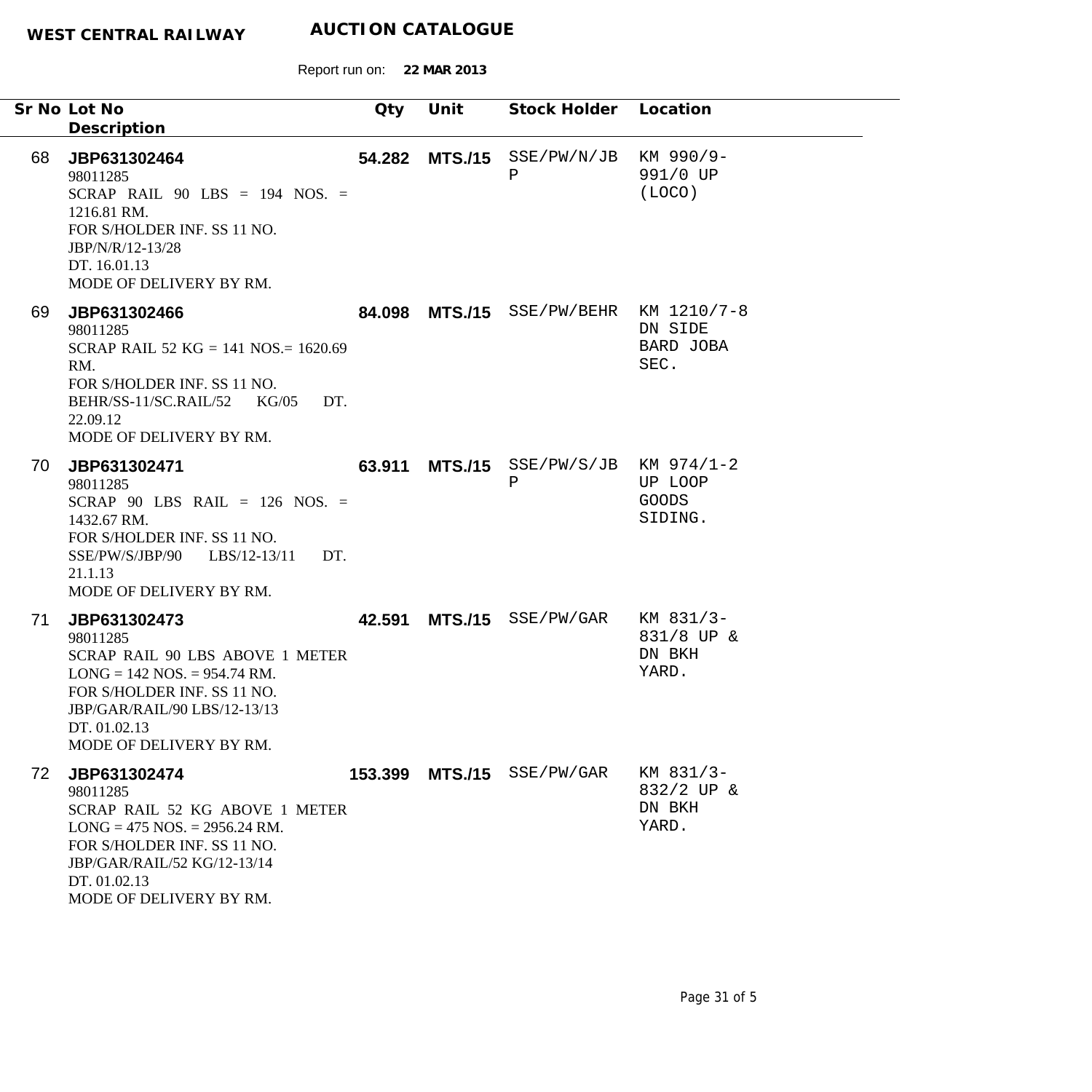|    | Sr No Lot No                                                                                                                                                                                                       | Qty | Unit | Stock Holder Location                       |                                                                                                                     |
|----|--------------------------------------------------------------------------------------------------------------------------------------------------------------------------------------------------------------------|-----|------|---------------------------------------------|---------------------------------------------------------------------------------------------------------------------|
|    | Description                                                                                                                                                                                                        |     |      |                                             |                                                                                                                     |
| 73 | JBP631302477<br>98011285<br>SCRAP RAIL 52 KG ABOVE 1 METER<br>LONG IN THREE STACKS $= 132$ NOS. $=$<br>1180.15 RM.<br>FOR S/HOLDER INF. SS 11 NO.<br>JBP/MKP/R/12-13/27<br>DT. 19.01.13<br>MODE OF DELIVERY BY RM. |     |      | 61.238 MTS./15 SSE/PW/MKP                   | KM 1214/9-<br>1215/0 DN<br>ROAD, KM<br>$1215/1 - 2$ UP<br>ROAD.                                                     |
| 74 | JBP631302478<br>98011285<br>SCRAP 52 KG RAIL IN TWO STACKS $=$<br>$93$ NOS. = 983.46 RM.<br>FOR S/HOLDER INF. SS 11 NO.<br>JBP/STA/R/12-13/23<br>DT. 09.01.13<br>MODE OF DELIVERY BY RM.                           |     |      | 51.032 MTS./15 SSE/PW/N/ST KM 1199/5-6<br>Α | DN SIDE M/L<br>JTW-KTHA<br>SEC.                                                                                     |
| 75 | JBP631302479<br>98011285<br>SCRAP 52 KG RAIL IN THREE STACKS $=$<br>$30$ NOS. = 309.40 RM.<br>FOR S/HOLDER INF. SS 11 NO.<br>JBP/STA/R/12-13/26<br>DT. 21.01.13<br>MODE OF DELIVERY BY RM.                         |     |      | 16.055 MTS./15 SSE/PW/N/ST KM 1196/1-<br>A  | $2, 2-3, 6-7$<br>DN SIDE<br>HATI JTW<br>SEC.                                                                        |
| 76 | JBP631302480<br>98011285<br>SCRAP 52 KG RAIL IN TWO STACKS $=$<br>$57$ NOS. = 647.41 RM.<br>FOR S/HOLDER INF. SS 11 NO.<br>JBP/STA/R/12-13/27<br>DT. 25.01.13<br>MODE OF DELIVERY BY RM.                           |     |      | 33.594 MTS./15 SSE/PW/N/ST KM 1205/0-<br>Α  | $1, 1205/3-4$<br>UP SIDE<br>JTW-KTHA<br>SEC.                                                                        |
| 77 | JBP631302482<br>98011285<br>SCRAP RAILS 52 KG ABOVE 1 METER<br>IN 1 TO 3 STACKS = 223 NOS. = $2638.69$<br>RM.<br>FOR S/HOLDER INF. SS 11 NO.<br>MYR/2012-13/RAIL/49 DT. 19.01.13<br>MODE OF DELIVERY BY RM.        |     |      | 136.922 MTS./15 SSE/PW/MYR                  | STACK NO. 1<br>KM 1134/2-3<br>DN, STACK<br>NO. 2 KM<br>$1134/3 - 4$<br>DN, STACK<br>NO. 3 KM<br>$1134/7 - 8$<br>DN. |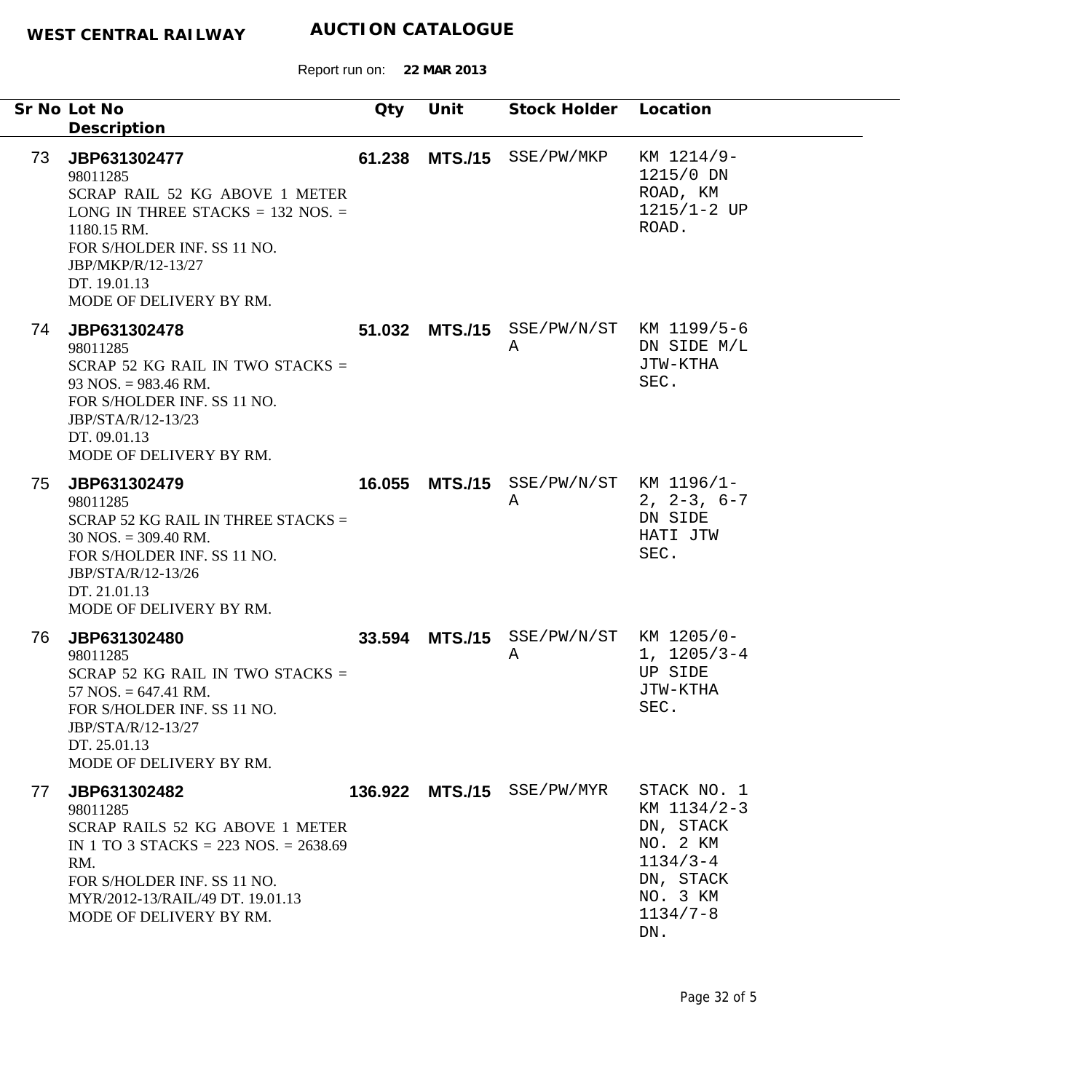|    | Sr No Lot No<br>Description                                                                                                                                                                                    | Qty     | Unit | Stock Holder Location                  |                                                            |
|----|----------------------------------------------------------------------------------------------------------------------------------------------------------------------------------------------------------------|---------|------|----------------------------------------|------------------------------------------------------------|
| 78 | JBP631303484<br>98011285<br><b>SCRAP UNSERVICEABLE RAILS 60 KG</b><br>IN 1 TO 5 STACKS = 246 NOS. = $2952.50$<br>RM.<br>FOR S/HOLDER INF. SS 11 NO.<br>JBP/SGO/R60/205 DT. 04.02.13<br>MODE OF DELIVERY BY RM. | 178.154 |      | MTS./15 SSE/PW/SGO                     | $1071/11 - 13$<br>TO $1069/21-$<br>23 UP RD.               |
| 79 | JBP631303485<br>98011285<br>SCRAP UNSERVICEABLE RAILS 60 KG<br>IN 1 TO 6 STACKS = 230 NOS. = $2627.41$<br>RM.<br>FOR S/HOLDER INF. SS 11 NO.<br>JBP/SGO/R60/204 DT. 02.02.13<br>MODE OF DELIVERY BY RM.        |         |      | 158.538 MTS./15 SSE/PW/SGO             | $1073/1 - 3$ TO<br>$1071/19 - 17$<br>UP RD.                |
| 80 | JBP631303486<br>98011285<br><b>SCRAP RAILS 90 LBS ABOVE 1 METER</b><br>$LONG = 70 NOS = 494.18 RM.$<br>FOR S/HOLDER INF. SS 11 NO.<br>JBP/BGTA/R/90 LBS/07 DT. 11.12.12<br>MODE OF DELIVERY BY RM.             |         |      | 22.045 MTS./15 SSE/PW/BGTA KM 771/3-4, | $4 - 5$ , $772/0 -$<br>1 DN RD KM<br>$772/1 - 2 UP$<br>RD. |
| 81 | JBP631303490<br>98011285<br>SCRAP RAIL 90 LBS IN 03 STACKS = $43$<br>$NOS = 343.16$ RM.<br>FOR S/HOLDER INF. SS 11 NO.<br>S4/NKJ/PW/RAIL/90 LBS/12-13/48 DT.<br>08.01.13<br>MODE OF DELIVERY BY RM.            | 15.308  |      | MTS./15 SSE/PW/NKJ                     | KM 1236/3<br>TO KM<br>1236/1 UP &<br>DN ROAD KMZ<br>YARD.  |
| 82 | JBP631303491<br>98011285<br>SCRAP UNSERVICEABLE 60 KG RAILS<br>$= 179$ NOS $= 2059.73$ RM.<br>FOR S/HOLDER INF. SS 11 NO.<br>SSE/PW/DMO/W/94 DT. 27.01.13<br>MODE OF DELIVERY BY RM.                           |         |      | 124.284 MTS./15 SSE/PW/W/DM<br>$\circ$ | $1105/21 -$<br>1104/27 UP<br>ROAD ANA-<br>PHA.             |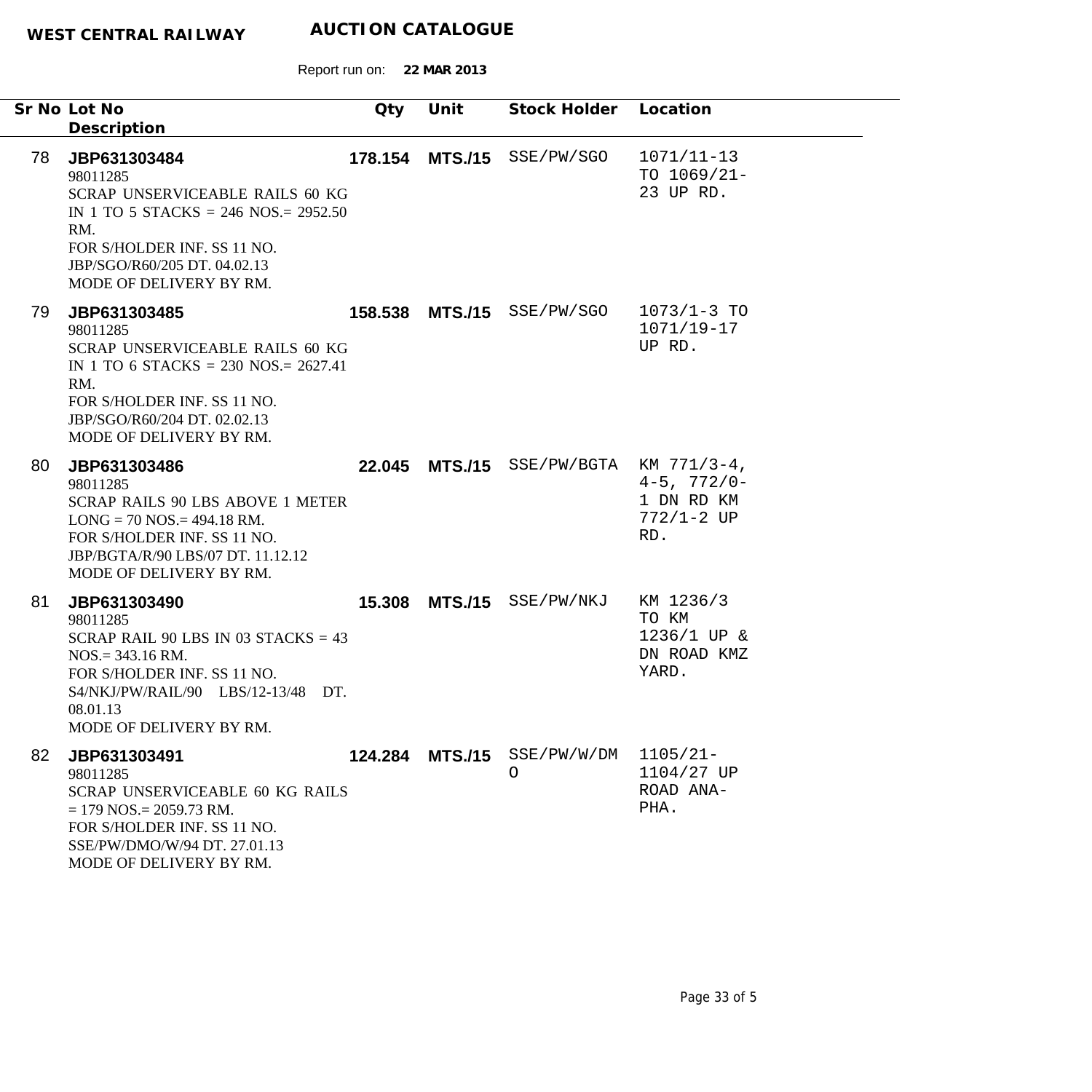| Sr No Lot No                                                                                                                                                                                                | Qty    | Unit           | Stock Holder | Location                                                                                                                                                                                                                                           |
|-------------------------------------------------------------------------------------------------------------------------------------------------------------------------------------------------------------|--------|----------------|--------------|----------------------------------------------------------------------------------------------------------------------------------------------------------------------------------------------------------------------------------------------------|
| Description                                                                                                                                                                                                 |        |                |              |                                                                                                                                                                                                                                                    |
| 83<br>JBP631303492<br>98050709<br>SCRAP SXS WITHOUT SLIDE CHAIR IN<br>05 STACKS = $175$ NOS = $657.44$ RM.<br>FOR S/HOLDER INF. SS 11 NO.<br>S4/NKJ/PW/SXS/12-13/50 DT. 16.01.13<br>MODE OF DELIVERY BY RM. | 23.339 | <b>MTS./15</b> | SSE/PW/NKJ   | $1 -$<br>URD2/1067<br>TO<br>URD2/1031<br><b>ENGINE</b><br>LINE. $2-$<br>URD2/1067<br>TO<br>URD2/1031<br><b>ENGINE</b><br>LINE. $3-$<br>MRS/1053 TO<br>MRS/1051.<br>$4 - MRS/1049$<br>TO<br>$MRS/1047$ .<br>5- KTE/END<br>TO JLW/END<br>LINE NO.12. |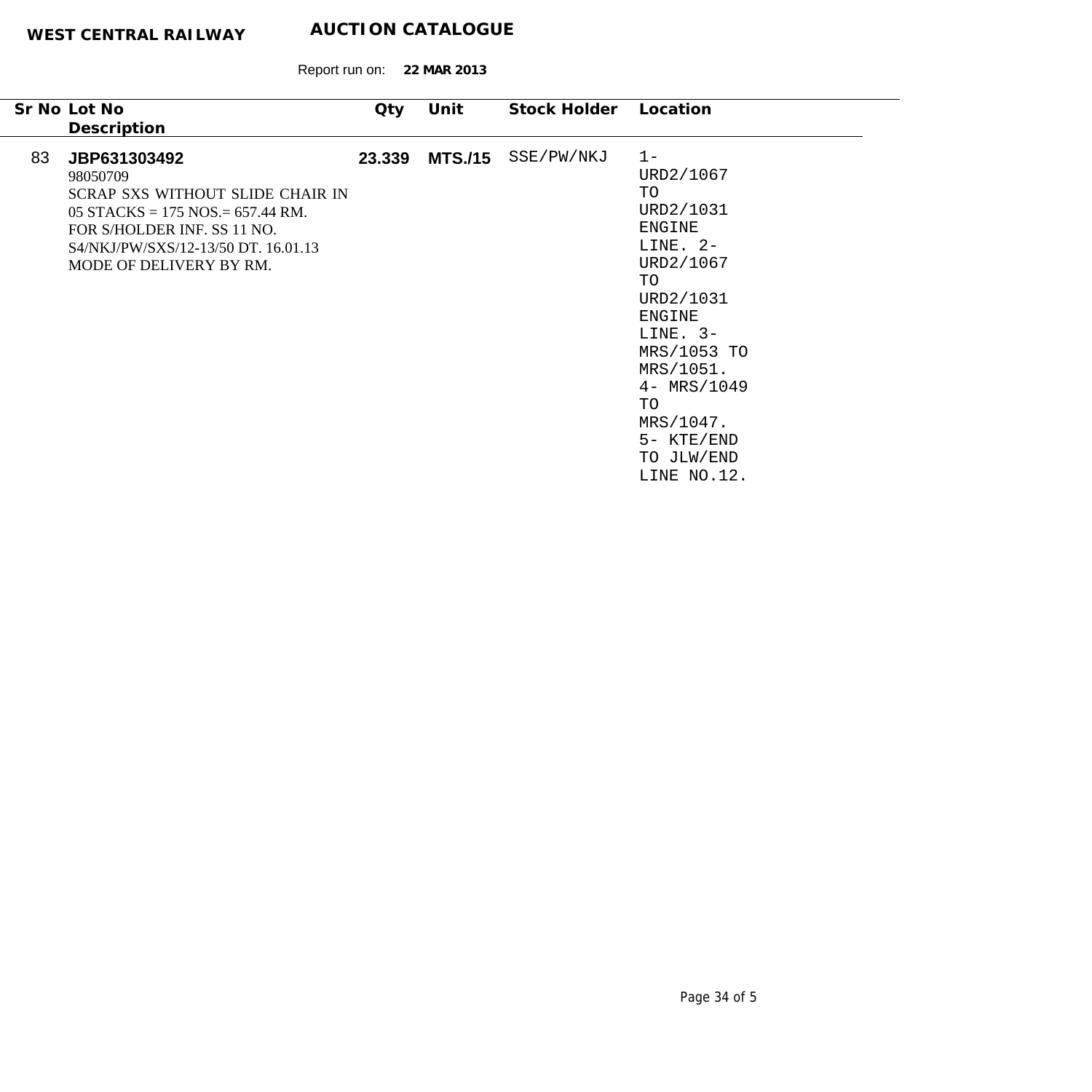Report run on: **22 MAR 2013**

| Sr No Lot No                                                                                                                                                                | Qty | Unit            | Stock Holder Location |                                                                                                                                                                                                                                                                                                                                                                                                                                                                                                                                                                                                                                                           |
|-----------------------------------------------------------------------------------------------------------------------------------------------------------------------------|-----|-----------------|-----------------------|-----------------------------------------------------------------------------------------------------------------------------------------------------------------------------------------------------------------------------------------------------------------------------------------------------------------------------------------------------------------------------------------------------------------------------------------------------------------------------------------------------------------------------------------------------------------------------------------------------------------------------------------------------------|
| Description                                                                                                                                                                 |     |                 |                       |                                                                                                                                                                                                                                                                                                                                                                                                                                                                                                                                                                                                                                                           |
| 84<br>JBP631303493<br>98080015<br>SCRAP CST-9 GR.I INTACT IN 10<br>STACKS.<br>FOR S/HOLDER INF. SS 11 NO.<br>S4/NKJ/PW/CI/12-13/51 DT. 25.01.13<br>MODE OF DELIVERY BY NOS. |     | 533.000 NOS./01 | SSE/PW/NKJ            | $1 - EL/1005$<br>TO EL/1067<br>$= 65$ NOS.<br>$2 - EL/1067$<br>TO EL/1065<br>$= 59$ NOS.<br>3- MRS/1055<br>TO MRS/1053<br>$= 79$ NOS.<br>4- MRS/1053<br>TO MRS/1051<br>$= 61$ NOS.<br>5- MRS/1395<br>TO MRS/1453<br>$= 81$ NOS.<br>6- BETWEEN<br>SHUNTING<br>LINE & SICK<br>LINE NEAR<br>$D/S P-3 =$<br>36 NOS. 7-<br><b>BETWEEN</b><br>SICK LINE<br>NEAR D/S P-<br>3 EXTRA<br>$YARD = 29$<br>$NOS. 8-$<br><b>BETWEEN</b><br>LINE NO. M<br>30 AND ROH<br>LINE (KTE<br>$END) = 40$<br>$NOS. 9-$<br>BETWEEN M<br>20 END M 30<br>(NEAR ROH<br>SHED KTE<br>$END$ = 53<br>NOS. 10-<br>BETWEEN M<br>20 AND M 30<br>(NEAR ROH<br>SHED JLW<br>$END) = 30$<br>NOS. |
|                                                                                                                                                                             |     |                 |                       |                                                                                                                                                                                                                                                                                                                                                                                                                                                                                                                                                                                                                                                           |

 $\overline{\phantom{0}}$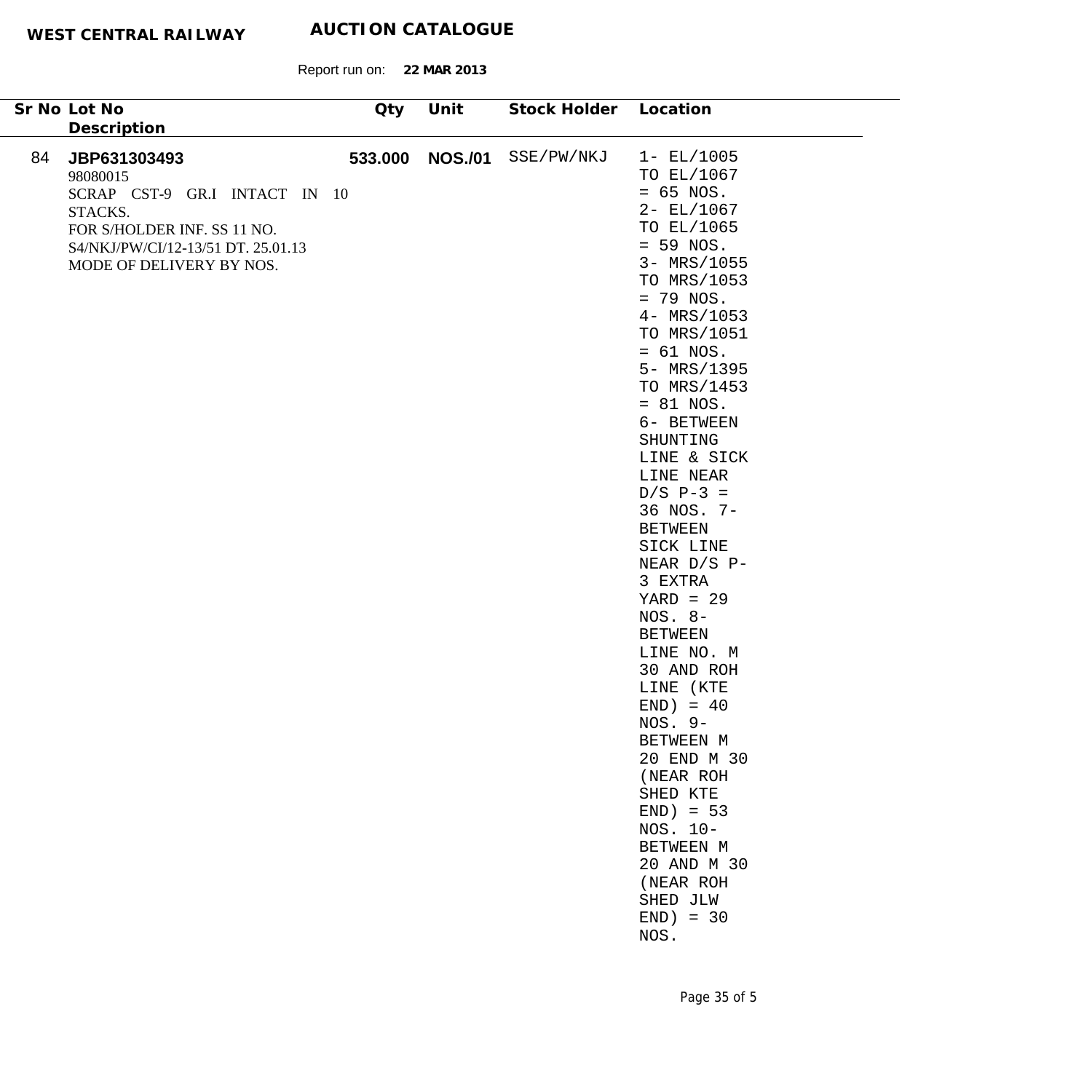|    | Sr No Lot No<br>Description                                                                                                                                                                                                        | Qty    | Unit | Stock Holder Location                       |                                                                                                                    |
|----|------------------------------------------------------------------------------------------------------------------------------------------------------------------------------------------------------------------------------------|--------|------|---------------------------------------------|--------------------------------------------------------------------------------------------------------------------|
| 85 | JBP631303494<br>98011285<br>SCRAP UNSERVICEABLE 60 KG RAILS<br>$= 241$ NOS. $= 2819.14$ RM.<br>FOR S/HOLDER INF. SS 11 NO.<br>SSE/PW/DMO/W/93 DT, 27.01.13<br>MODE OF DELIVERY BY RM.                                              |        |      | 170.107 MTS./15 SSE/PW/W/DM<br>$\circ$      | $1107/23-$<br>1106/11 UP<br>ROAD ANA-<br>PHA.                                                                      |
| 86 | JBP631303495<br>98080015<br>SCRAP CST-9 PLATE BROKEN CI GR. I<br>IN TWO STACK.<br>FOR S/HOLDER INF. SS 11 NO.<br>JBP/STA/CI/12-13/30<br>DT. 05.02.13<br>MODE OF DELIVERY BY ACTUAL WT.                                             |        |      | 14.427 MTS./15 SSE/PW/N/ST KM 1203/6-7<br>Α | DN SIDE HNM<br>BGHI SEC.                                                                                           |
| 87 | JBP631303498<br>98050709<br>SCRAP ST XING SLEEPER WITHOUT<br>SLIDE CHAIR IN SIX STACK = $303$<br>$NOS = 1113.93$ RM.<br>FOR S/HOLDER INF. SS 11 NO.<br>JBP/STA/ST XING SLEEPER/12-13/33<br>DT. 13.02.13<br>MODE OF DELIVERY BY RM. |        |      | 39.544 MTS./15 SSE/PW/N/ST KM 1216/3-<br>A  | $4DN$ ,<br>$1216/4-5$ ,<br>$5-6, 8-9$ UP<br>SIDE,<br>$1217/5-6$ ,<br>8-9 UP SIDE<br>TZR YARD.                      |
| 88 | JBP631303499<br>98011285<br>SCRAP RAIL 52 KG ABOVE ONE METER<br>LONG IN THREE STACK = $127$ NOS.=<br>1228.57 RM.<br>FOR S/HOLDER INF. SS 11 NO. S-<br>5/KMZ/SS11/RAIL 52 KG/12-13/23 DT.<br>16.02.13<br>MODE OF DELIVERY BY RM.    | 63.750 |      | MTS./15 SSE/PW/KMZ                          | 1- KM<br>$1191/7-9$<br>$UP. 2-$<br>$1191/14-16$<br>DN ROAD. 3-<br>KM 1191/17-<br>19 UP ROAD<br>BET SGA BQQ<br>SEC. |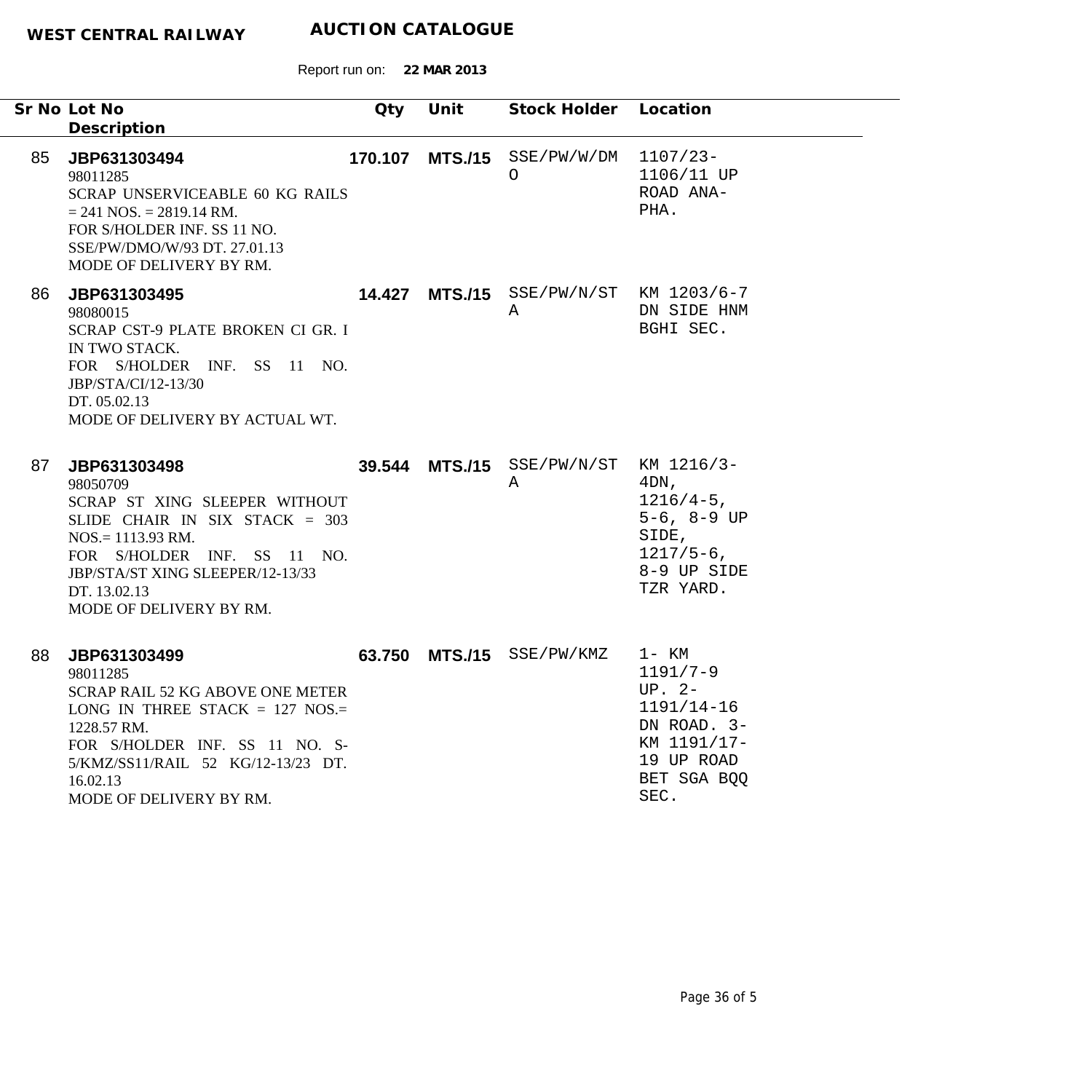|    | Sr No Lot No<br>Description                                                                                                                                                                                                                                                                                                                                                                                                                                                                                                                                                                          | Qty | Unit           | Stock Holder Location     |                                                                                                                           |
|----|------------------------------------------------------------------------------------------------------------------------------------------------------------------------------------------------------------------------------------------------------------------------------------------------------------------------------------------------------------------------------------------------------------------------------------------------------------------------------------------------------------------------------------------------------------------------------------------------------|-----|----------------|---------------------------|---------------------------------------------------------------------------------------------------------------------------|
| 89 | JBP631303500<br>98011285<br><b>SCRAP RAIL 52 KG ABOVE ONE METER</b><br>LONG IN THREE STACK = $86$ NOS.=<br>717.79 RM.<br>FOR S/HOLDER INF. SS 11 NO. S-<br>5/KMZ/SS11/RAIL 52 KG/12-13/24 DT.<br>19.02.13<br>MODE OF DELIVERY BY RM.                                                                                                                                                                                                                                                                                                                                                                 |     |                | 37.246 MTS./15 SSE/PW/KMZ | KM 1187/32-<br>34 DN.<br>$1188/23 - 25$<br>UP ROAD, KM<br>1188/25-27<br>UP ROAD<br>BET-SGA BOO<br>SEC.                    |
| 90 | JBP631303501<br>98011285<br><b>SCRAP RAIL 52 KG ABOVE ONE METER</b><br>LONG IN THREE STACK = 91 NOS.=<br>339.65 RM.<br>FOR S/HOLDER INF. SS 11 NO.<br>JBP/MKP/R/12-13/26<br>DT. 04.01.13<br>MODE OF DELIVERY BY RM.                                                                                                                                                                                                                                                                                                                                                                                  |     |                | 17.624 MTS./15 SSE/PW/MKP | KM 1219/5-6<br>UP.                                                                                                        |
| 91 | JBP631303502<br>98030103<br>1- SCRAP V. RAIL 90 R -1:8.5<br>2- SCRAP WING RAIL 90 R 1:8.5 3-<br>SCRAP CHECK RAIL 90 R 1:8.5 4- SCRAP<br>TONGUE RAIL 90 R 1:8.5<br>5- SCRAP V. RAIL 52 KG 1:8.5 6- SCRAP<br>TONGUE RAIL 52 KG 1:8.5 7- SCRAP<br>WING RAIL 52 KG 1:8.5 8- SCRAP WING<br>RAIL 52 KG 1:12 9- SCRAP V. RAIL 52<br>KG 1:12 10- SCRAP TONGUE RAIL 52 KG<br>1:12 11-SCRAP CHECK RAIL 52 KG 1:12<br>12- SCRAP WING RAIL 90 R 1:12<br>13- SCRAP TONGUE RAIL 90 R 1:12 IN 7<br>STACKS.<br>FOR S/HOLDER INF. SS 11 NO.<br>JBP/MKP/R/12-13/25<br>DT. 0420.12.12<br>MODE OF DELIVERY BY ACTUAL WT. |     | 25.103 MTS./15 | SSE/PW/MKP                | KM 1248/2-<br>$3, 3-4, 8-$<br>$9, 1249/1-2$<br>DN SIDE,<br>$1248/4-5$ ,<br>$1248/9-$<br>$1249/0$ ,<br>$1249/1 - 2$<br>UP. |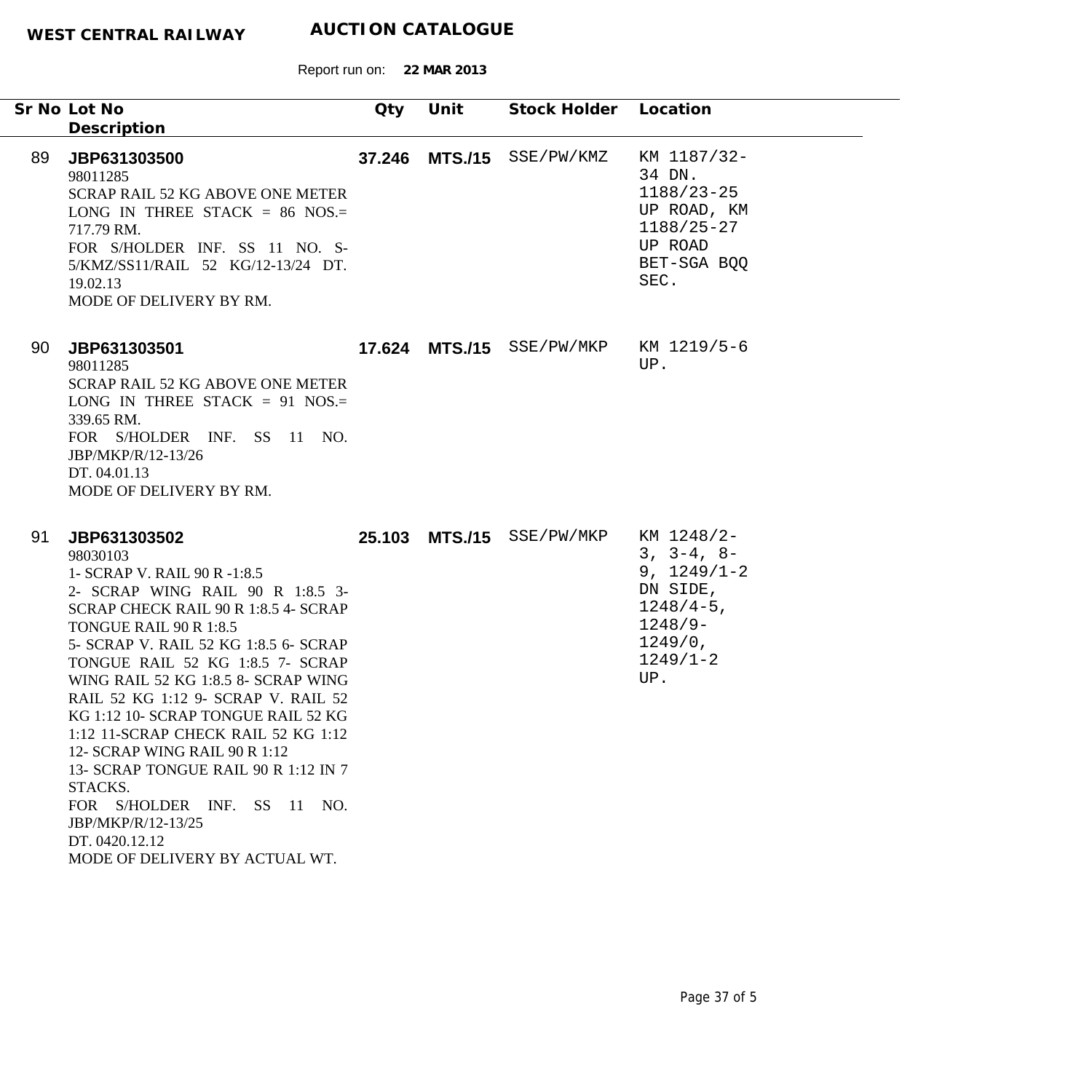|    | Sr No Lot No                                                                                                                                                                                                                         | Qty    | Unit           | Stock Holder Location           |                                                                                                         |
|----|--------------------------------------------------------------------------------------------------------------------------------------------------------------------------------------------------------------------------------------|--------|----------------|---------------------------------|---------------------------------------------------------------------------------------------------------|
| 92 | Description<br>JBP631303503<br>98011285<br><b>SCRAP RAIL 52 KG ABOVE ONE METER</b><br>LONG IN 4 STACK = $176$ NOS = $1708.21$<br>RM.<br>FOR S/HOLDER INF. SS 11 NO.<br>JBP/MKP/R/12-13/32<br>DT. 24.01.13<br>MODE OF DELIVERY BY RM. | 88.639 |                | MTS./15 SSE/PW/MKP              | KM 1218/0-<br>$1, 1218/2-$<br>$3, 1218/9-$<br>1219/0 UP<br>SIDE & KM<br>1218/9 TO<br>1219/0 DN<br>ROAD. |
| 93 | JBP631303506<br>98011285<br>SCRAP UNSERVICEABLE RAILS 60 KG<br>IN 1-3 STACKS = $135$ NOS. = $1734.41$ RM.<br>FOR S/HOLDER INF. SS 11 NO.<br>JBP/SGO/R60/206 DT. 18.02.13 MODE OF<br>DELIVERY BY RM.                                  |        |                | 104.654 MTS./15 SSE/PW/SGO      | KM 1070/9-8<br>TO $1069/23-$<br>21 UP ROAD<br>GW-LDA.                                                   |
| 94 | JBP631303507<br>98011285<br>SCRAP UNSERVICEABLE RAILS 60 KG<br>IN 1-4 STACKS = 218 NOS. = 2596.49 RM.<br>FOR S/HOLDER INF. SS 11 NO.<br>JBP/SGO/R60/207 DT. 18.02.13 MODE OF<br>DELIVERY BY RM.                                      |        |                | 156.672 MTS./15 SSE/PW/SGO      | KM 1069/1<br>1068/25 TO<br>$1068/3 - 1$ UP<br>ROAD GW-<br>LDA.                                          |
| 95 | JBP631303508<br>98011285<br>SCRAP UNSERVICEABLE RAILS 60 KG<br>$= 134$ NOS. $= 1572.42$ RM.<br>FOR S/HOLDER INF. SS 11 NO.<br>SSE/PW/DMP/W/97 DT. 10.02.13 MODE<br>OF DELIVERY BY RM.                                                | 94.880 | <b>MTS./15</b> | SSE/PW/W/DM<br>$\circ$          | $1102/5-$<br>1102/19 UP<br>ROAD ANA-<br>PHA.                                                            |
| 96 | JBP631303509<br>98011285<br>SCRAP UNSERVICEABLE RAILS 60 KG<br>$= 113$ NOS. $= 1433.14$ RM.<br>FOR S/HOLDER INF. SS 11 NO.<br>SSE/PW/DMP/W/96 DT. 10.02.13 MODE<br>OF DELIVERY BY RM.                                                |        |                | 86.476 MTS./15 SSE/PW/W/DM<br>O | $1103/1 -$<br>1103/13 UP<br>ROAD ANA-<br>PHA.                                                           |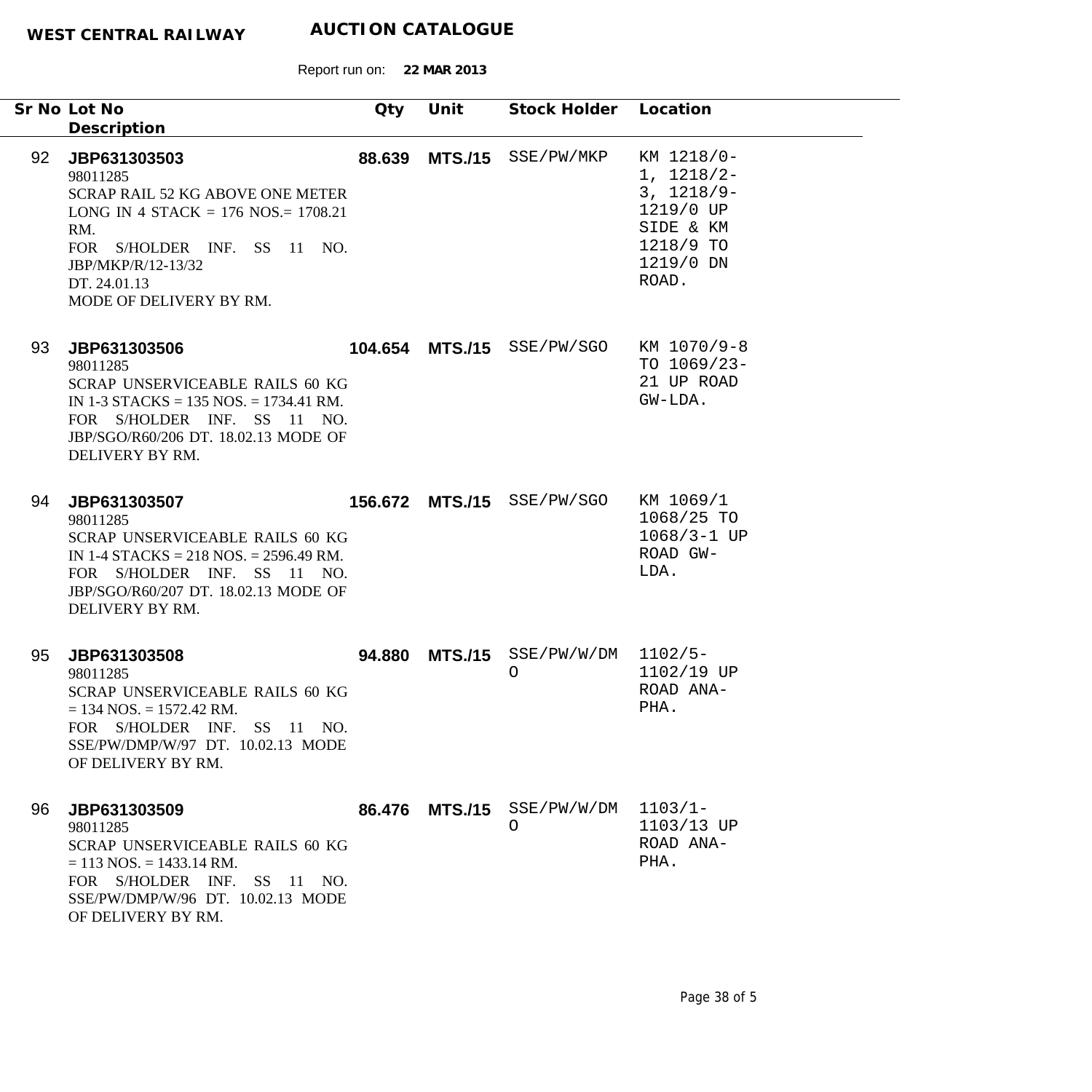|     | Sr No Lot No<br>Description                                                                                                                                                                                                                                                                               | Qty     | Unit           | Stock Holder Location                     |                                               |
|-----|-----------------------------------------------------------------------------------------------------------------------------------------------------------------------------------------------------------------------------------------------------------------------------------------------------------|---------|----------------|-------------------------------------------|-----------------------------------------------|
| 97  | JBP631303510<br>98011285<br>SCRAP UNSERVICEABLE RAILS 60 KG<br>$= 182$ NOS. $= 2156.78$ RM.<br>FOR S/HOLDER INF. SS 11 NO.<br>SSE/PW/DMP/W/95 DT. 10.02.13 MODE<br>OF DELIVERY BY RM.                                                                                                                     | 130.140 | <b>MTS./15</b> | SSE/PW/W/DM<br>O                          | $1104/11-$<br>1103/23 UP<br>ROAD ANA-<br>PHA. |
| 98  | JBP631303511<br>98080106<br>SCRAP CI POT PAIR & SINGLE CI GR. II<br>88.5 LBS INTACT & BROKEN & TIE BAR<br>BROKEN (BADLY CORRODED RUSTED<br>AND BADLY ENTEGRATED WITH MUD<br><b>CONCRET SELF)</b><br>FOR S/HOLDER INF. SS 11 NO.<br>JBP/N/CI/GR.II/12-13/29 DT. 13.02.13<br>MODE OF DELIVERY BY ACTUAL WT. |         |                | 88.725 MTS./15 SSE/PW/N/JB KM 991/3-<br>Ρ | 991/5 UP GF<br>2 SIDING.                      |
| 99  | JBP631303512<br>98011285<br>SCRAP RAIL 52 KG ABOVE 1 MTR<br>$LONG = 108 NOS. = 742.47 RM.$<br>FOR S/HOLDER INF. SS 11 NO.<br>JBP/N/R/12-13/30 DT. 14.02.13 MODE OF<br>DELIVERY BY RM.                                                                                                                     | 38.526  | <b>MTS./15</b> | $SSE/PW/N/JB$ KM 991/3-<br>$\, {\bf P}$   | 991/4 UP GF<br>2 SIDING.                      |
| 100 | JBP631303513<br>98011285<br>SCRAP RAIL 90 LBS ABOVE 1 MTR<br>$LONG = 71 NOS = 609.06 RM.$<br>FOR S/HOLDER INF. SS 11 NO.<br>JBP/N/R/12-13/31 DT. 14.02.13 MODE OF<br>DELIVERY BY RM.                                                                                                                      | 27.170  | <b>MTS./15</b> | $SSE/PW/N/JB$ KM 991/3-<br>Ρ              | 991/4 UP GF<br>2 SIDING.                      |
| 101 | JBP631303514<br>98011285<br>SCRAP RAIL 90 LBS ABOVE 1 MTR<br>LONG IN ONE STACK = $65$ NOS. = $790.32$<br>RM.<br>FOR S/HOLDER INF. SS 11 NO.<br>JBP/SGP/90 LBS/R/09<br>DT. 01.02.13 MODE OF DELIVERY BY<br>RM.                                                                                             |         |                | 35.256 MTS./15 SSE/PW/SGP                 | $794/9-$<br>795/0 DN<br>SIDE SGP<br>YARD.     |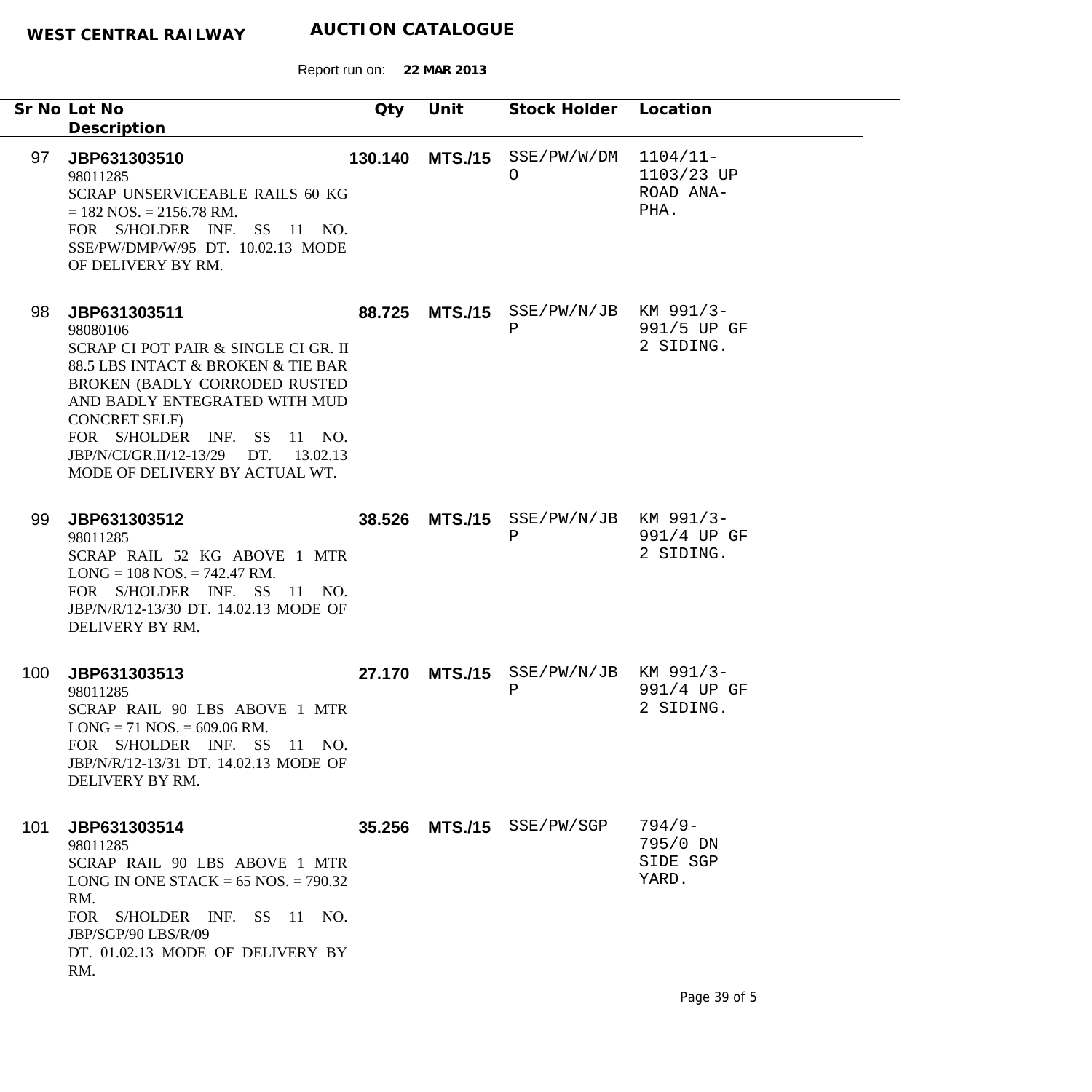|                  | Sr No Lot No<br>Description                                                                                                                                                                                                                              | Qty    | Unit           | Stock Holder Location     |                                                                                                                                                                              |
|------------------|----------------------------------------------------------------------------------------------------------------------------------------------------------------------------------------------------------------------------------------------------------|--------|----------------|---------------------------|------------------------------------------------------------------------------------------------------------------------------------------------------------------------------|
| 102 <sub>1</sub> | JBP631303519<br>98050126<br>SCRAP MS CONSITING OF BRAKE<br>RELEASED FROM CASNUB<br><b>BEAM</b><br><b>BOGIE C&amp;W COMPLEX NKJ.</b><br>FOR S/HOLDER INF. SS 11 LOT NO.<br>JBP/NKJ/C&W/MS/02/13/55 DT. 05.02.13                                           | 15.000 | <b>MTS./15</b> | SSE/C&W/ROH<br>SHED/NKJ   | MATERIAL<br>WILL BE<br>SUPPLIED IN<br>SSE/C&W/COM<br>PLEX/NKJ<br>MATERIAL<br>LYING BOTH<br>SIDE OF<br>ROAD IN<br>SCRAP YARD<br>NEAR ROH<br>SHED IN TWO<br>STACK              |
| 103 <sub>1</sub> | JBP631303527<br>98050126<br>SCRAP MS CONSISTING OF HEAVY<br><b>OTHER</b><br><b>MELTING</b><br>AND<br><b>ITEM</b><br>RELEASED FROM BOXN WAGON C&W<br>COMPLEX NKJ.<br>FOR S/HOLDER INF. SS 11 LOT NO.<br>JBP/NKJ/C&W/MS/02/13/63 DT. 05.02.13              |        | 10.000 MTS./15 | SSE/C&W/ROH<br>SHED/NKJ   | MATERIAL<br>WILL BE<br>SUPPLIED IN<br>SSE/C&W/COM<br>PLEX/NKJ<br>MATERIAL<br>LYING BOTH<br>SIDE OF<br>ROAD IN<br>SCRAP YARD<br>NEAR ROH<br>SHED IN TWO<br>STACK.             |
| 104              | JBP631303529<br>98050709<br>1- SCRAP STS 168 LBS BROKEN IN 05<br>$STACKS = 16.415 MTS.$<br>2- SCRAP STS ROMANIA IN 01 STACKS<br>$= 1.655$ MTS.<br>FOR S/HOLDER INF. SS 11 NO.<br>S4/NKJ/PW/STS/12-13/32<br>DT. 10.10.12 MODE OF DELIVERY BY<br>ACTUALWT. |        |                | 18.070 MTS./15 SSE/PW/NKJ | 1-TANKER<br>LINE NEAR<br>TRIPE SHED.<br>2- BREAK<br>DOWN LINE<br>$3 - EL/1013$<br>TO EL/1015<br>NEAR EC IV.<br>$4 - EL/1031/$<br>TO EL/1033.<br>$5 - EL/1039$<br>TO EL/1041. |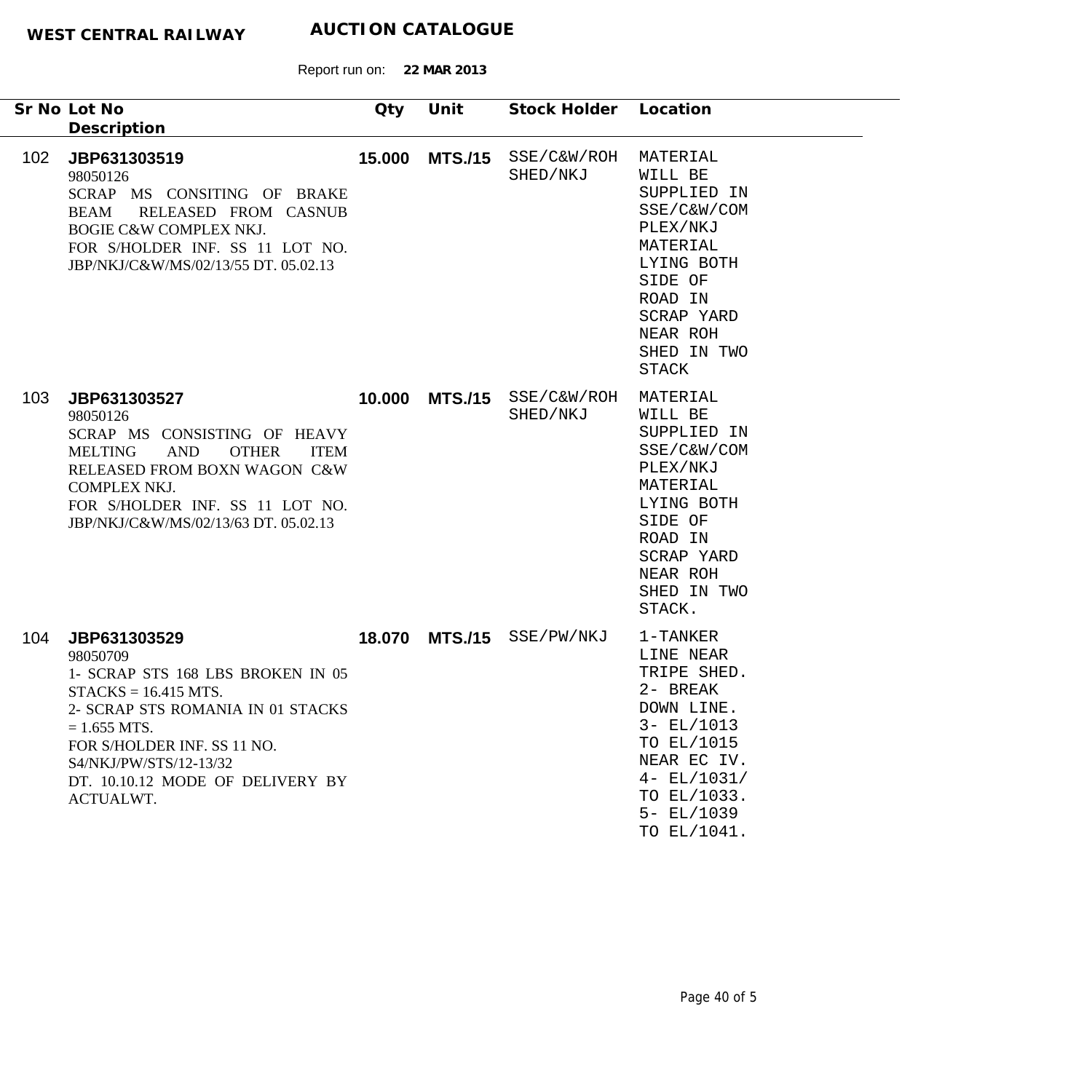|     | Sr No Lot No<br>Description                                                                                                                                                                                                       | Qty     | Unit           | Stock Holder Location               |                                                                                                                                                        |
|-----|-----------------------------------------------------------------------------------------------------------------------------------------------------------------------------------------------------------------------------------|---------|----------------|-------------------------------------|--------------------------------------------------------------------------------------------------------------------------------------------------------|
| 105 | JBP631303531<br>98011285<br>SCRAP RAILS 52 KG IN 1 TO 6 STACKS<br>$=$ 359 NOS. $=$ 2485.86 RM.<br>FOR S/HOLDER INF. SS 11 NO.<br>SSE/PW/MYR/RAIL/2012-13/50<br>DT. 18.02.13 MODE OF DELIVERY BY<br>RM.                            | 128.991 |                | MTS./15 SSE/PW/MYR                  | STK 1-<br>$1117/2-3$<br>DN, STK 2-<br>$1117/3 - 4$<br>DN, STK 3&4<br>$1117/3 - 4$<br>UP, STK 5-<br>$1117/4-5$<br>UP, STK 6-<br>$1117/9-$<br>1118/0 DN. |
| 106 | JBP631303532<br>98011285<br>SCRAP RAILS 52 KG TRR WORK GRO-<br>SQL ABOVE 1 METER LONG $= 144$ NOS.<br>$= 1744.02$ RM.<br>FOR S/HOLDER INF. SS 11 NO.<br>JBP/BGTA/R/52KG/09<br>DT. 23.02.13 MODE OF DELIVERY BY<br>RM.             |         | 90.497 MTS./15 | SSE/PW/BGTA                         | $KM$ 757/7-8,<br>758/0-1 DN<br>ROAD.                                                                                                                   |
| 107 | JBP631303533<br>98011285<br>SCRAP RAILS 52 KG TRR WORK GRO-<br>SQL ABOVE 1 METER LONG $= 215$ NOS.<br>$= 2837.25$ RM.<br>FOR S/HOLDER INF. SS 11 NO.<br>JBP/BGTA/R/52KG/10<br>DT. 24.02.13 MODE OF DELIVERY BY<br>RM.             |         |                | 147.224 MTS./15 SSE/PW/BGTA         | KM 758/4-5<br>DN RD,<br>$759/0-1, 2-$<br>$3, 3-4, 7-8$<br>DN RD.                                                                                       |
| 108 | JBP631303536<br>98050140<br><b>SCRAP</b><br><b>CONDEMNED</b><br>$\&$<br>UNSERVICEABLE GEAR CASE<br>OF<br>DIESEL LOCOMOTIVES.<br>FOR S/HOLDER INF. SS 11 NO.<br>NKJ/SSE/D/2012/03<br>DT. 11.02.13 MODE OF DELIVERY BY<br>ACTUALWT. |         |                | 14.000 MTS./15 SSE/LOCO/DL<br>S/NKJ | MATERIALWIL<br>L BE<br>SUPPLIED IN<br>DISEL LOCO<br>SHED, NEW<br>KATNI<br>JUNCTION.                                                                    |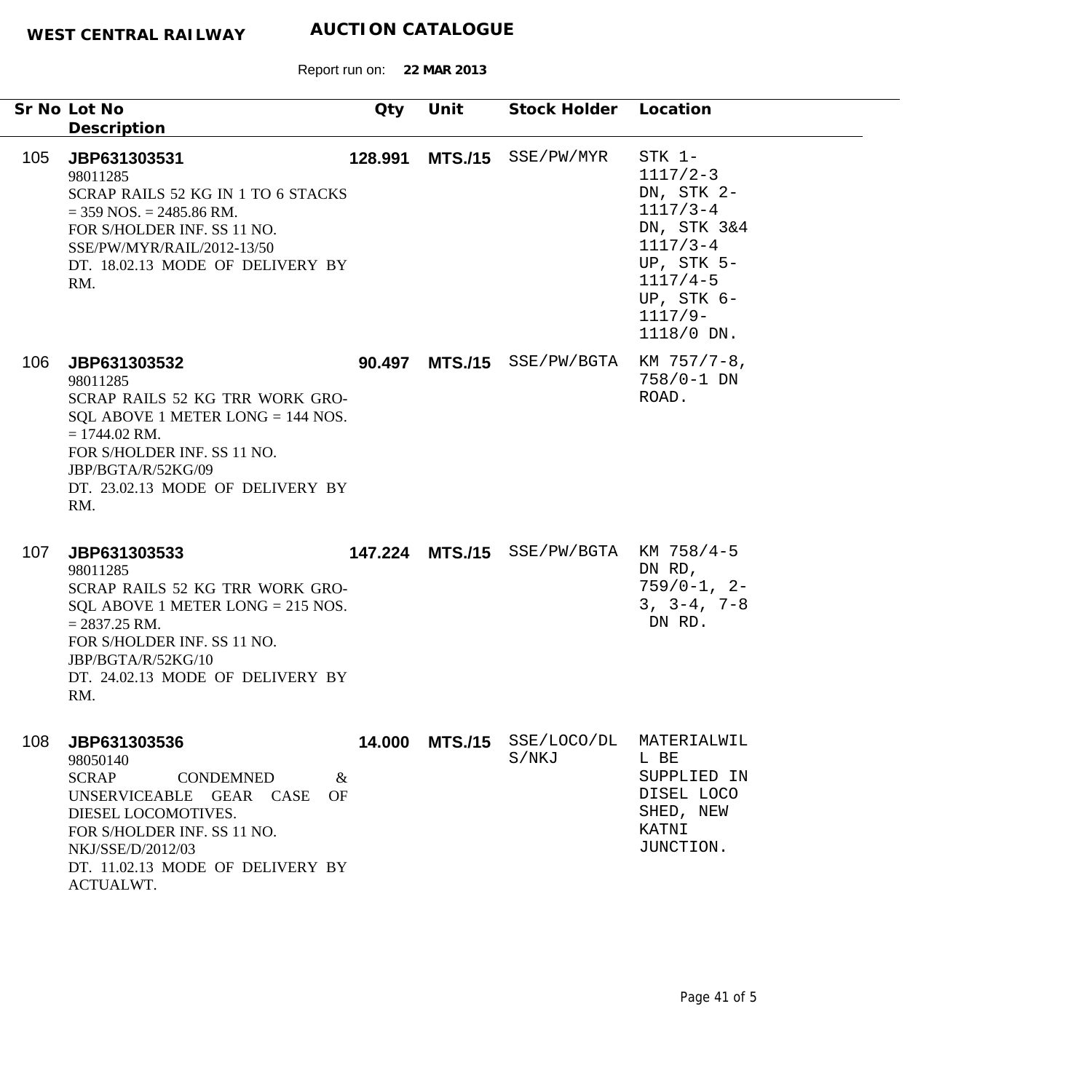|     | Sr No Lot No<br>Description                                                                                                                                                                                                                                                                                                                                  | Qty    | Unit           | Stock Holder Location                          |                                                                                     |
|-----|--------------------------------------------------------------------------------------------------------------------------------------------------------------------------------------------------------------------------------------------------------------------------------------------------------------------------------------------------------------|--------|----------------|------------------------------------------------|-------------------------------------------------------------------------------------|
| 109 | JBP631303537<br>98050813<br><b>SCRAP</b><br><b>CONDEMNED</b><br>$\&$<br>UNSERVICEABLE ENGINE CAMSHAFT,<br>CONNECTING<br>ROD, EXPRESSER<br>CRANKSHAFT (WITH OR WITHOUT<br>BRG.) OF DIESEL LOCOMOTIVES.<br>FOR S/HOLDER INF. SS 11 NO.<br>NKJ/SSE/D/2012/04<br>DT. 11.02.13 MODE OF DELIVERY BY<br>ACTUALWT.                                                   | 30.000 |                | MTS./15 SSE/LOCO/DL MATERIALWIL<br>S/NKJ       | L BE<br>SUPPLIED IN<br>DISEL LOCO<br>SHED, NEW<br>KATNI<br>JUNCTION.                |
| 110 | JBP631303539<br>98413454<br>SCRAP<br>CONDEMNED<br><b>COMPOSITE</b><br>OF<br><b>DIESEL</b><br>BRAKE BLOCKS<br>LOCOMOTIVES.<br>FOR S/HOLDER INF. SS 11 NO.<br>NKJ/SSE/D/2012/06<br>DT. 11.02.13 MODE OF DELIVERY BY<br>ACTUALWT.                                                                                                                               |        |                | 8.000 MTS./15 SSE/LOCO/DL MATERIALWIL<br>S/NKJ | L BE<br>SUPPLIED IN<br>DISEL LOCO<br>SHED, NEW<br>KATNI<br>JUNCTION.                |
| 111 | JBP631303540<br>98090880<br>SCRAP RUSTY & SCRAP FERROUS,<br>LIKE FILTERS DAMAGED & OFF CUT<br>20 LITERS DRUMS, SHEET MATERIAL<br>OF AC PLANT, TUBE LIGHT FITTING,<br>REFLECTORS, CLEANING TANK &<br>OTHER RUSTY FERROUS SCRAP OF<br>DIESEL LOCOMOTIVES.<br>FOR S/HOLDER INF. SS 11 NO.<br>NKJ/SSE/D/2012/07<br>DT. 11.02.13 MODE OF DELIVERY BY<br>ACTUALWT. | 7.000  | <b>MTS./15</b> | SSE/LOCO/DL<br>S/NKJ                           | MATERIALWIL<br>L BE<br>SUPPLIED IN<br>DISEL LOCO<br>SHED, NEW<br>KATNI<br>JUNCTION. |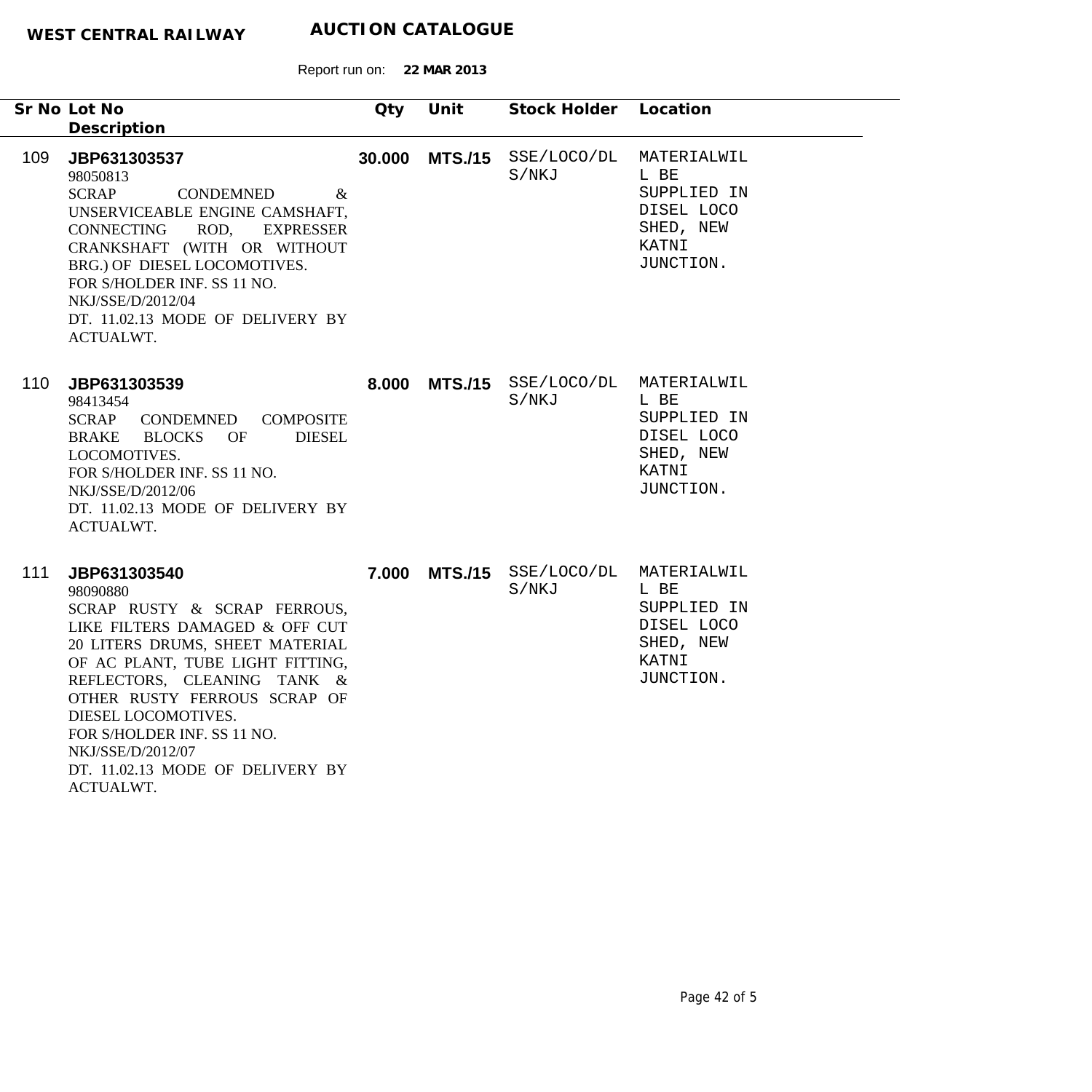|     | Sr No Lot No                                                                                                                                                                                                                                                                                                                                                                                                           | Qty             | Unit           | Stock Holder         | Location                                                                            |
|-----|------------------------------------------------------------------------------------------------------------------------------------------------------------------------------------------------------------------------------------------------------------------------------------------------------------------------------------------------------------------------------------------------------------------------|-----------------|----------------|----------------------|-------------------------------------------------------------------------------------|
|     | Description                                                                                                                                                                                                                                                                                                                                                                                                            |                 |                |                      |                                                                                     |
| 112 | JBP631303542<br>98413405<br><b>SCRAP</b><br>CONDEMNED<br><b>UNSERVICEABLE</b><br><b>CYCLONIC</b><br>SECONDARY FILTERS OF<br><b>DIESEL</b><br>LOCOMOTIVES.<br>FOR S/HOLDER INF. SS 11 NO.<br>NKJ/SSE/D/2012/09<br>DT. 11.02.13 MODE OF DELIVERY BY<br>NOS.                                                                                                                                                              | 450.000<br>$\&$ | <b>NOS./01</b> | SSE/LOCO/DL<br>S/NKJ | MATERIALWIL<br>L BE<br>SUPPLIED IN<br>DISEL LOCO<br>SHED, NEW<br>KATNI<br>JUNCTION. |
| 113 | JBP631303544<br>98090616<br>SCRAP CONDEMNED AND SCRAP<br>VARIOUS TYPE OF HAND TOOLS, 125<br>NOS. GI BUCKETS AND WISES.<br>FOR S/HOLDER INF. SS 11 NO.<br>NKJ/SSE/D/2012/11<br>DT. 11.02.13 MODE OF DELIVERY BY<br>ACTUALWT.                                                                                                                                                                                            | 1.000           | <b>MTS./15</b> | SSE/LOCO/DL<br>S/NKJ | MATERIALWIL<br>L BE<br>SUPPLIED IN<br>DISEL LOCO<br>SHED, NEW<br>KATNI<br>JUNCTION. |
| 114 | JBP631303549<br>98310148<br>SCRAP CONDEMNED<br>AND USED<br>PLASTIC BARRELS, DIFFERENT TYPES<br>OF JARS & 01 LTRS BOTTLES (WITH OR<br>WITHOUT LID)01 LTR = 156 NOS., 05<br>LTR= 104 NOS, 10 LTR= 302 NOS., 20<br>LTR= 29 NOS., 25 LTR = 36 NOS., 35<br>LTR= $104$ NOS.= $50$ LTR = $215$ NOS., $200$<br>$LTR = 17 NOS.$<br>FOR S/HOLDER INF. SS 11 NO.<br>NKJ/SSE/D/2012/16<br>DT. 11.02.13 MODE OF DELIVERY BY<br>NOS. | 963.000         | <b>NOS./01</b> | SSE/LOCO/DL<br>S/NKJ | MATERIALWIL<br>L BE<br>SUPPLIED IN<br>DISEL LOCO<br>SHED, NEW<br>KATNI<br>JUNCTION. |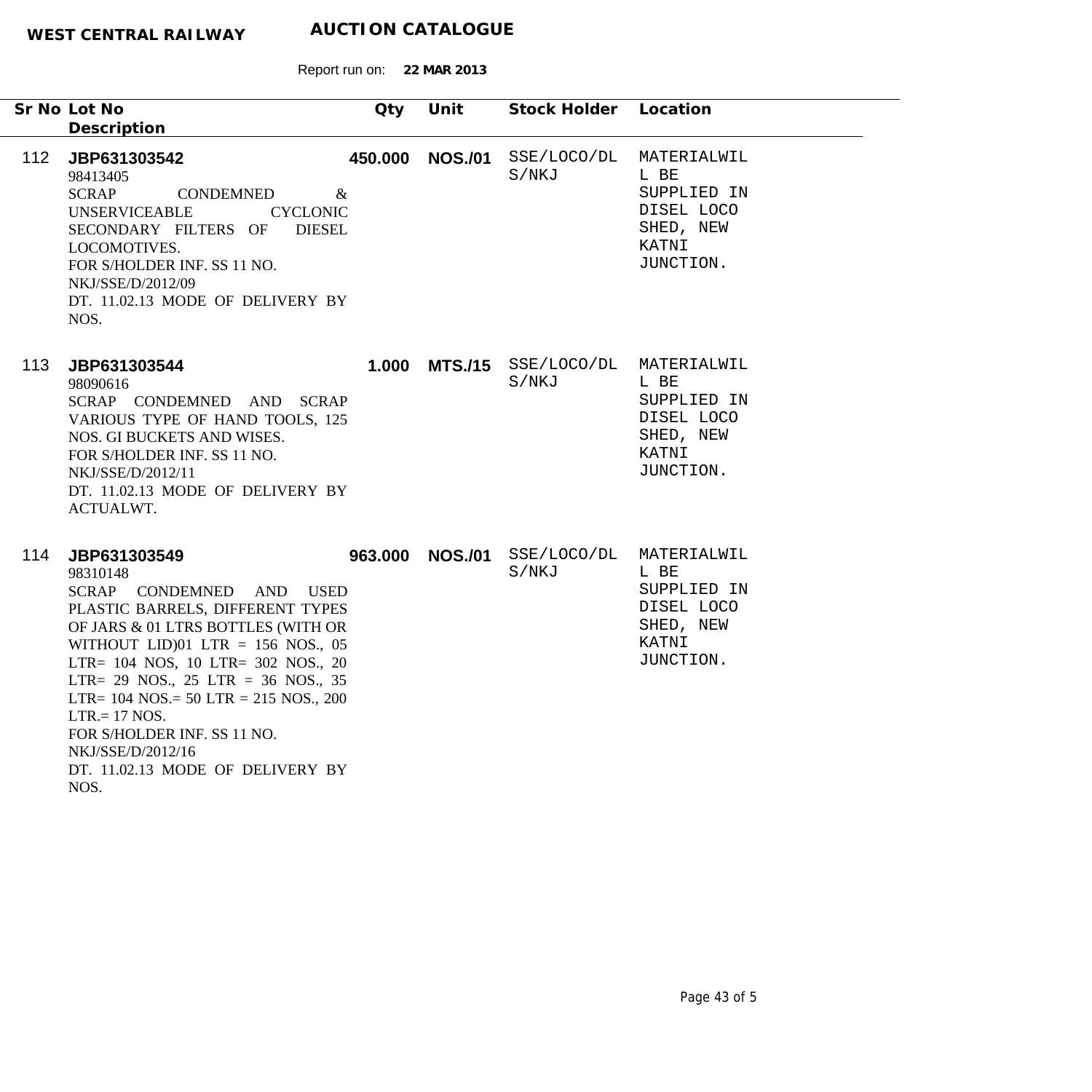|     | Sr No Lot No<br>Description                                                                                                                                                                                                                                                                                                                                                                                                                                         | Qty | Unit           | Stock Holder Location            |                                                                                     |
|-----|---------------------------------------------------------------------------------------------------------------------------------------------------------------------------------------------------------------------------------------------------------------------------------------------------------------------------------------------------------------------------------------------------------------------------------------------------------------------|-----|----------------|----------------------------------|-------------------------------------------------------------------------------------|
| 115 | JBP631303551<br>98210129<br>SCRAP & UNSERVICEABLE POWER<br>CABLE, CONTROL WIRES OF VARIOUS<br>SIZES & PVC COATED MAGNET COILS<br>OF DIESEL LOCOMOTIVES.<br>FOR S/HOLDER INF. SS 11 NO.<br>NKJ/SSE/D/2012/18<br>DT. 11.02.13 MODE OF DELIVERY BY<br>ACTUALWT.                                                                                                                                                                                                        |     | 4.662 MTS./15  | SSE/LOCO/DL<br>S/NKJ             | MATERIALWIL<br>L BE<br>SUPPLIED IN<br>DISEL LOCO<br>SHED, NEW<br>KATNI<br>JUNCTION. |
| 116 | JBP631303553<br>98050126<br><b>SCRAP CONDEMNED UNSERVICEABLE</b><br>HEAVY MELTING, CONSISTING OF 8<br>NOS. LUBE OIL SUMP, FILTER DRUMS,<br>A/C<br><b>EXPRESSER</b><br>$\&$<br>HOUSING,<br>RADIATOR ANGLE, CBC DRAFT GEAR,<br>FLY WHEEL, YOKE, BUFFER, MR<br>TANKS & TSC PARTS OF DIESEL LOCO<br>MOTIVES IN 02 STACKS AT NEAR RES.<br>L/BOX. KTE END & BSP END.<br>FOR S/HOLDER INF. SS 11 NO.<br>NKJ/SSE/D/2012/20<br>DT. 11.02.13 MODE OF DELIVERY BY<br>ACTUALWT. |     | 70.000 MTS./15 | SSE/LOCO/DL MATERIALWIL<br>S/NKJ | L BE<br>SUPPLIED IN<br>DISEL LOCO<br>SHED, NEW<br>KATNI<br>JUNCTION.                |
| 117 | JBP631303554<br>98080106<br><b>SCRAP</b><br>CONDEMNED<br>& SCRAPS<br>UNSERVICEABLE 412 NOS. CYLINDER<br>HEADS, WITH OR WITHOUT FITTINGS<br>OF DIESEL LOCO MOTIVES.<br>FOR S/HOLDER INF. SS 11 NO.<br>NKJ/SSE/D/2012/21<br>DT. 11.02.13 MODE OF DELIVERY BY<br><b>ACTUALWT.</b>                                                                                                                                                                                      |     | 45.000 MTS./15 | SSE/LOCO/DL<br>S/NKJ             | MATERIALWIL<br>L BE<br>SUPPLIED IN<br>DISEL LOCO<br>SHED, NEW<br>KATNI<br>JUNCTION. |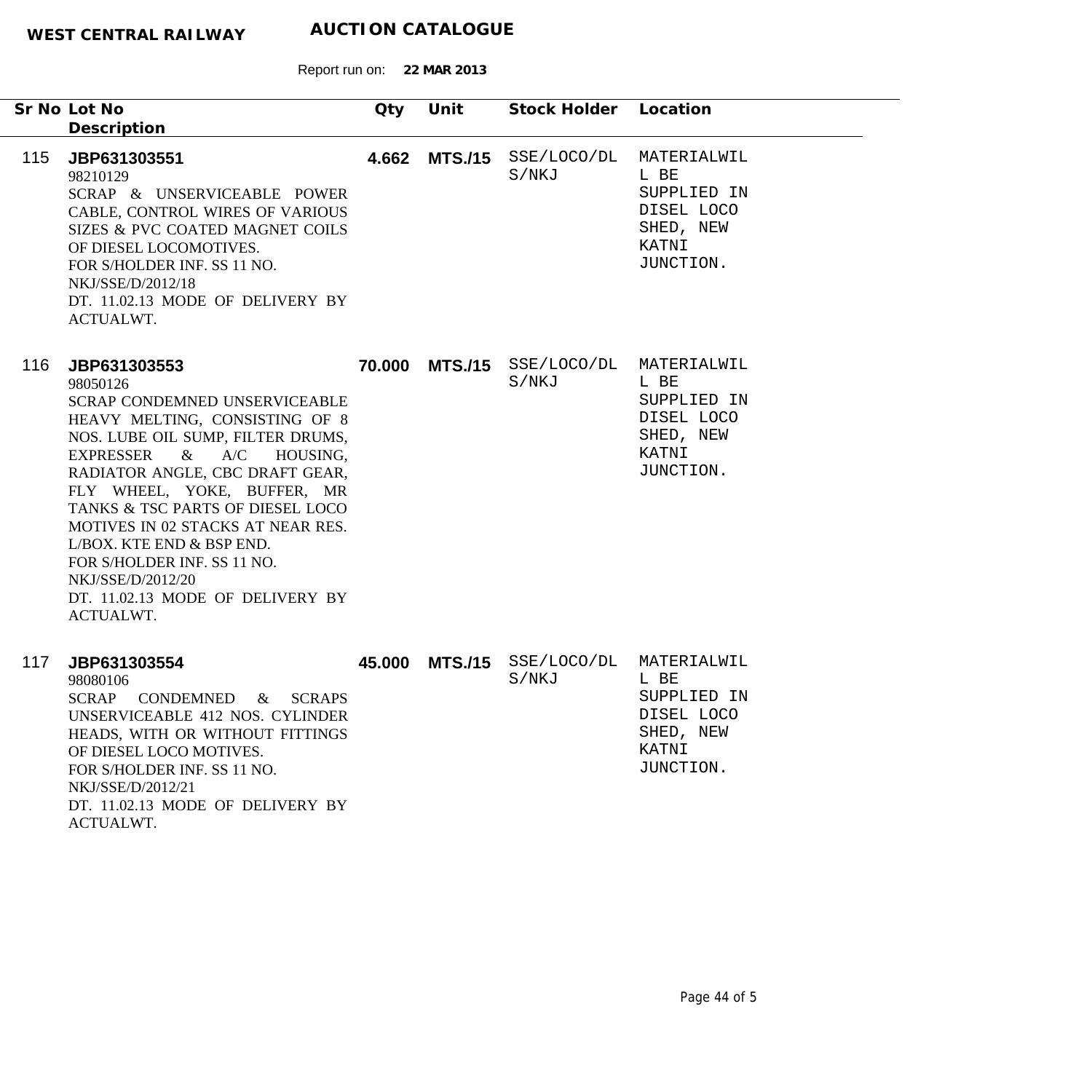|     | Sr No Lot No                                                                                                                                                                                                   | Qty     | Unit           | Stock Holder | Location                                                                                                    |
|-----|----------------------------------------------------------------------------------------------------------------------------------------------------------------------------------------------------------------|---------|----------------|--------------|-------------------------------------------------------------------------------------------------------------|
|     | Description                                                                                                                                                                                                    |         |                |              |                                                                                                             |
| 118 | JBP631303559<br>98011285<br>SCRAP RAIL 90 LBS IN 04 STACKS = $129$<br>$NOS. = 1037.84 \text{ RM}.$<br>FOR S/HOLDER INF. SS 11 NO.<br>S4/NKJ/PW/RAIL/90 LBS/12-13/49<br>DT. 14.01.13 MODE OF DELIVERY BY<br>RM. | 46.298  | <b>MTS./15</b> | SSE/PW/NKJ   | $1, 2, 3, 4-$<br>URD2/1067<br>TO<br>URD2/1015<br><b>ENGINE</b><br>LINE.                                     |
| 119 | JBP631303560<br>98080015<br>SCRAP CST-9 GR. I INTACT IN 04<br><b>STACKS</b><br>FOR S/HOLDER INF. SS 11 NO.<br>S4/NKJ/PW/CI/12-13/52 DT. 13.02.13<br>MODE OF DELIVERY BY NOS.                                   | 990.000 | <b>NOS./01</b> | SSE/PW/NKJ   | NKJ/1086 TO<br>NKJ/3070,<br>NKJ/3070 TO<br>NKJ/3062,<br>NKJ/3062 TO<br>NKJ/3052,<br>NKJ/3062 TO<br>NKJ/3052 |
| 120 | JBP631303562                                                                                                                                                                                                   | 14.300  | MTS./15        | SSE/C&W/JBP  | LINE NO. 5<br>OF C&W SICK<br>LINE JBP.                                                                      |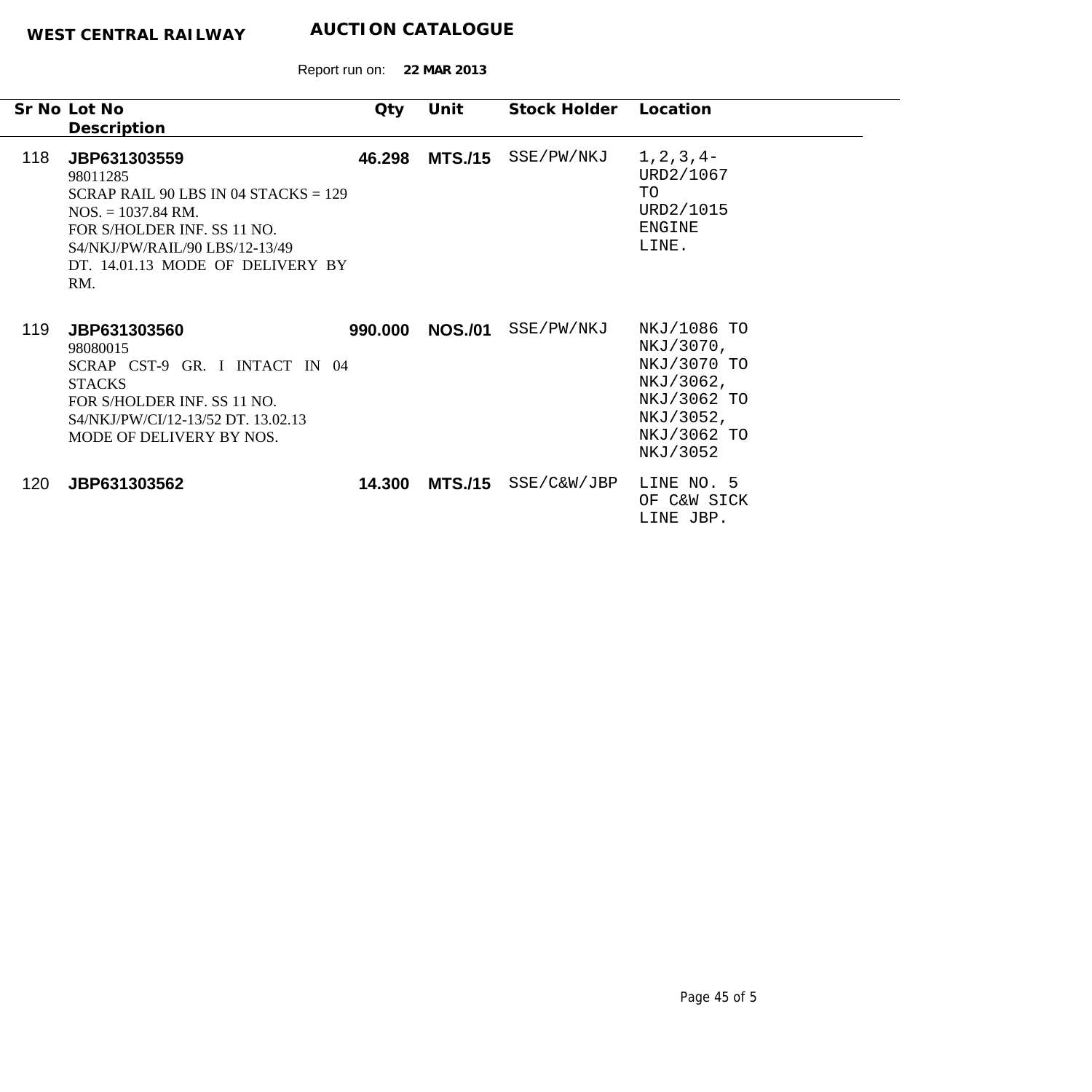| Sr No Lot No                                                                                                                                                                                                                                                                                                                                                                                                                                                                                                                                                                                                                                                                                                                                                                                                                                                                                                                                                                                                                                                                                                                                                                                                                                                                                                                                                              | Qty   | Unit           | Stock Holder      | Location                    |
|---------------------------------------------------------------------------------------------------------------------------------------------------------------------------------------------------------------------------------------------------------------------------------------------------------------------------------------------------------------------------------------------------------------------------------------------------------------------------------------------------------------------------------------------------------------------------------------------------------------------------------------------------------------------------------------------------------------------------------------------------------------------------------------------------------------------------------------------------------------------------------------------------------------------------------------------------------------------------------------------------------------------------------------------------------------------------------------------------------------------------------------------------------------------------------------------------------------------------------------------------------------------------------------------------------------------------------------------------------------------------|-------|----------------|-------------------|-----------------------------|
| Description                                                                                                                                                                                                                                                                                                                                                                                                                                                                                                                                                                                                                                                                                                                                                                                                                                                                                                                                                                                                                                                                                                                                                                                                                                                                                                                                                               |       |                |                   |                             |
| 121<br>JBP631303564<br>SCRAP NON FERROUS CONSISTING 1-<br>SIGNAL TRANSFORMER VARIOUS =<br>608 KGS. 2- MECR = 503 KGS. 3- D-8<br>WIRE $= 25$ KGS. 4- LINE RELAY 1000 OM<br>$= 28$ KGS. 5- ROTARY SWITCH $= 5$ KGS.<br>6- TRACK TEED BATTERY CHARGER =<br>118 KGS. 7- QUAL BANK BATTERY<br>$CHARGER = 143 KGS. 8- BATTER$<br>CHARGER $60 \text{ V} = 525 \text{ KKGS}$ . 9-<br>BATTERY CHARGER 24 $V = 1225$ KGS.<br>10- BATTERY CHARGER 12 V = 22 KGS.<br>11- STAVILIGER = $245$ KGS. 12-<br>$INVERTOR = 33 KGS.$ 13- UNRESERVAL<br>AXLE COUNTER BOX $= 240$ KGS. 14-<br>INVERTOR $= 110$ KGS. 15- HEAD FREE<br>IN INTEROME PHONE $= 135$ KGS. 16-AG<br>TIMER RELAY = $15$ KGS. 17-<br>TRANSFORMER AND $KVA = 41$ KGS. 18-<br>CHOKE AND B TYPE = $45$ KGS. 19-<br>PANNEL PLEGATE = 120 KGS. 20-<br>POOLSTAL ELEGATE = $760$ KGS. 21-<br>QSERLES RELAY = $151$ KGS. 22- POINT<br>MOTOR= 990 KGS. 23- K 50 RELAY<br>$BASE = 5 KGS$ . 24- K 50 RELAY = 183<br>NOS. 25- K 50 RELAY GROUP = 72 KGS.<br>26- TEG BLOCK 200 WAY 8 KGS. 27- DC<br>DC CONVERTOR = $8$ KGS. 28- NON<br>$FERROUS = 13 KGS$ . 29- ALLUMINIUM<br>BOOME PIECE = $70$ KGS. 30- C CLASS<br>PANEL = $40$ KGS. 31- LED CURRENT<br>REGULATOR = $3$ KGS. 32- ELD AC/DC =<br>14 KGS.<br>FOR S/HOLDER INF. SS 11 NO.<br>SS11/S5/SSE/SIG/DAMOH/MELTING/12-<br>13/04 DT. 25.07.12 MODE OF DELIVERY<br>BY ACTUAL WT. | 6.526 | <b>MTS./15</b> | SSE/SIG/DAM<br>OН | SSE/SIG<br>OFFICE<br>DAMOH. |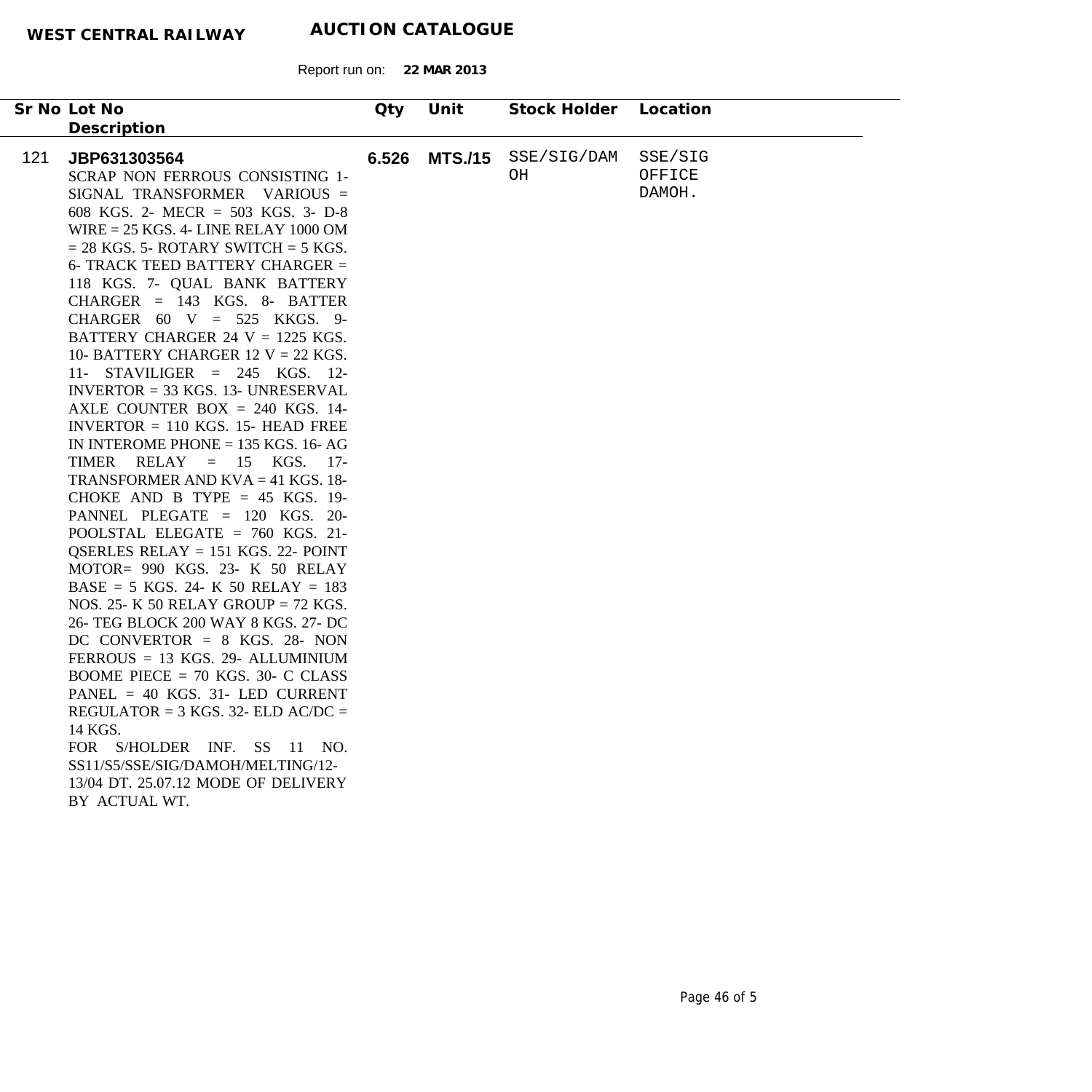Report run on: **22 MAR 2013**

| Sr No Lot No<br>Description                                                                                                                                                                                                                                                                                                                                                                                                                                         | Qty | Unit | Stock Holder Location                         |                                                                          |
|---------------------------------------------------------------------------------------------------------------------------------------------------------------------------------------------------------------------------------------------------------------------------------------------------------------------------------------------------------------------------------------------------------------------------------------------------------------------|-----|------|-----------------------------------------------|--------------------------------------------------------------------------|
| 122<br>JBP631303567<br>98050126<br>SCRAP<br><b>FERROUS</b><br>CONDEMNED<br>MELTING CONSISTING OF VARIOUS<br>COMPONENTS OF FIP BASE, BEARING<br>SHALL, EXPRESSER CYLINDER HEADS,<br>FUEL PUMP, FAST COUPLING,<br>FASTENERS, BABY COUPLING, CYM,<br>HOUSING, SHOCK UP, SMV COVER,<br>ANGLE BARS, DIFFERENT SIZE OF PIPE<br>AND NUT BOLTS, AND OTHER LOCO<br>PARTS.<br>FOR S/HOLDER INF. SS 11 NO.<br>NKJ/SSE/D/2012/23 DT. 11.02.13<br>MODE OF DELIVERY BY ACTUAL WT. |     |      | 120.000 MTS./15 SSE/LOCO/DL MATERIAL<br>S/NKJ | WILL BE<br>SUPPLIED IN<br>DIESEL LOCO<br>SHED, NEW<br>KATNI<br>JUNCTION. |
| 123<br>JBP631303568<br>98415815<br>SCRAP<br>CONDEMNED<br><b>DRAINED</b><br>LUBRICATING OIL 700 BARRELS WITH<br>WATER PERCENTAGE 5% IN 01<br>STACKS. BARRELS NOT RUTURNABLE.<br>FOR S/HOLDER INF. SS 11 NO.<br>NKJ/SSE/D/2012/24 DT. 11.02.13<br>MODE OF DELIVERY BY ACTUAL WT.                                                                                                                                                                                      |     |      | 134.400 MTS./15 SSE/LOCO/DL MATERIAL<br>S/NKJ | WILL BE<br>SUPPLIED IN<br>DIESEL LOCO<br>SHED, NEW<br>KATNI<br>JUNCTION. |
| JBP631303569<br>124<br>98413569<br>SCRAPCONDEMNED<br><b>DRAINED</b><br>$\&$<br>WASTE OIL 455 BARRELS OF DIESEL<br>LOCOMOTIVES IN 03 STACK- STACK I-<br>142 BARRELS, STACK II-167 BARRELS,<br>STACK III- 146 BARRELS. BARRELS<br>NOT RETURNABLE.<br>FOR S/HOLDER INF. SS 11 NO.<br>NKJ/SSE/D/2012/25 DT. 11.02.13<br>MODE OF DELIVERY BY ACTUAL WT.                                                                                                                  |     |      | 87.360 MTS./15 SSE/LOCO/DL MATERIAL<br>S/NKJ  | WILL BE<br>SUPPLIED IN<br>DIESEL LOCO<br>SHED, NEW<br>KATNI<br>JUNCTION. |

÷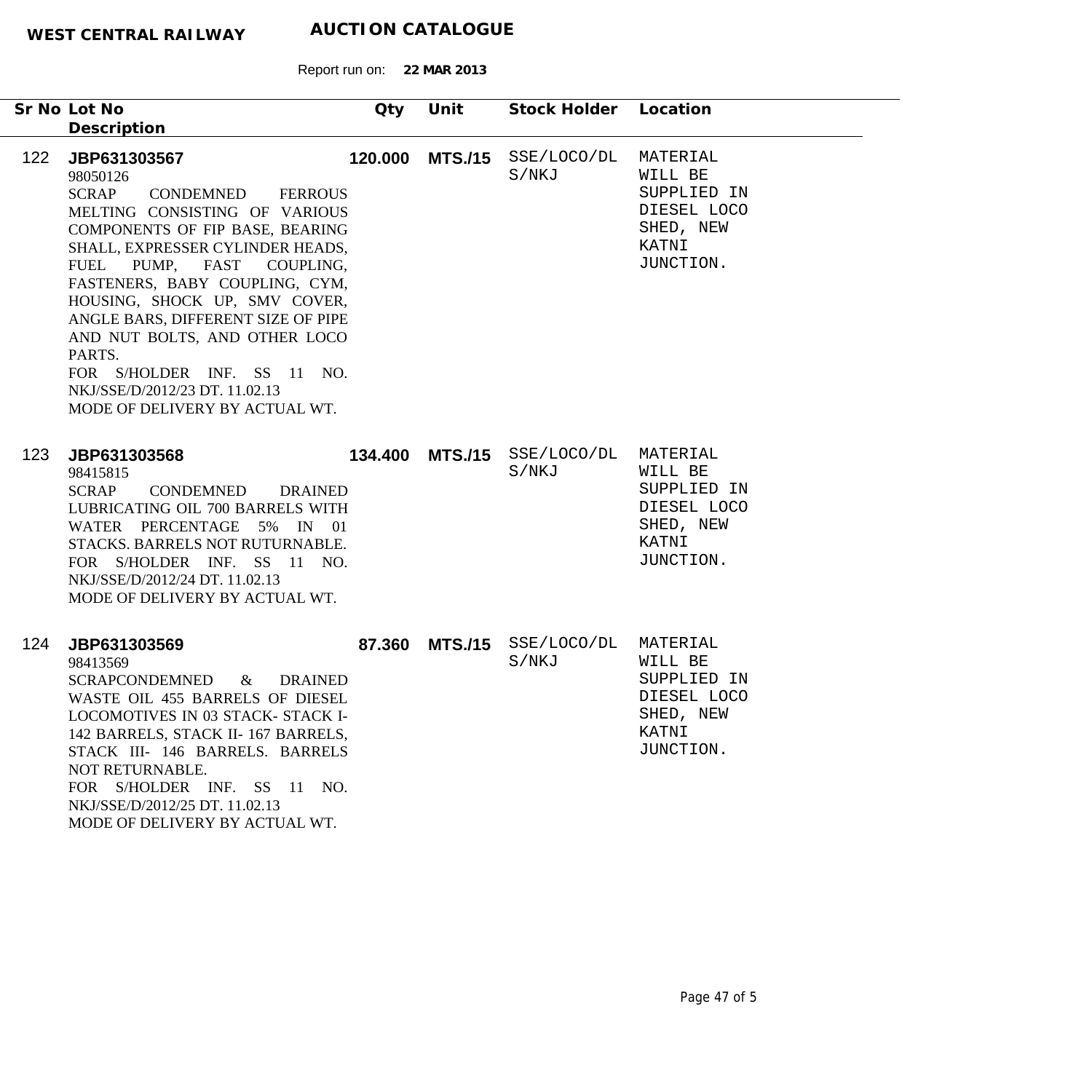|     | Sr No Lot No<br>Description                                                                                                                                                                                                                                                                                                 | Qty    | Unit            | Stock Holder Location |                                                                                      |
|-----|-----------------------------------------------------------------------------------------------------------------------------------------------------------------------------------------------------------------------------------------------------------------------------------------------------------------------------|--------|-----------------|-----------------------|--------------------------------------------------------------------------------------|
| 125 | JBP631303570<br>98210129<br><b>SCRAP CONDEMNED 77 NO. RADIATOR</b><br>CORE CONSISTING OF BRASS, COPER<br>AND IRON OF DIESEL LOCOMOTIVES.<br>FOR S/HOLDER INF. SS 11 NO.<br>NKJ/SSE/D/2012/26 DT. 11.02.13<br>MODE OF DELIVERY BY ACTUAL WT.                                                                                 | 11.538 | <b>MTS./15</b>  | SSE/LOCO/DL<br>S/NKJ  | MATERIAL<br>WILL BE<br>SUPPLIED IN<br>DIESEL LOCO<br>SHED, NEW<br>KATNI<br>JUNCTION. |
| 126 | JBP631303571<br>98011285<br>SCRAP RAILS 52 KG III (BG) ABOVE 1<br>METER IN 10 STACK = 476 NOS. =<br>2620.42 RM.<br>FOR S/HOLDER INF. SS 11 NO. S-4/52<br>KG/114 DT. 05.02.13<br>MODE OF DELIVERY BY RM                                                                                                                      |        | 135.973 MTS./15 | SSE/PW/KTE            | $1080/9-$<br>1081/0 TO<br>$1080/6 - 7$ UP<br>KTE YD.                                 |
| 127 | JBP631303572<br>98011285<br>SCRAP RAILS 100 DH/BH (BG) ABOVE 1<br>METER IN 01 STACK = 31 NOS. = $277.08$<br>RM.<br>FOR S/HOLDER INF. SS 11 NO. S-4/100<br>DH/BH/115 DT. 06.02.13<br>MODE OF DELIVERY BY RM                                                                                                                  |        | 13.770 MTS./15  | SSE/PW/KTE            | $1080/5 - 6$ UP<br>KTE YD.                                                           |
| 128 | JBP631303573<br>98080106<br><b>SCRAP CI MELTING GR. II-</b><br>1- SCRAP CST 6/WMR = $85.980$ MTS.<br>2- SCRAP CST 9 COUPLED = $8.545$ MTS.<br>3- SCRAP CI POT 100 LBS GR. II RUSTED<br>CORRODED & BROKEN = $5.585$ MTS.<br>FOR S/HOLDER INF. SS 11 NO. S-4/CI<br>MELTING/108 DT. 17.01.13<br>MODE OF DELIVERY BY ACTUAL WT. |        | 100.410 MTS./15 | SSE/PW/KTE            | $1107/6 - 7$ TO<br>$1107/8 - 9$ LH<br>JKE KYCE<br>SECTION.                           |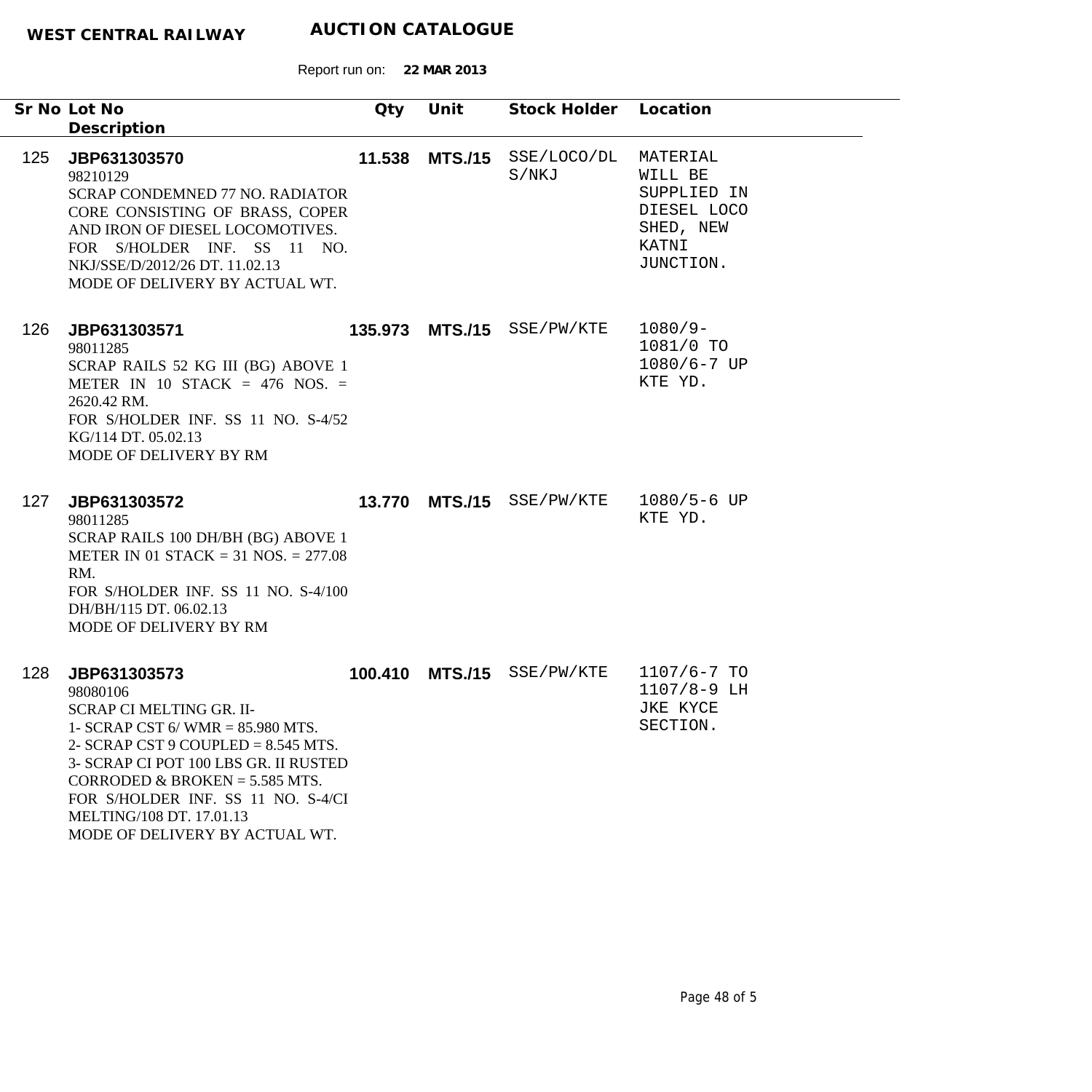|     | Sr No Lot No<br>Description                                                                                                                                                                                                                                                  | Qty     | Unit           | Stock Holder Location     |                                                     |
|-----|------------------------------------------------------------------------------------------------------------------------------------------------------------------------------------------------------------------------------------------------------------------------------|---------|----------------|---------------------------|-----------------------------------------------------|
| 129 | JBP631303574<br>98011285<br>SCRAP RAILS 52 KG III RD (BG) ABOVE<br>1 METER IN 03 STACK = 172 NOS. =<br>2041.92 RM.<br>FOR S/HOLDER INF. SS 11 NO. S-4/52<br>KG/112 DT. 01.02.13<br>MODE OF DELIVERY BY RM                                                                    | 105.955 |                | MTS./15 SSE/PW/KTE        | $1096/4-6$ TO<br>1097/7-8 UP<br>& DN JKE<br>YD.     |
| 130 | JBP631303575<br>98011285<br>SCRAP RAILS 100 FF IN 02 STACK = $150$<br>$NOS. = 1516.88 \text{ RM}.$<br>FOR S/HOLDER INF. SS 11 NO. S-4/100<br>FF/109 DT. 17.01.13<br>MODE OF DELIVERY BY RM                                                                                   |         |                | 75.388 MTS./15 SSE/PW/KTE | KM 1107/9<br>TO 1108/0<br>LH JKE KYCE<br>SEC.       |
| 131 | JBP631303576<br>98080106<br>SCRAP MELTING CI GR. II-<br>1- SCRAP CST $6/WMR = 73.600 MTS$ .<br>2- SCRAP CST-9 PLATE COUPLED<br>RUSTED CORRODED & BROKEN =<br>15.430 MTS.<br>FOR S/HOLDER INF. SS 11 NO. S-4/CI<br>MELTING/107 DT. 17.01.13<br>MODE OF DELIVERY BY ACTUAL WT. | 89.030  | <b>MTS./15</b> | SSE/PW/KTE                | $1114/3 - 4$ TO<br>1114/8-9 LH<br>JKE KYCE<br>SEC.  |
| 132 | JBP631303577<br>98011285<br>SCRAP RAILS 90 LBS (BG) ABOVE 1<br>METER IN 11 STACK = $395$ NOS. =<br>2311.58 RM.<br>FOR S/HOLDER INF. SS 11 NO. S-4/90<br>LBS/113 DT. 05.02.13<br>MODE OF DELIVERY BY RM                                                                       | 103.119 | <b>MTS./15</b> | SSE/PW/KTE                | $1080/9-$<br>1081/0 TO<br>1080/6-7 UP<br>RD KTE YD. |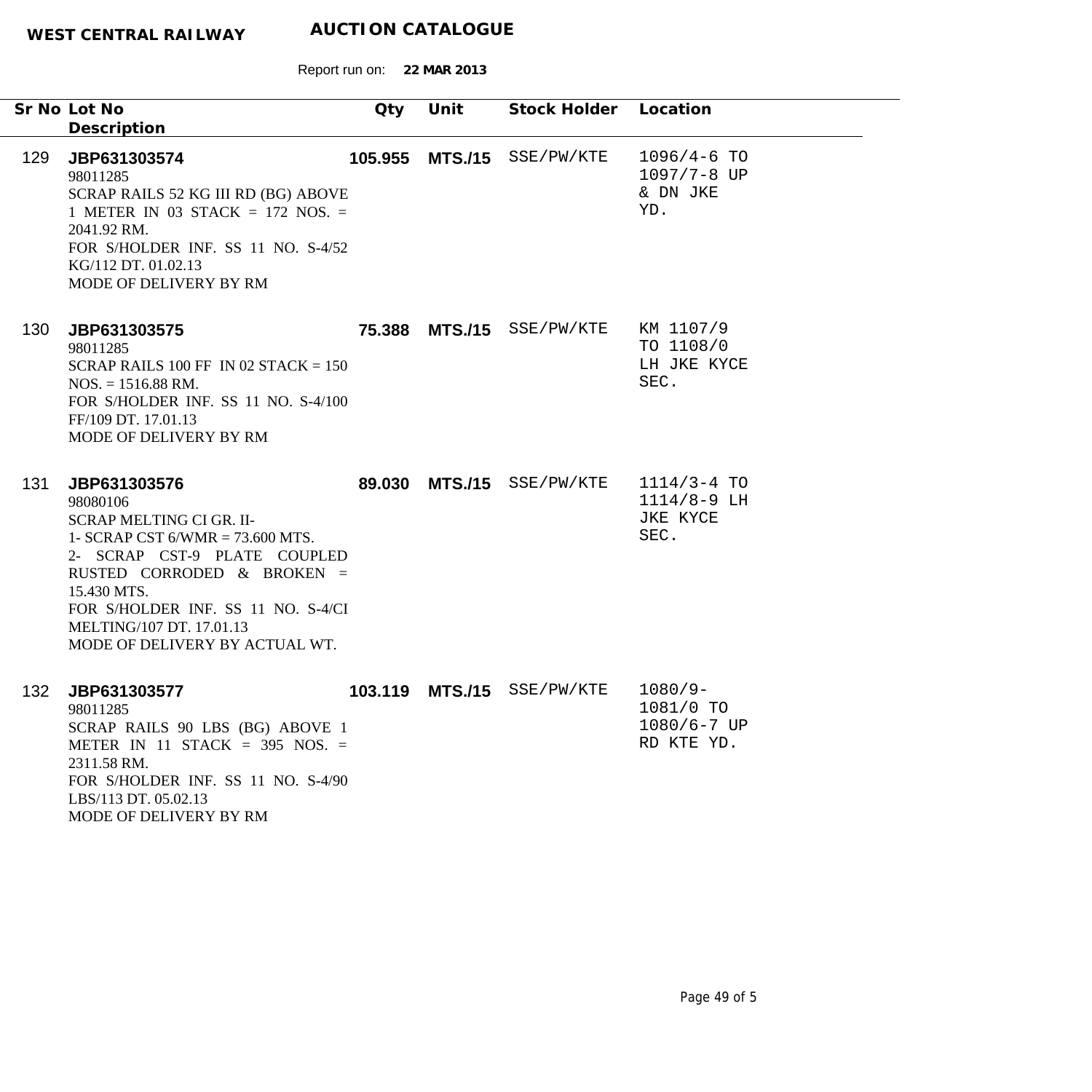|     | Sr No Lot No                                                                                                                                                                                                                                                                                                                             | Qty    | Unit            | Stock Holder              | Location                                              |
|-----|------------------------------------------------------------------------------------------------------------------------------------------------------------------------------------------------------------------------------------------------------------------------------------------------------------------------------------------|--------|-----------------|---------------------------|-------------------------------------------------------|
|     | Description                                                                                                                                                                                                                                                                                                                              |        |                 |                           |                                                       |
| 133 | JBP631303578<br>98080106<br>SCRAP CI MELTING GR. II BROKEN-<br>1- SCRAP CST 6/ WMR = $25.410$ MTS.<br>2- SCRAP CST 9 PLATE = $35.690$ MTS.<br>3- SCRAP CI POT 100 LBS GR. II RUSTED<br>CORRODED WITH MUD $&$ BROKEN =<br>11.750 MTS.<br>FOR S/HOLDER INF. SS 11 NO. S-4/CI<br>MELTING/110 DT. 26.01.13<br>MODE OF DELIVERY BY ACTUAL WT. | 72.850 | <b>MTS./15</b>  | SSE/PW/KTE                | $1077/4 - 5$ TO<br>$1079/4 - 5 UP$<br>& DN KTE<br>YD. |
| 134 | JBP631303579<br>98011285<br>SCRAP RELEASED 52 KG RAIL SCRAP<br>ABOVE 1 MTR LENGTH $= 143$ NOS. $=$<br>2498.94 RM.<br>FOR S/HOLDER INF. SS 11<br>NO.<br>SSE/PW/MOJ/SCRAP/RAIL/12-13/17 DT.<br>20.02.13<br>MODE OF DELIVERY BY RM                                                                                                          |        | 129.670 MTS./15 | SSE/PW/MOJ                | KM 1274/1-3<br>RH SIDE OF<br>TRACK.                   |
| 135 | JBP631303580<br>98011285<br>SCRAP RELEASED 52 KG RAIL SCRAP<br>ABOVE 1 MTR LENGTH $= 105$ NOS. $=$<br>1682.45 RM.<br>FOR S/HOLDER INF. SS 11 NO.<br>SSE/PW/MOJ/SCRAP/RAIL/12-13/18 DT.<br>22.02.13<br>MODE OF DELIVERY BY RM                                                                                                             |        | 87.302 MTS./15  | SSE/PW/MOJ                | KM 1275/4-6<br>RH SIDE OF<br>TRACK.                   |
| 136 | JBP631303581<br>98011285<br>SCRAP RELEASED 52 KG RAIL SCRAP<br>ABOVE 1 MTR LENGTH $= 85$ NOS. $=$<br>1448.45 RM.<br>FOR S/HOLDER INF. SS 11<br>NO.<br>SSE/PW/MOJ/SCRAP/RAIL/12-13/20 DT.<br>24.02.13<br>MODE OF DELIVERY BY RM                                                                                                           |        |                 | 75.160 MTS./15 SSE/PW/MOJ | KM 1279/2-4<br>LH SIDE OF<br>TRACK.                   |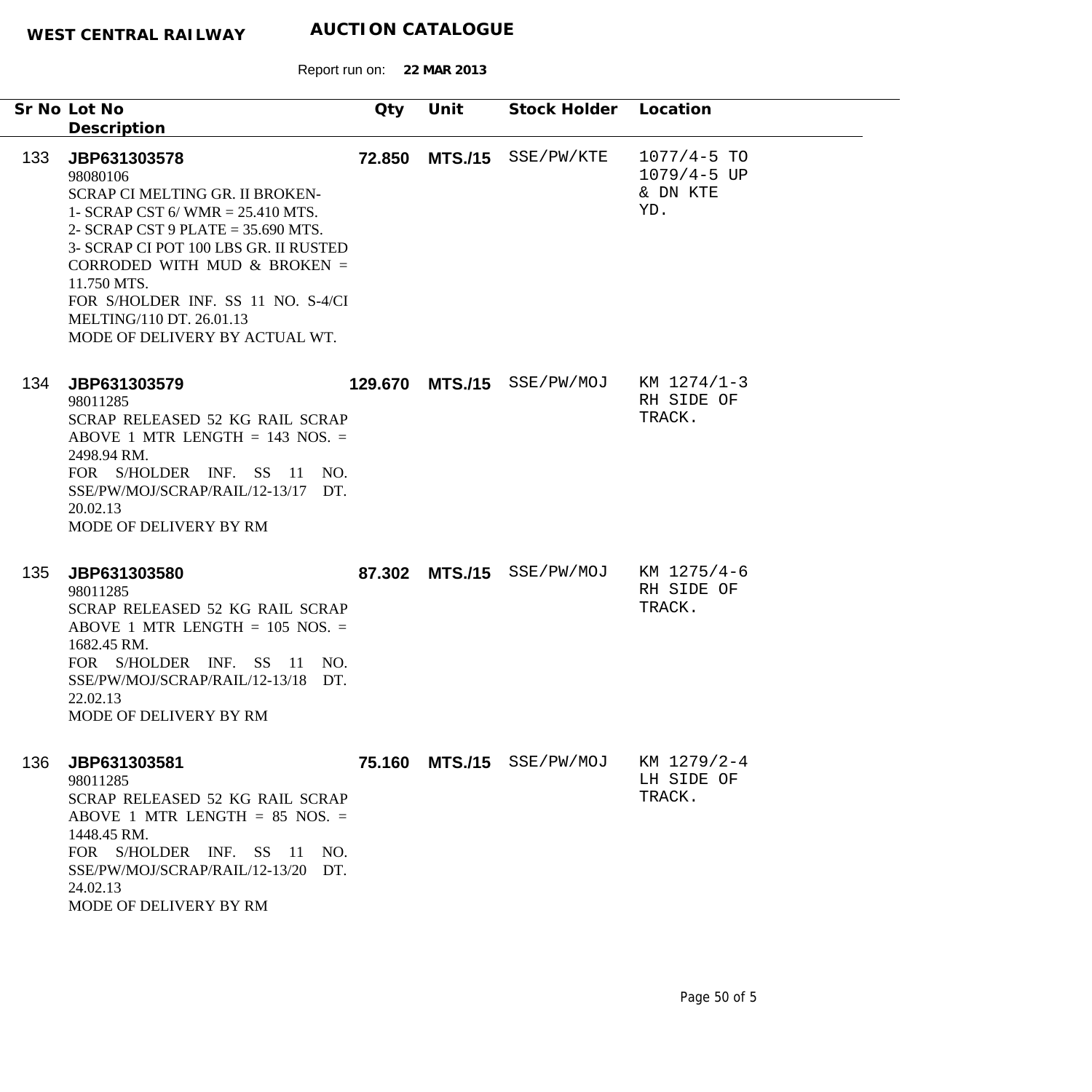Report run on: **22 MAR 2013**

|     | Sr No Lot No<br>Description                                                                                                                                                                                                                                 | Qty     | Unit           | Stock Holder                | Location                                            |
|-----|-------------------------------------------------------------------------------------------------------------------------------------------------------------------------------------------------------------------------------------------------------------|---------|----------------|-----------------------------|-----------------------------------------------------|
| 137 | JBP631303582<br>98011285<br>SCRAP RELEASED 52 KG RAIL SCRAP<br>ABOVE 1 MTR LENGTH = $69$ NOS. =<br>1268.20 RM.<br>FOR S/HOLDER INF. SS 11 NO.<br>SSE/PW/MOJ/SCRAP/RAIL/12-13/21 DT.<br>24.02.13<br>MODE OF DELIVERY BY RM                                   | 65.807  | <b>MTS./15</b> | SSE/PW/MOJ                  | KM 1285/0-1<br>BOTH SIDE<br>OF TRACK.               |
| 138 | JBP631303583<br>98011285<br>SCRAP RELEASED 52 KG RAIL SCRAP<br>ABOVE 1 MTR LENGTH $= 135$ NOS. $=$<br>2313.48 RM.<br>FOR S/HOLDER INF. SS 11 NO.<br>SSE/PW/MOJ/SCRAP/RAIL/12-13/23 DT.<br>04.03.13<br>MODE OF DELIVERY BY RM                                |         |                | 120.046 MTS./15 SSE/PW/MOJ  | KM 1294/1-2<br>RH SIDE OF<br>TRACK.                 |
| 139 | JBP631303584<br>98011285<br>SCRAP RELEASED 52 KG RAIL SCRAP<br>ABOVE 1 MTR LENGTH $= 111$ NOS. $=$<br>2017.09 RM.<br>FOR S/HOLDER INF. SS 11 NO.<br>SSE/PW/MOJ/SCRAP/RAIL/12-13/24 DT.<br>05.03.13<br>MODE OF DELIVERY BY RM                                | 104.667 |                | MTS./15 SSE/PW/MOJ          | KM 1292/3-5<br>RH SIDE OF<br>TRACK.                 |
| 140 | JBP631303585<br>98080015<br>SCRAP RELEASED FROM 52 KG RAIL<br><b>SCRAP</b><br>CST-9<br><b>SECTION</b><br><b>PLATE</b><br>SINGLE/INTACT CI GR.I<br>FOR S/HOLDER INF. SS 11 NO.<br>SSE/PW/MOJ/SCRAP/RAIL/12-13/22 DT.<br>02.03.13<br>MODE OF DELIVERY BY NOS. |         |                | 5000.000 NOS./01 SSE/PW/MOJ | KM 1295/1-2<br>RHS OF LOOP<br>LINE IN<br>PNHR YARD. |

 $\overline{\phantom{0}}$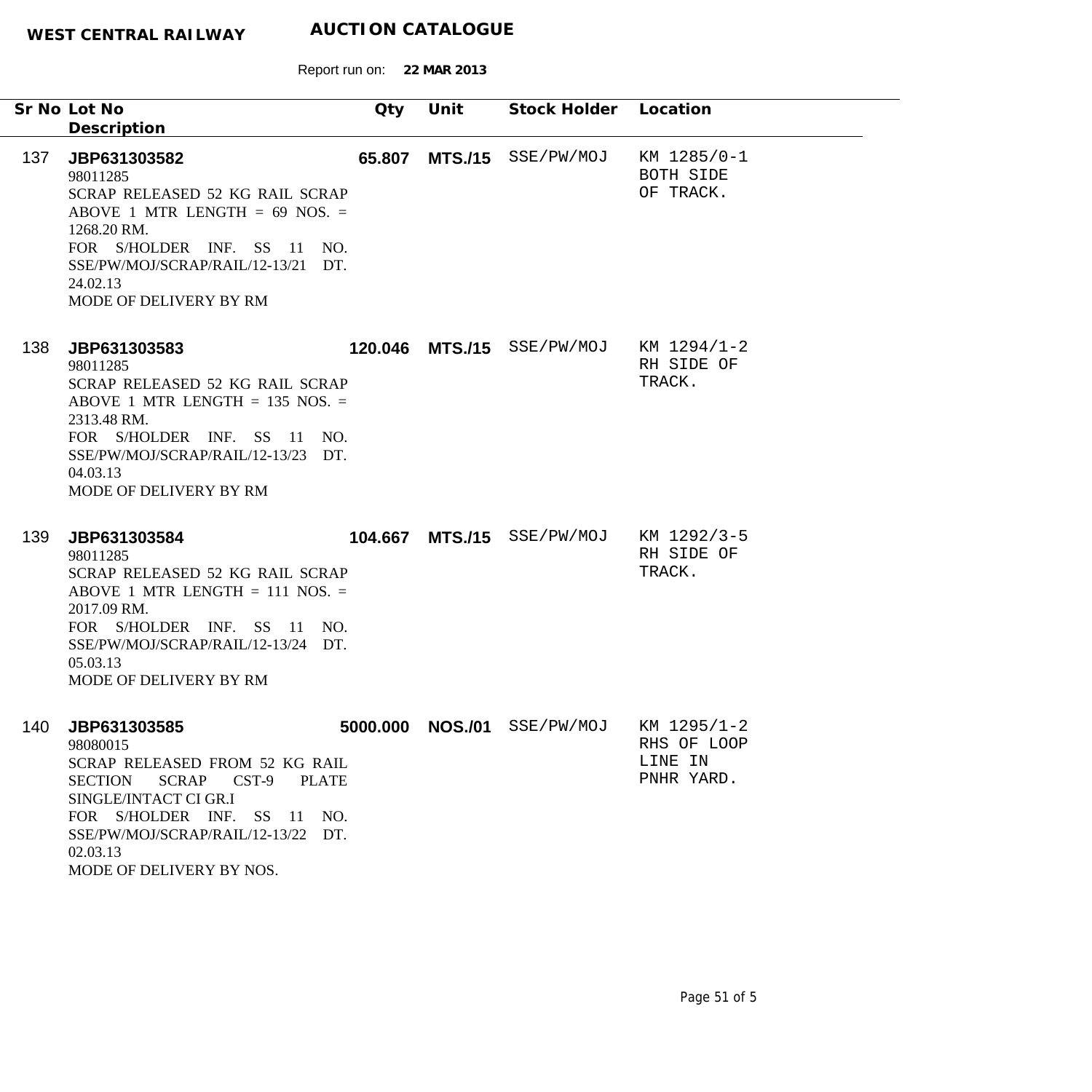Report run on: **22 MAR 2013**

|     | Sr No Lot No                                                                                                                                                                                                                                                  | Qty    | Unit             | Stock Holder Location      |                                                                    |
|-----|---------------------------------------------------------------------------------------------------------------------------------------------------------------------------------------------------------------------------------------------------------------|--------|------------------|----------------------------|--------------------------------------------------------------------|
|     | Description                                                                                                                                                                                                                                                   |        |                  |                            |                                                                    |
| 141 | JBP631303586<br>98080015<br>SCRAP RELEASED FROM 52 KG RAIL<br><b>SCRAP</b><br><b>SECTION</b><br>$CST-9$<br><b>PLATE</b><br>SINGLE/INTACT CI GR.I<br>FOR S/HOLDER INF. SS 11 NO.<br>SSE/PW/MOJ/SCRAP/RAIL/12-13/25 DT.<br>06.03.13<br>MODE OF DELIVERY BY NOS. |        | 5000.000 NOS./01 | SSE/PW/MOJ                 | KM 1295/2-3<br>RHS OF LOOP<br>LINE IN<br>PNHR YARD.                |
| 142 | JBP631303587<br>98011285<br>SCRAP UNSERVICEABLE RAIL 60 KG<br>IN 1-5 STACKS = $158$ NOS, = $1968.52$ RM.<br>FOR S/HOLDER INF. SS 11 NO.<br>JBP/SGO/R60/209 DT. 02.03.13<br>MODE OF DELIVERY BY RM                                                             |        |                  | 118.780 MTS./15 SSE/PW/SGO | $1069/1 -$<br>$1065/19 - 29$<br>UP TO<br>$1066/3 - 13$<br>UP ROAD. |
| 143 | JBP631303588<br>98011285<br>SCRAP UNSERVICEABLE RAIL 60 KG<br>IN 1-6 STACKS = 219 NOS. = $2670.21$ RM.<br>FOR S/HOLDER INF. SS<br>11 NO.<br>JBP/SGO/R60/208 DT. 01.03.13<br>MODE OF DELIVERY BY RM                                                            |        | 161.120 MTS./15  | SSE/PW/SGO                 | $1066/21-33$<br>UP TO<br>$1067/7 - 23$<br>UP ROAD.                 |
| 144 | JBP631303589<br>98080015<br>SCRAP CST-9 PLATE BROKEN<br>$\&$<br><b>RUSTED.</b><br>FOR S/HOLDER INF. SS 11 NO.<br>JBP/N/CST/12-13/35 DT. 21.02.13<br>MODE OF DELIVERY BY ACTUAL WT.                                                                            | 13.287 | <b>MTS./15</b>   | SSE/PW/N/JB<br>Ρ           | $990/9 -$<br>991/1 LOCO,<br><b>NEAR</b><br>WASHING PIT<br>NO. 5.   |
| 145 | JBP631303590<br>98080015<br>SCRAP CST-9 PLATE BROKEN &<br>RUSTED.<br>FOR S/HOLDER INF. SS 11 NO.<br>JBP/CST/12-13/36 DT. 21.02.13<br>MODE OF DELIVERY BY ACTUAL WT.                                                                                           |        | 16.142 MTS./15   | SSE/PW/N/JB<br>Ρ           | $989/9 -$<br>990/0 UP<br>NEAR<br>PRAKASH<br>COLONY.                |

-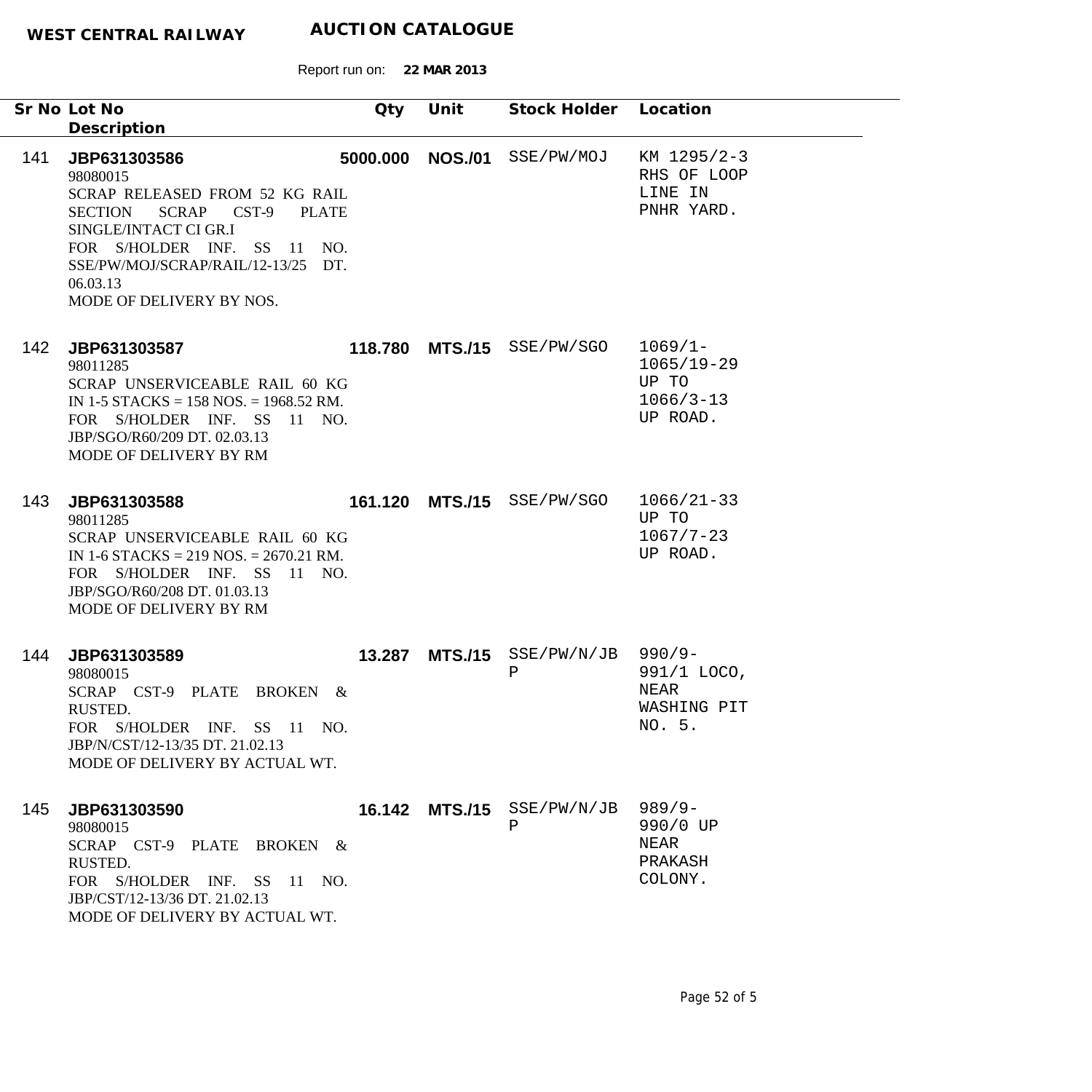|     | Sr No Lot No<br>Description                                                                                                                                                                                                                                                    | Qty     | Unit           | Stock Holder Location                 |                                                         |
|-----|--------------------------------------------------------------------------------------------------------------------------------------------------------------------------------------------------------------------------------------------------------------------------------|---------|----------------|---------------------------------------|---------------------------------------------------------|
| 146 | JBP631303591<br>98080015<br>1- SCRAP WMR PLATE SINGLE &<br>BROKEN WITH BROKEN $= 22.078$ MTS.<br>2- SCRAP TIEBAR BROKEN BADLY<br>CORRODED RUSTED WITH MUD $=5.197$<br>MTS.<br>FOR S/HOLDER INF. SS 11 NO.<br>JBP/N/WMR/12-13/37 DT, 21.02.13<br>MODE OF DELIVERY BY ACTUAL WT. | 27.275  | <b>MTS./15</b> | SSE/PW/N/JB<br>Ρ                      | KM 990/9-<br>991/1 LOCO<br>NEAR<br>WASHING PIT<br>NO. 5 |
| 147 | JBP631303592<br>98050709<br>SCRAP STEEL TROUGH SLEEPER OF<br>168 LBS.<br>FOR S/HOLDER INF. SS 11 NO.<br>JBP/N/STS/12-13/38 DT. 25.02.13<br>MODE OF DELIVERY BY NOS.                                                                                                            | 224.000 | <b>NOS./01</b> | SSE/PW/N/JB KM 990/9-<br>$\, {\bf P}$ | 991/1 LOCO<br>NEAR WAHING<br>PIT NO. 5.                 |
| 148 | JBP631303593<br>98050709<br>SCRAP STEEL TROUGH SLEEPER OF<br>171 LBS WITHOUT PLATE.<br>FOR S/HOLDER INF. SS 11<br>NO.<br>JBP/N/STS/12-13/39 DT. 25.02.13<br>MODE OF DELIVERY BY NOS.                                                                                           | 276.000 | <b>NOS./01</b> | $SSE/PW/N/JB$ KM 990/9-<br>Ρ          | 991/1 LOCO<br>NEAR WAHING<br>PIT NO. 5.                 |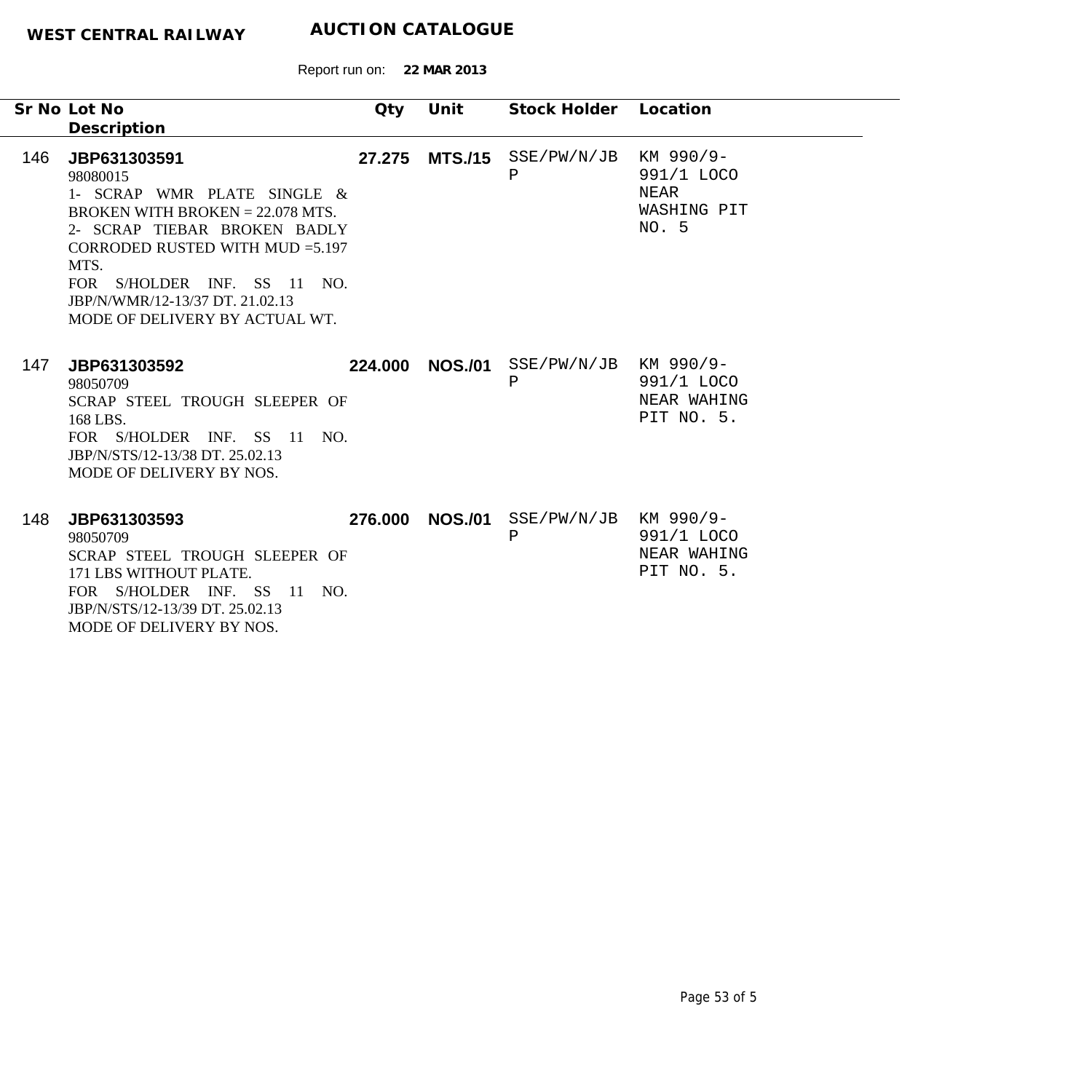| Auction Catalogue N 63130025<br>Auctioneer: Dy CMM(S)                                                                                                                                                                                                                                                                                                                                                                                                                                                         |        |                | Auction Date: 28-03-2013<br>Place: Kota |                              |
|---------------------------------------------------------------------------------------------------------------------------------------------------------------------------------------------------------------------------------------------------------------------------------------------------------------------------------------------------------------------------------------------------------------------------------------------------------------------------------------------------------------|--------|----------------|-----------------------------------------|------------------------------|
| Sr No Lot No<br>Description                                                                                                                                                                                                                                                                                                                                                                                                                                                                                   | Qty    | Unit           | <b>Stock Holder</b>                     | Location                     |
| 631303041 WC<br>$\mathbf 1$<br>98111061<br>COND BG WAGON ROLLING STOCK<br>IRON BODY IRON FLOOR & STEEL<br>BODY STEEL FLOOR 4 WHEELER TG<br>WAGON.<br>WAGON NO. 1-85197 WR TG. 2-96404<br>SE TG. 3-41430 CR TG. 4-41440 CR TG.<br>5-27794 SR TG. 6-96418 SE TG. 7-41053<br>CR TG. 8-40845 CR TG. 9-41070 CR TG.<br>10-92103 ER TG. 11-41128 CR TG. 12-<br>40927 CR TG. 13-41427 CR TG. 14-96451<br>SE TG. 15-85210 CR TG. 16-96450 SE TG.<br>TOTAL-16 NOS.<br>RECLAIM ITEM- WHEEL SET WITH<br>$RBAB = 32 NOS.$ | 16.000 | <b>NOS./01</b> | DMS/WCY/KOT<br>Α                        | LYING AT<br>WCY KOTA         |
| 631303046WC<br>$\overline{2}$<br>Y<br>98111061<br>COND BG WAGON ROLLING STOCK<br>IRON BODY IRON FLOOR AND STEEL<br><b>BODY STEEL FLOOR 4 WHEELER TG</b><br>WAGON NO 1 92093 ER TG 2 92104 ER<br>TG 3 41191 CR TG 4 96439 SE TG 5 41232<br>CR TG 6 85180 WR TG 7 85119 WR TG 8<br>41212 CR TG 9 85166 WR TG 10 85126<br>WR TG 11 85174 WR TG 12 41398 CR TG<br>13 41171 CR TG 14 40834 CR TG 15 41081<br>CR TG TOTAL 15 NOS<br>RECLAIM ITEMS WHEEL SET WITH<br><b>RBAB 30 NOS</b>                              | 15.000 | <b>NOS./01</b> | DMS POH<br>YARD KOTA                    | LYING AT<br>POH YARD<br>KOTA |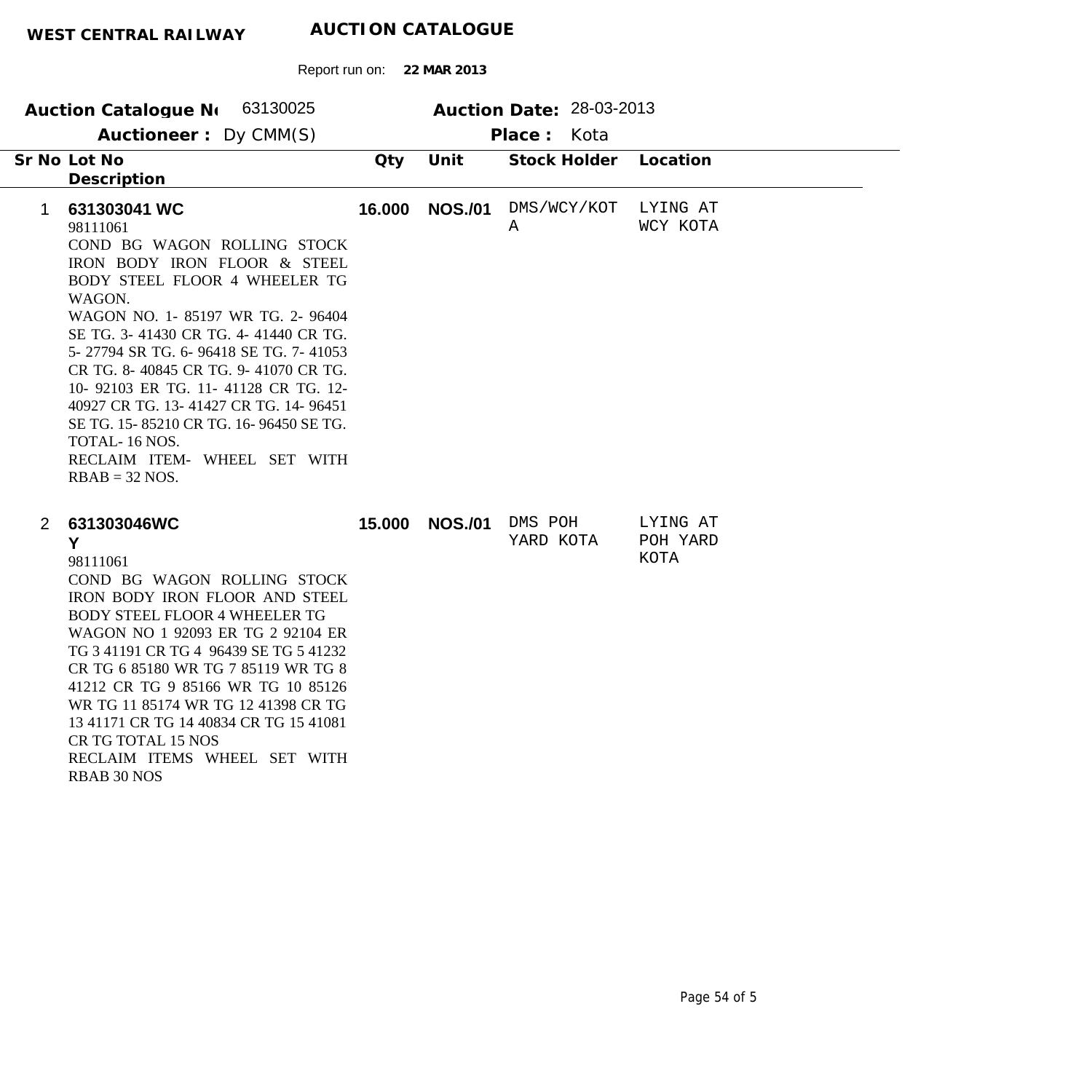|   | Sr No Lot No<br>Description                                                                                                                                                                                                                                                                                                                                                                                                                                                                              | Qty    | Unit           | Stock Holder         | Location                     |
|---|----------------------------------------------------------------------------------------------------------------------------------------------------------------------------------------------------------------------------------------------------------------------------------------------------------------------------------------------------------------------------------------------------------------------------------------------------------------------------------------------------------|--------|----------------|----------------------|------------------------------|
| 3 | 631303047WC<br>Y<br>98111061<br>COND BG WAGON ROLLING STOCK<br>IRON BODY IRON FLOOR AND STEEL<br><b>BODY STEEL FLOOR 4 WHEELER TG</b><br>WAGON NO 1 40852 CR TG 2 27801 SR<br>TG 3 92091 ER TG 4 110184 CR TG 5<br>41013 CR TG 6 110199 CR TG 7 41399 CR<br>TG 8 40952 CR TG 9 40929 CR TG 10<br>41224 CR TG 11 41313 CR TG 12 41395 SR<br>TG 13 41208 CR TG 14 41288 CR TG 15<br>41033 CR TG TOTAL 15<br>RECLAIM ITEMS WHEEL SET WITH<br><b>RBAB 30 NOS</b>                                             | 15.000 | <b>NOS./01</b> | DMS POH<br>YARD KOTA | LYING AT<br>POH YARD<br>KOTA |
| 4 | 631303048WC<br>Y<br>98111061<br>COND BG WAGON ROLLING STOCK<br>IRON BODY IRON FLOOR AND STEEL<br><b>BODY STEEL FLOOR 4 WHEELER TG</b><br>WAGON NO 1 41129 CR TG 2 41046 CR<br>TG 3 40829 CR TG 4 41425 CR TG 5 92134<br>ER TG 6 40940 CR TG 7 92113 ER TG 8<br>110187 CR TG 9 40903 CR TG 10 41038<br>CR TG 11 40873 CR TG 12 40917 CR TG<br>13 41239 CR TG 14 41027 CR TG 15 40976<br>CR TG 16 79247 NR TG 17 110166 CR TG<br><b>TOTAL 17 NOS</b><br>RECLAIM ITEMS WHEEL SET WITH<br><b>RBAB 34 NOS</b> | 17.000 | <b>NOS./01</b> | DMS POH<br>YARD KOTA | LYING AT<br>POH YARD<br>KOTA |